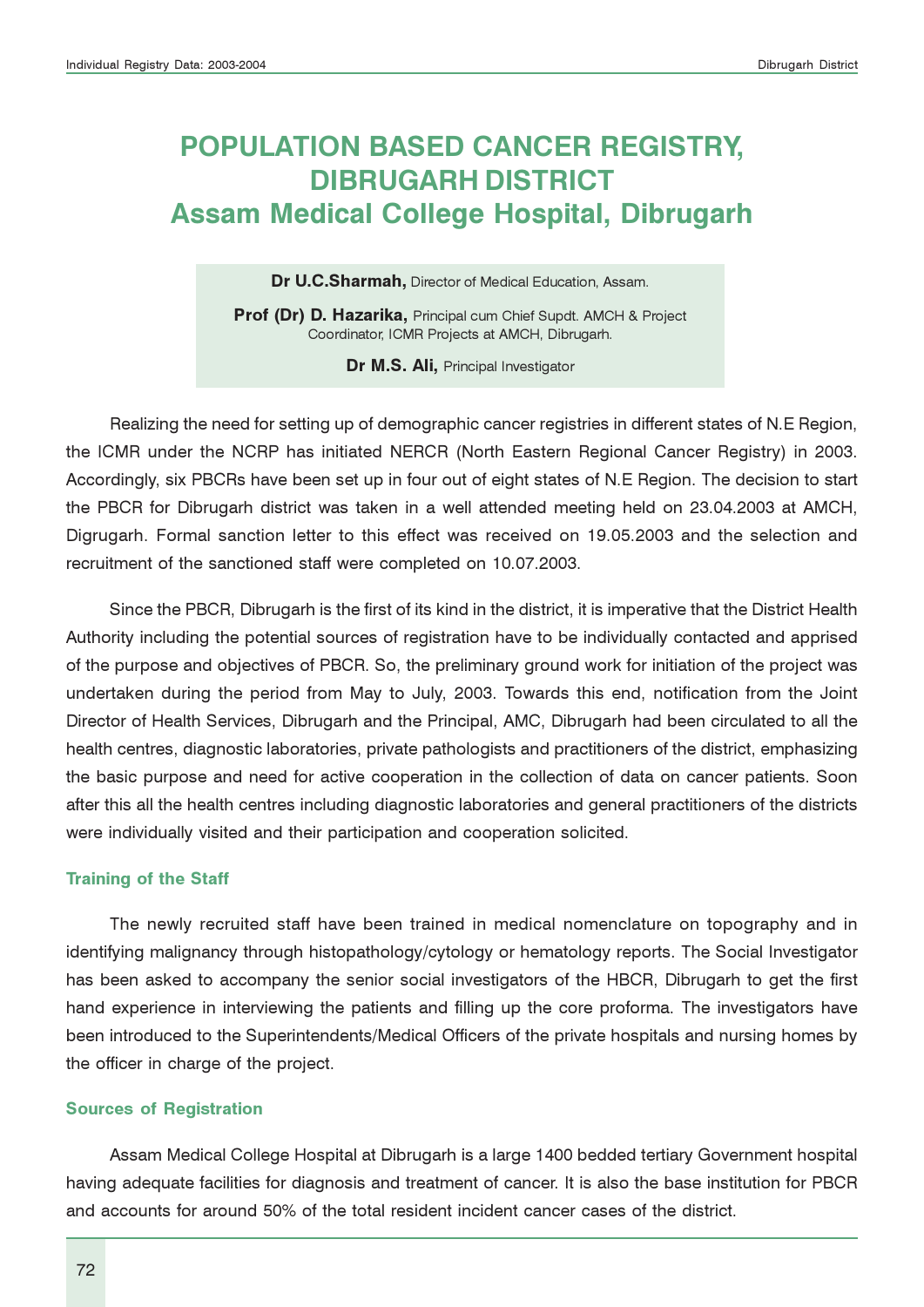Apart from the base hospital, the district has 35 private hospitals and Nursing Homes, 20 Govt. PHCs & CHCs and 25 pathology laboratories and imaging centres. The PHCs and CHCs have no diagnostic facilities and usually refer the cancer cases to AMCH. Not all the hospitals and nursing homes have diagnostic and treatment facilities for cancer. Only 8 out of 25 pathology laboratories are equipped with histology, cytology and haematology facilities. Quite a few number of cancer patients prefer to go to advanced cancer centres outside Dibrugarh and Assam.

So, the broad sources of registration for PBCR, Dibrugarh can be classified as follows:

- 1. AMCH, the base hospital.
- 2. Private Hospitals/Nursing Homes.
- 3. Pathological Laboratories/Imaging Centres.
- 4. Cancer Centres outside Dibrugarh/Assam.
- 5. Birth and Death Registration centres.

#### Working of the Registry

Cancer is not a notifiable disease in India. Hence cancer registration is completely active where the social investigators personally collect the relevant information either by interviewing the patient and/ or from the case records of the patient. Data collection is done by using standardized core proforma which includes particulars on Socio-demographic data, date and method of diagnosis, cancer site, laterality, extent of disease, type of treatment given and information on mortality.

A hospital based registry has been in operation at AMCH since 1982. The social investigators of HBCR routinely collect the permanent and local address of all cancer patients in addition to other core information. After the commencement of PBCR, the social investigators of HBCR have been specifically instructed to routinely collect the residential address and duration of stay of all cancer patients irrespective of the district they hail from. This would also help increase the coverage of Cancer Atlas Project. The resident incident cases recorded in the HBCR are checked for duplication with the cases collected from other hospitals, nursing homes and laboratories and the unmatched resident cases are then re-abstracted in PBCR core proforma.

For other hospitals, nursing homes and diagnostic laboratories a weekly roster has been prepared indicating the day to day postings of investigators and the frequency of visits to these centres are determined by the strength of cancer patient attendance. Some of the hospitals and nursing homes do have well maintained medical records where site of tumor, findings of investigations, extent of disease and treatment procedures are mentioned. However medical officers/Supdt. of these centres have been individually approached and requested to ensure the residential address and the duration of stay are recorded in the patient's case files.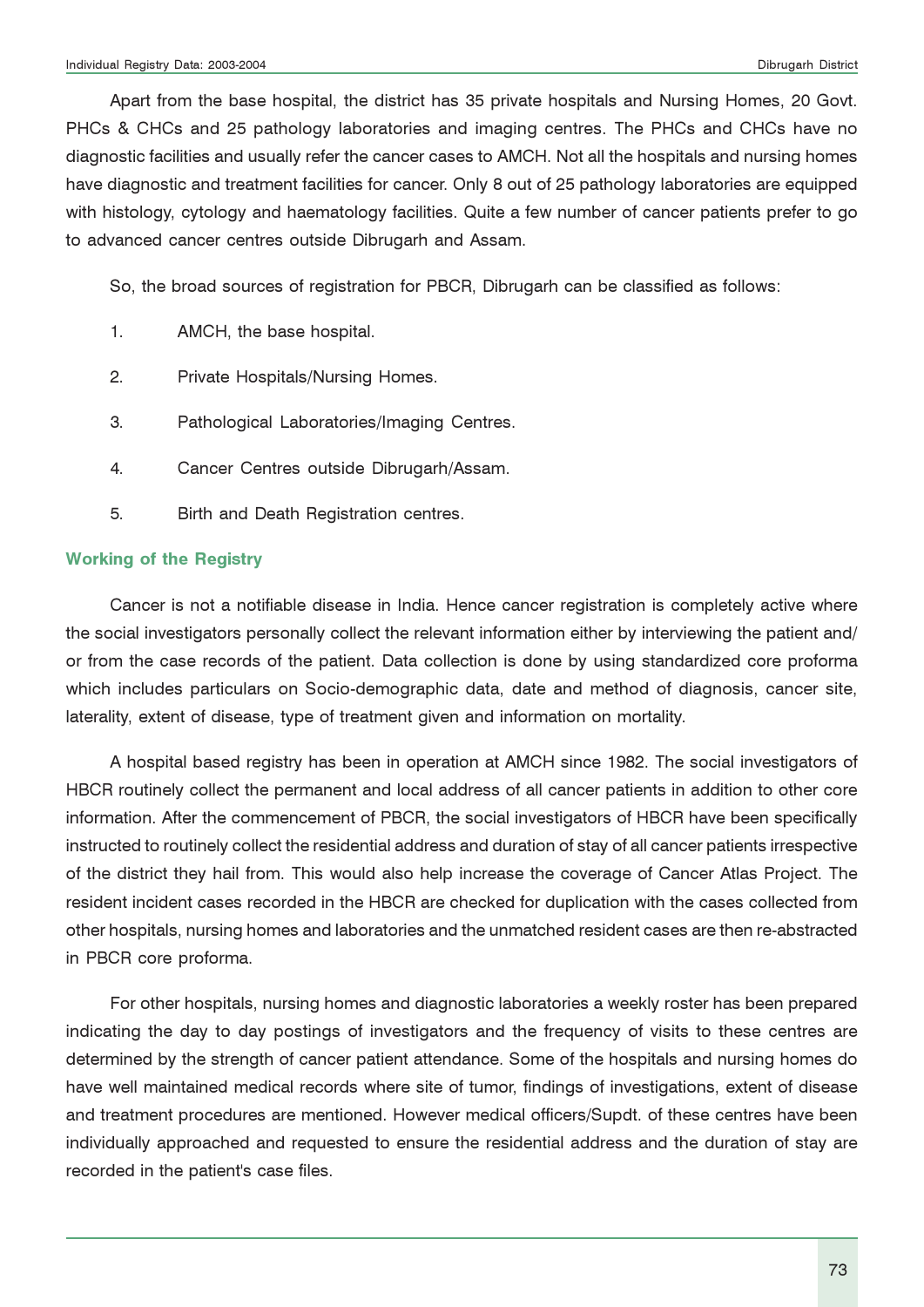

#### Flow Chart A : Processing of Morbidity Data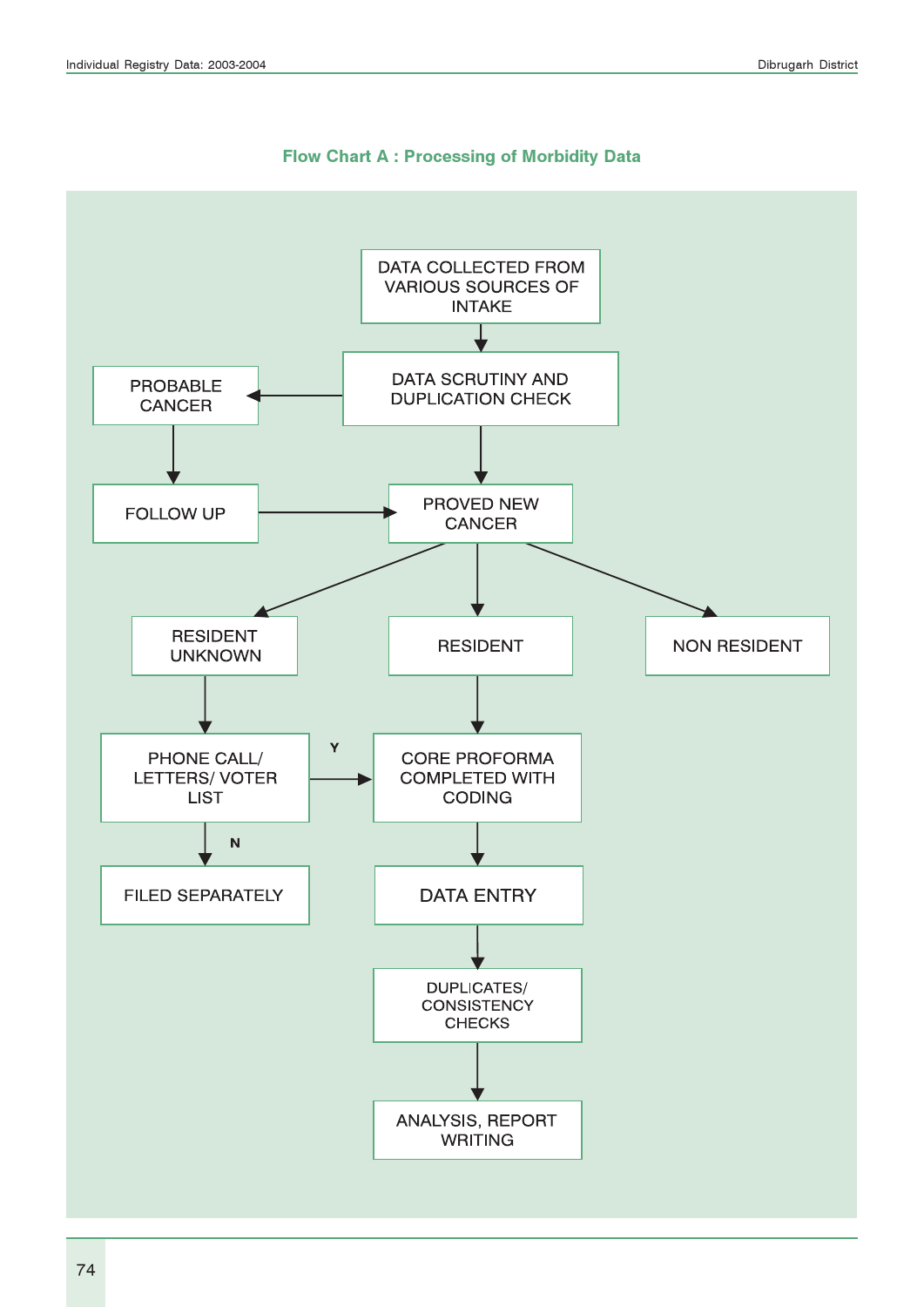

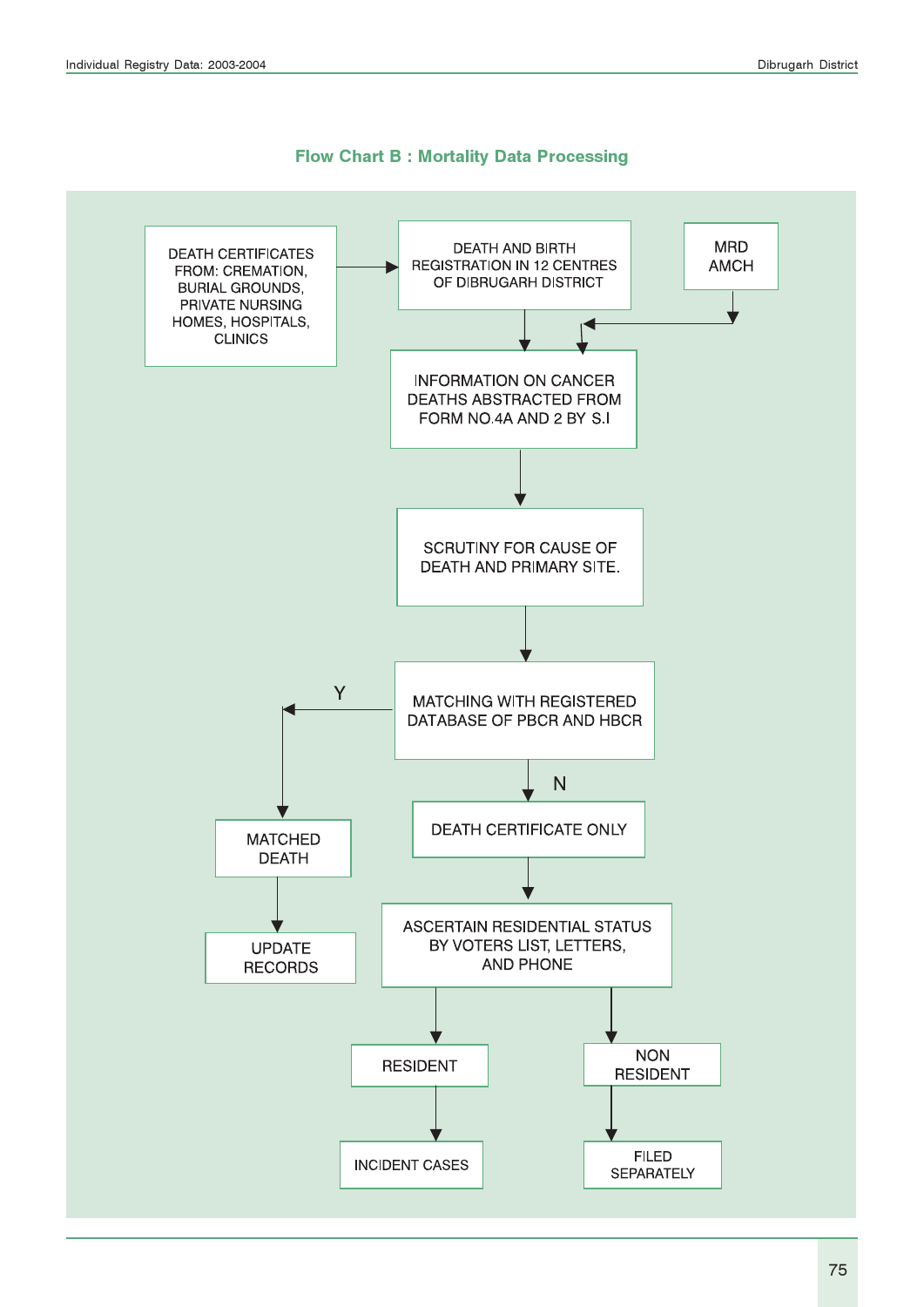For hospitals and nursing homes where medical records are not systematically maintained, a modified version of core proforma have been provided and the attending nursing staff have been requested to ensure to fill in the proforma as completely as possible for every resident incident cancer patient. The postings of the investigators to these centres are more frequent. The investigators visit these centres as per roster and collect the proforma. In case of incompleteness the nursing staffs are consulted and information updated. The investigators also visit the wards of these centres and get the missing information from the resident patients available on the day.

As the cancer data are collected from different sources, one and the same patient is sometimes found to be registered at two or more sources. So, care is taken to see that multiple entries of the same patient are not made in our data file. On the other hand in some instances, complete core information is obtained by comparing the data from two or more sources of one and the same patient.

After collecting the required information of incident cancer patients from various collaborating hospitals and nursing homes, the cases are rechecked from the diagnostic point of view. Suspected cases are deleted from subsequent analysis. The proved cancer cases are checked for the residential status and duration of stay. For cancer patients where duration of residence is not known the electoral rolls are checked and, if found enrolled, are considered as residents.

Proforma sheets are then classified into three groups-resident, non-resident and resident not known. Non resident cases are filed separately by site and sex. The resident cases are given registration number and filed according to the site, sex and first name of the patient.

#### Inclusion / Exclusion criteria

Incident cases, who were residing within the registry are for at-least a year prior to the date of diagnosis of cancer, qualify for inclusion into the registry. This residential status criterion is vital for avoiding registering cases from floating population. Only invasive cancers are reported. Non-resident cases, benign tumors and in-situ cancers are not registered.

#### Mortality Data in Dibrugarh District

Dibrugarh district has 7 urban towns of which two are census towns and 1348 villages. The Dibrugarh is predominantly rural constituting 81% of total population as per 2001 census.

The medical officer of Dibrugarh Municipality Board is the Registrar of birth and death registration of Dibrugarh district. Death certificates from all the health care centres of Dibrugarh town are sent to the municipality board. AMCH maintains separate mortality registers. There are ten more birth and death registration centres located at different state Govt. PHCs and CHCs each having a specified geographical boundary. Death reports of those areas are submitted to the respective centres.

Death records from the peripheral centres are sent to the registrar on monthly basis. Cremation / Burial grounds, limited to urban and few rural areas, do maintain death registers but without the cause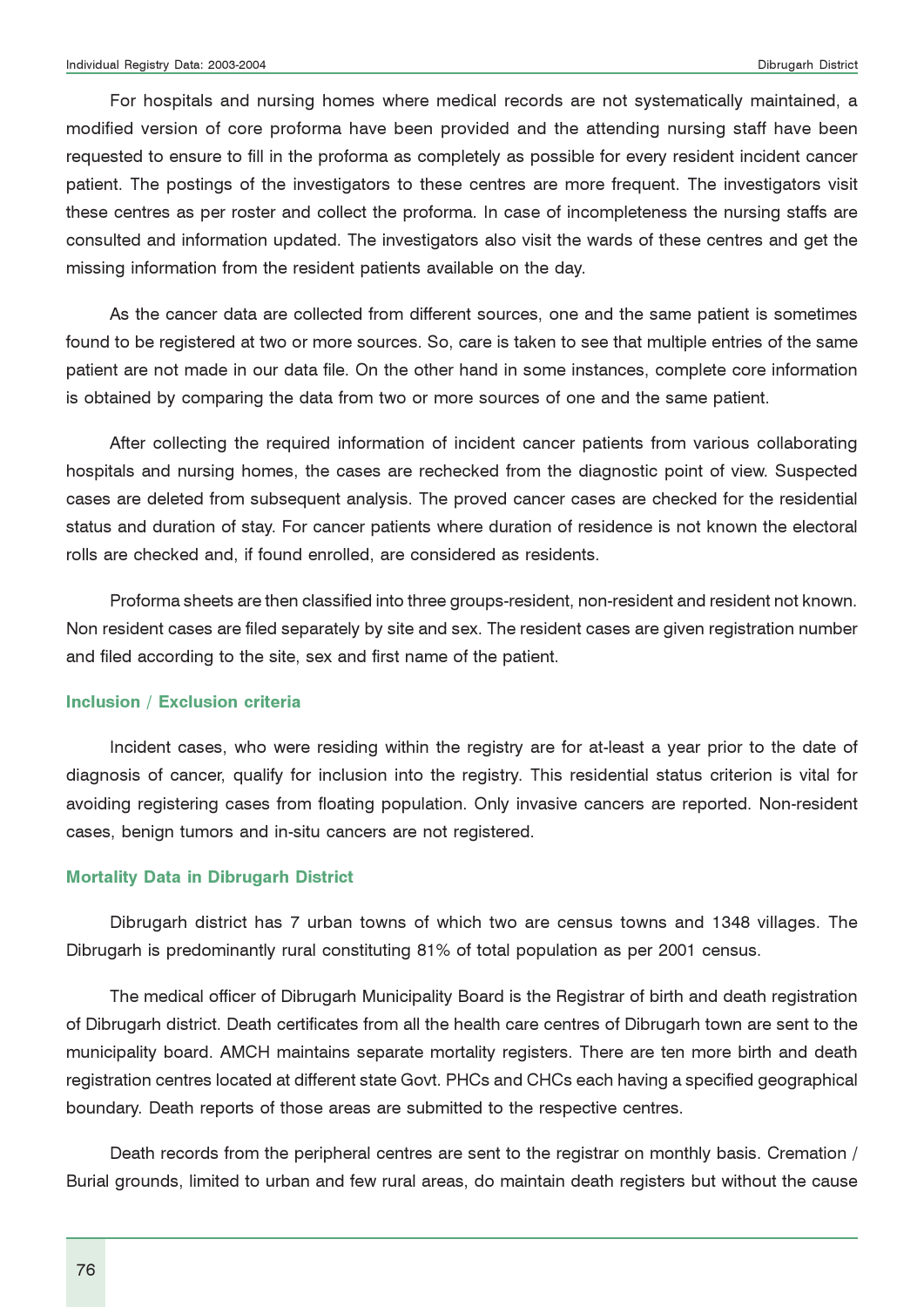of death in most of the cases. Moreover, death certificate is not being insisted upon for all deaths at the time of disposal of the body. Institutional deaths are invariably reported to the respective death registration centres. Except AMCH, which uses Form 4 for death reporting, all other deaths that occurred at the place of residence or at any health centre are to be reported in Form 4A and Form 2 duly certified by the Medical Officer. However, one unique feature of death certification in Dibrugarh district is that in 98% of death certificates anatomical site of cancer and cause of death are mentioned.

Death registers are not being maintained in the death Registration centres. The death certificates along with the death reports from the informants of the deceased are packed in a bundle from where the investigators have to search out the death certificates where the cause of death is mentioned as 'tumor' or 'cancer'. The information available in the death certificates are then abstracted in the mortality proforma. The mortality data are matched against the registered cases in our PBCR and HBCR databases using index cards and computer programs. Those which do not match with any of the existing database are labeled as 'unmatched deaths' and are taken as 'Death Certificate Only' taking the date of death as the death of first diagnosis; and are registered in the corresponding year's morbidity data file. Mortality proforma are filled up for all cancer deaths and filed according to sex, site and registration number.

#### Difficulties encountered and methods for solving

PBCR, Dibrugarh being the first of its kind in the district, there is a gross lack of awareness both among the doctors and the general population. So, at the initial stage the registry had to face quite a few difficulties in its coverage. In order to mobilize the awareness on the objectives and function of PBCR, three awareness camps have been organized during June-August, 2004 at three different strategic PHCs of the district. Moreover efforts have been continuously made to optimize the case finding through sustained liaison with all concerned. With the passage of time some of the difficulties have already been eased but some are still there.

Direct interview with patient/relative are not possible in many of the cases registered at centres at far off locations. Those centres do provide the information on the modified proforma but in 20% of cases the information is incomplete. Efforts are being made to get the missing information by sending postcards to patient's address.

Diagnostic laboratories which form one of the major sources of registration mostly remained noncooperative till the end of 2004. A meeting of Dibrugarh forum of IAPM was convened where the role and cooperation of the practising pathologists and diagnostic laboratories have been specifically stressed upon. From 2005 most of the laboratories started providing data of proved cancer cases on the abridged proforma specifically designed for laboratory use. As regards the mortality data, concerted efforts in coordination with the District Health Services have to be made to streamline the death certification system in the district.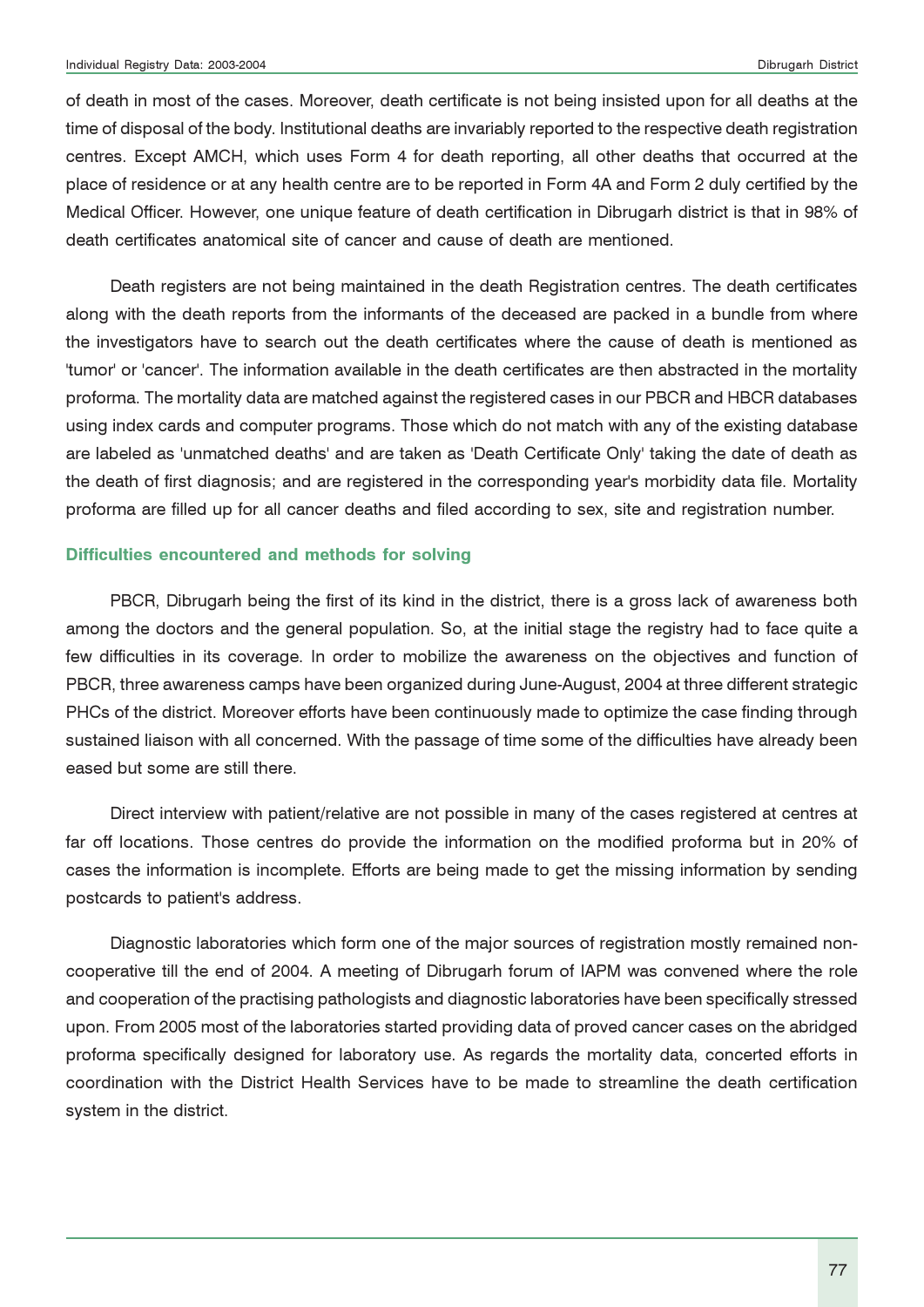#### Names and Designations of persons involved in PBCR, Dibrugarh.

- 1. Dr.U.C.Sharmah, Director of Medical Education, Assam.
- 2. Prof. (Dr.). D. Hazarika, Principal cum Chief Supdt. AMCH & Project Coordinator, ICMR Projects at AMCH, Dibrugarh.
- 3. Joint Director of Health Services, Dibrugarh.
- 4. Deputy Director, Dept of Economics & Statistics, Dibrugarh.
- 5. Director, Tata Referral Hospital & Research Centre, Chabua.
- 6. Dr. Udayan Bora, Director, OIL Hospital, Duliajan.
- 7. Dr.K.K.Das, Supdt, ENT, OIL Hospital, Duliajan.
- 8. Dr. A.Hazarika, Consultant Pathologist, TRH & RD, Chabua.
- 9. Dr. S.C.Jain, Supdt, Aditya Diagnostic and Hospital.
- 10. Dt. P.K.Barua, Supdt, Sankardev Hospital & Research Centre.
- 11. Dr. R.K.Borkotoky, Supdt, Sanjivani Diagnostic & Hospital.
- 12. Dr. D.Maheswari, Medical Supdt, Marwari Arogya Bhawan Hospital
- 13. Dr. V.K.Bajaj, Managing Director, Sristhi Hospital.
- 14. Dr. T.Chetia, Supdt, Astha Hospital
- 15. Dr. (Sr) Antonia, Medical Supdt, Vee Gee Hospital
- 16. Managing director, Brahmaputra Diagnostic and Hospital
- 17. Director, G.M.Hospital
- 18. Dr.M.K.Barua, Proprietor, Madonna Laboratory
- 19. Dr.B.C.Gogoi, Proprietor, Bhaskar Laboratory
- 20. Dr. (Mrs) A. Dutta, Proprietor, Life Line Laboratory.

#### Registry Staff (PBCR)

| Dr. M.S. Ali Ph.D      | <b>Principal Investigator</b> |
|------------------------|-------------------------------|
| Sri. S.K.Bhuyan, M.I.T | : Computer Programmer         |
| Sri.R.Dutta, M.Com,    | Social Investigator           |

#### HBCR staff engaged in PBCR activity

| Dr. (Ms).R.Akhtar, Ph.D. |      | : Research Officer, HBCR      |
|--------------------------|------|-------------------------------|
| Mrs. P Dutta, M.Sc,      |      | <b>Medical Record Officer</b> |
| Mrs. S.Ahmed, M.Sc,      |      | Social Investigator           |
| Mrs. S.Neog, M.Sc,       |      | Social Investigator           |
| Sri. K.Saikia, B.A.      | t in | Investigator                  |
| Mrs. I.Baruah, MA        |      | : Investigator                |
| Mrs. R.Begum, HS         |      | Investigator                  |
| Sri. S.R.Nath, H.S.      |      | Investigator                  |
|                          |      |                               |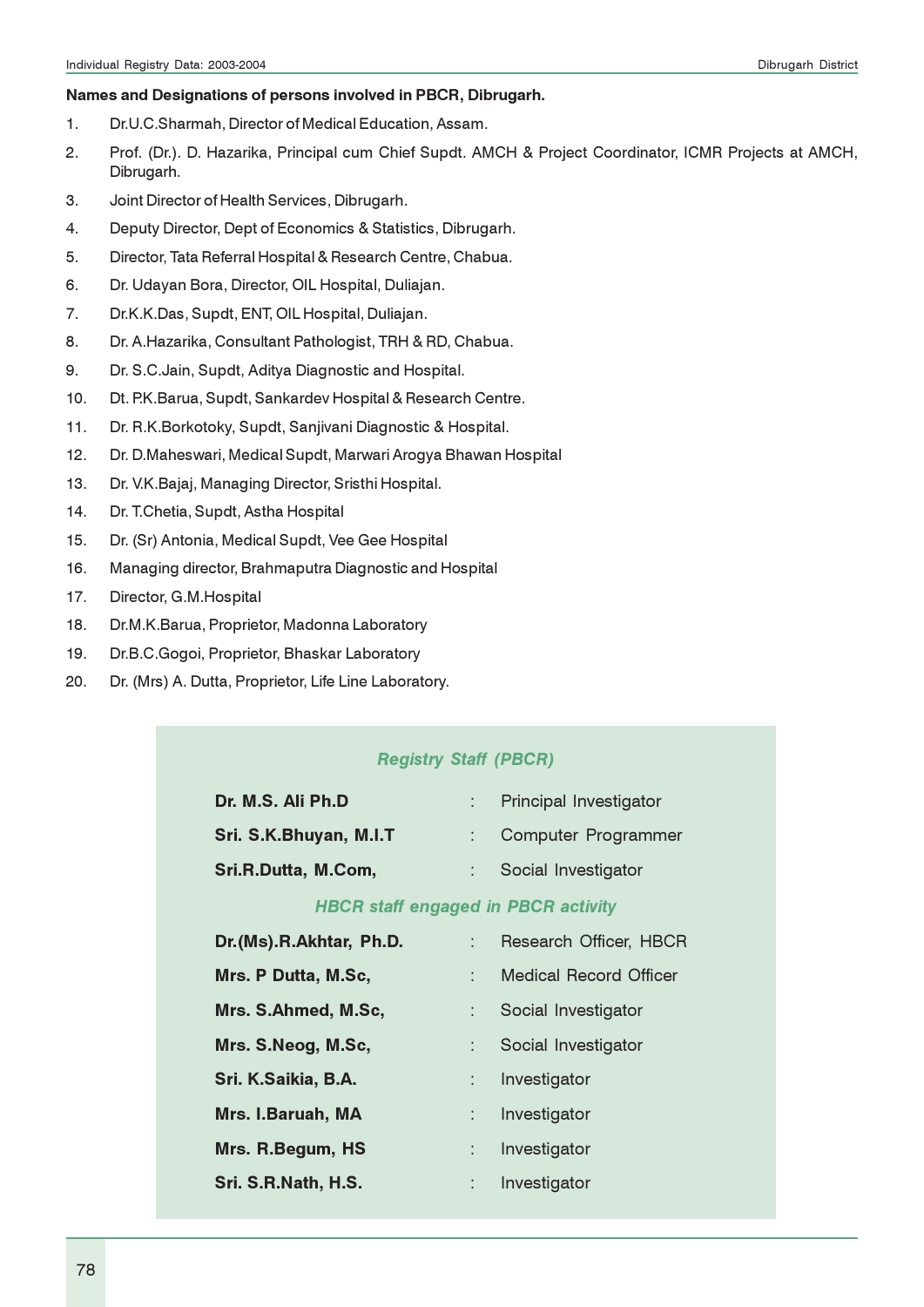# Figure DIB-1

### Population Pyramid showing Age Distribution: 2003-2004

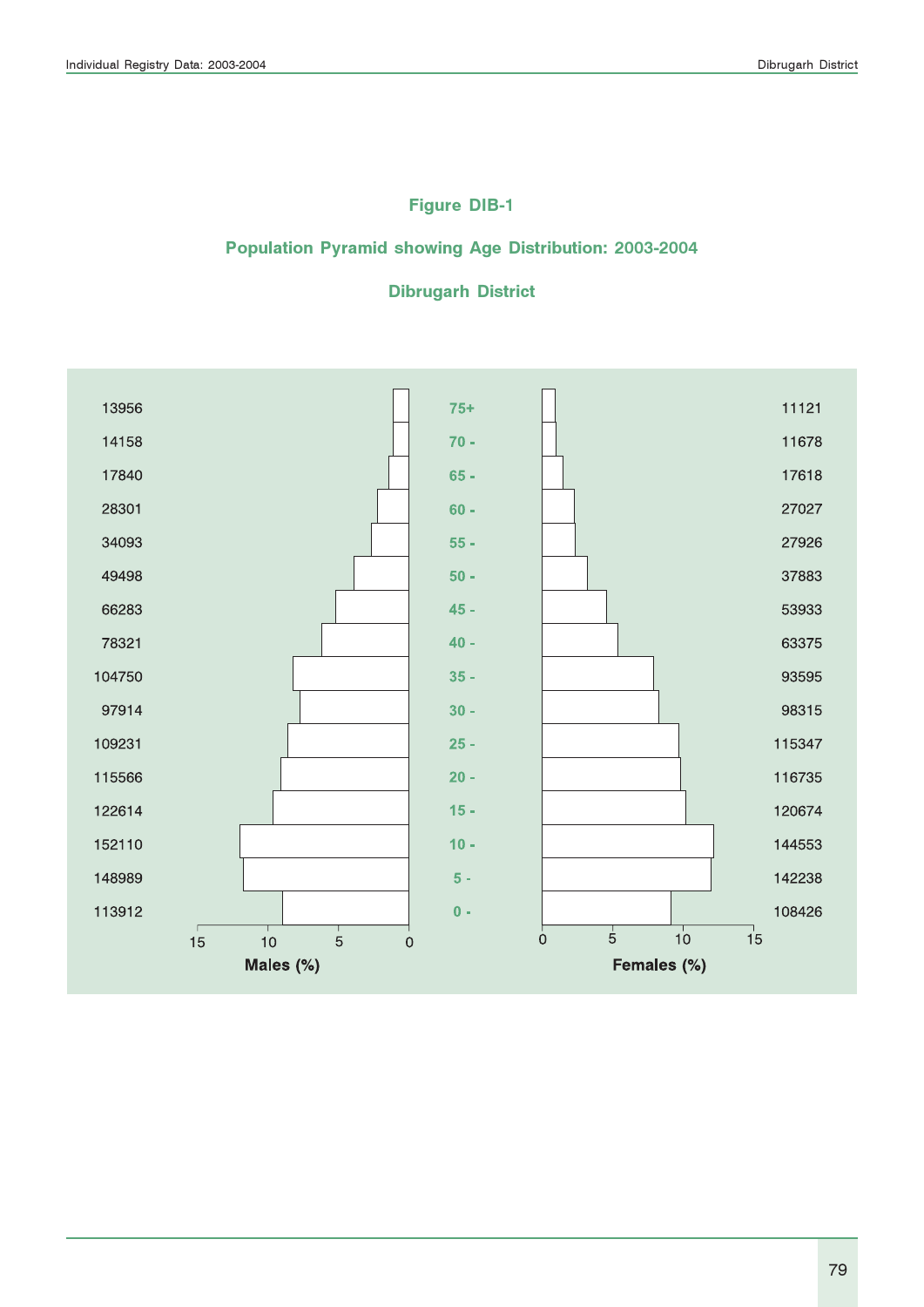#### TABLE: DIB - 1

## Population by Five Year Age Group and Gender: 2003-2004

Number and Relative Proportion (%)

|                  |               | <b>MALES</b> | <b>FEMALES</b> |       | <b>TOTAL</b>  |       |
|------------------|---------------|--------------|----------------|-------|---------------|-------|
| <b>Age Group</b> | <b>Number</b> | %            | <b>Number</b>  | %     | <b>Number</b> | %     |
| $0 - 4$          | 113912        | 8.99         | 108426         | 9.11  | 222338        | 9.05  |
| $5-9$            | 148989        | 11.75        | 142238         | 11.95 | 291227        | 11.85 |
| $10-14$          | 152110        | 12.00        | 144553         | 12.14 | 296663        | 12.07 |
| $15-19$          | 122614        | 9.67         | 120674         | 10.14 | 243288        | 9.90  |
| 20-24            | 115566        | 9.12         | 116735         | 9.81  | 232301        | 9.45  |
| 25-29            | 109231        | 8.62         | 115347         | 9.69  | 224578        | 9.14  |
| 30-34            | 97914         | 7.72         | 98315          | 8.26  | 196229        | 7.98  |
| 35-39            | 104750        | 8.26         | 93595          | 7.86  | 198345        | 8.07  |
| 40-44            | 78321         | 6.18         | 63375          | 5.32  | 141696        | 5.76  |
| 45-49            | 66283         | 5.23         | 53933          | 4.53  | 120216        | 4.89  |
| 50-54            | 49498         | 3.91         | 37883          | 3.18  | 87381         | 3.55  |
| 55-59            | 34093         | 2.69         | 27926          | 2.35  | 62019         | 2.52  |
| 60-64            | 28301         | 2.23         | 27027          | 2.27  | 55328         | 2.25  |
| 65-69            | 17840         | 1.41         | 17618          | 1.48  | 35458         | 1.44  |
| 70-74            | 14158         | 1.12         | 11678          | 0.98  | 25836         | 1.05  |
| $75+$            | 13956         | 1.10         | 11121          | 0.93  | 25077         | 1.02  |
| <b>Total</b>     | 1267536       | 100,0        | 1190444        | 100.0 | 2457980       | 100.0 |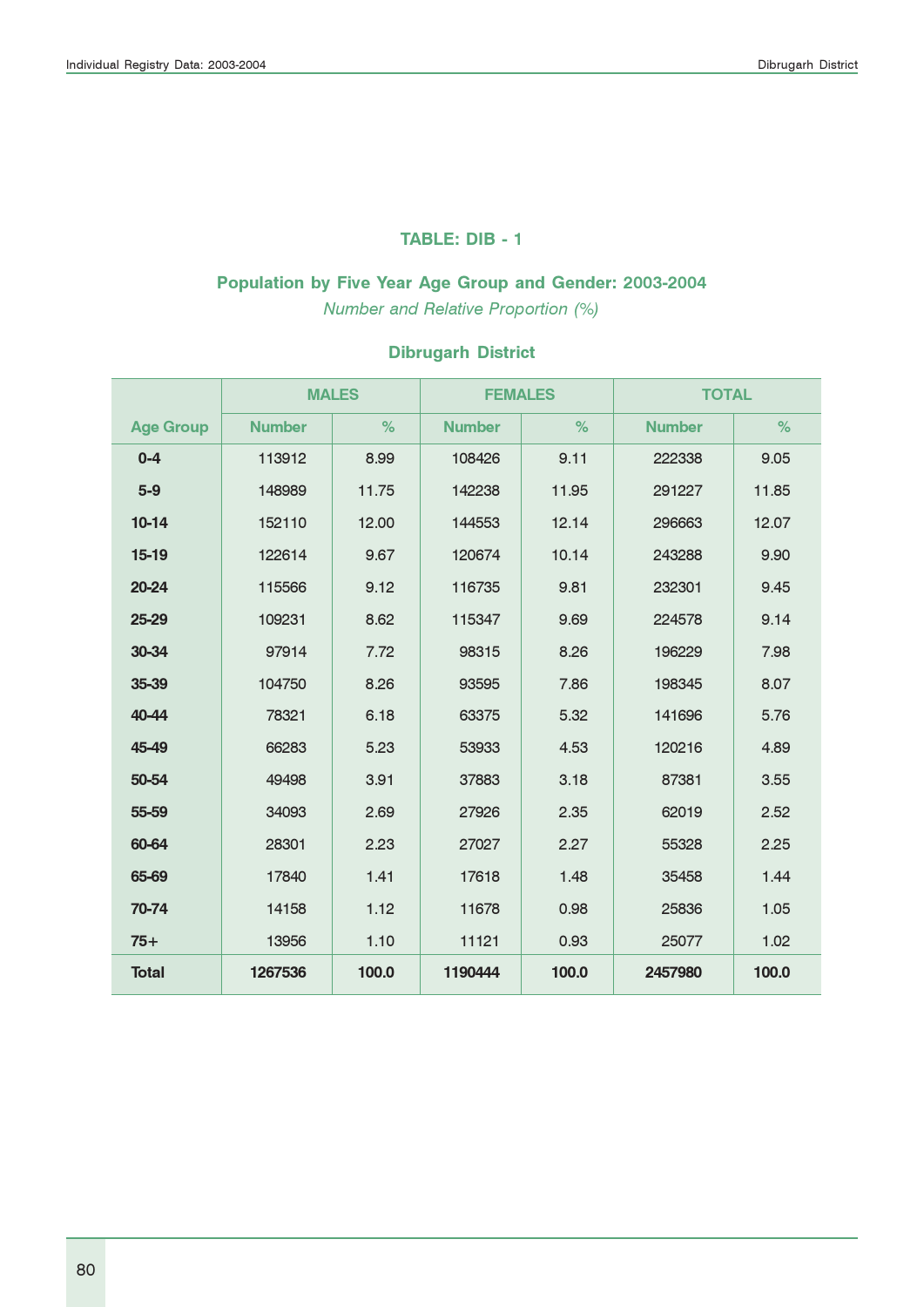#### TABLE : DIB- 2

#### Main Sources of Registration of Incident Cases of Cancer : 2003-2004

### Dibrugarh District

| <b>Name of the Institution (Source Code)</b>                              | <b>Number</b>   | %      |
|---------------------------------------------------------------------------|-----------------|--------|
| AMCH, Dibrugarh (1)                                                       | 637             | 48.11  |
| Death Certificate only (DCO) (99)                                         | 157             | 11.86  |
| Marwari Arogya Bhawan Hospital, Jyoti Nagar, Dibrugarh (3)                | 107             | 8.08   |
| Tata Referral Hospital & Research Centre, Chabua, Dibrugarh (11)          | 69              | 5.21   |
| TMH, Mumbai (28)                                                          | 48              | 3.63   |
| Sankardev Hospital & Research Centre (19)                                 | 40              | 3.02   |
| Shrishti Hospital & Research Centre (P)Ltd., Paltan Bazar, Dibrugarh (15) | 23              | 1.74   |
| BBCI, Guwahati (25)                                                       | 22              | 1.66   |
| Astha Hospital, Tinkunia, Dibrugarh (18)                                  | 20              | 1.51   |
| Aditya Diagnostic & Hospital, Bordoloi Road, Dibrugarh (12)               | 18              | 1.36   |
| Brahmaputra Diagnostic & Hospital (21)                                    | 16              | 1.21   |
| Dr.Damani's Nursing Home, Circuit House Road, Dibrugarh (2)               | 12 <sup>2</sup> | 0.91   |
| Sanjivani Diagnostic & Hospital (20)                                      | 9               | 0.68   |
| OIL Hospital, Duliajan (22)                                               | $\overline{7}$  | 0.53   |
| G.M.Hospital, AMC Road, Dibrugarh (4)                                     | 6               | 0.45   |
| V.G.Hospital, Convoy Road, Dibrugarh (5)                                  | 6               | 0.45   |
| J.J.M. Hospital, Circuit House Road, Dibrugarh (7)                        | 6               | 0.45   |
| R.M.Polyclinic Nursing Home, Duliajan (10)                                | 4               | 0.30   |
| Urovision (39)                                                            | 3               | 0.23   |
| Railway Hospital, Dibrugarh (24)                                          | 3               | 0.23   |
| Life Line Laboratory (26)                                                 | $\overline{c}$  | 0.15   |
| Archana Trauma Orth. Hospital, Bordoloi Avenue, Dibrugarh (17)            | $\mathbf{1}$    | 0.08   |
| C.I. Chennai (27)                                                         | 1               | 0.08   |
| Others (999)                                                              | 107             | 8.08   |
| <b>Total</b>                                                              | 1324            | 100.00 |

The numbers and proportion listed are the minimum number of cases. Institutions could have registered / reported more cases, since duplicate registrations and non-resident/registry cases are not included.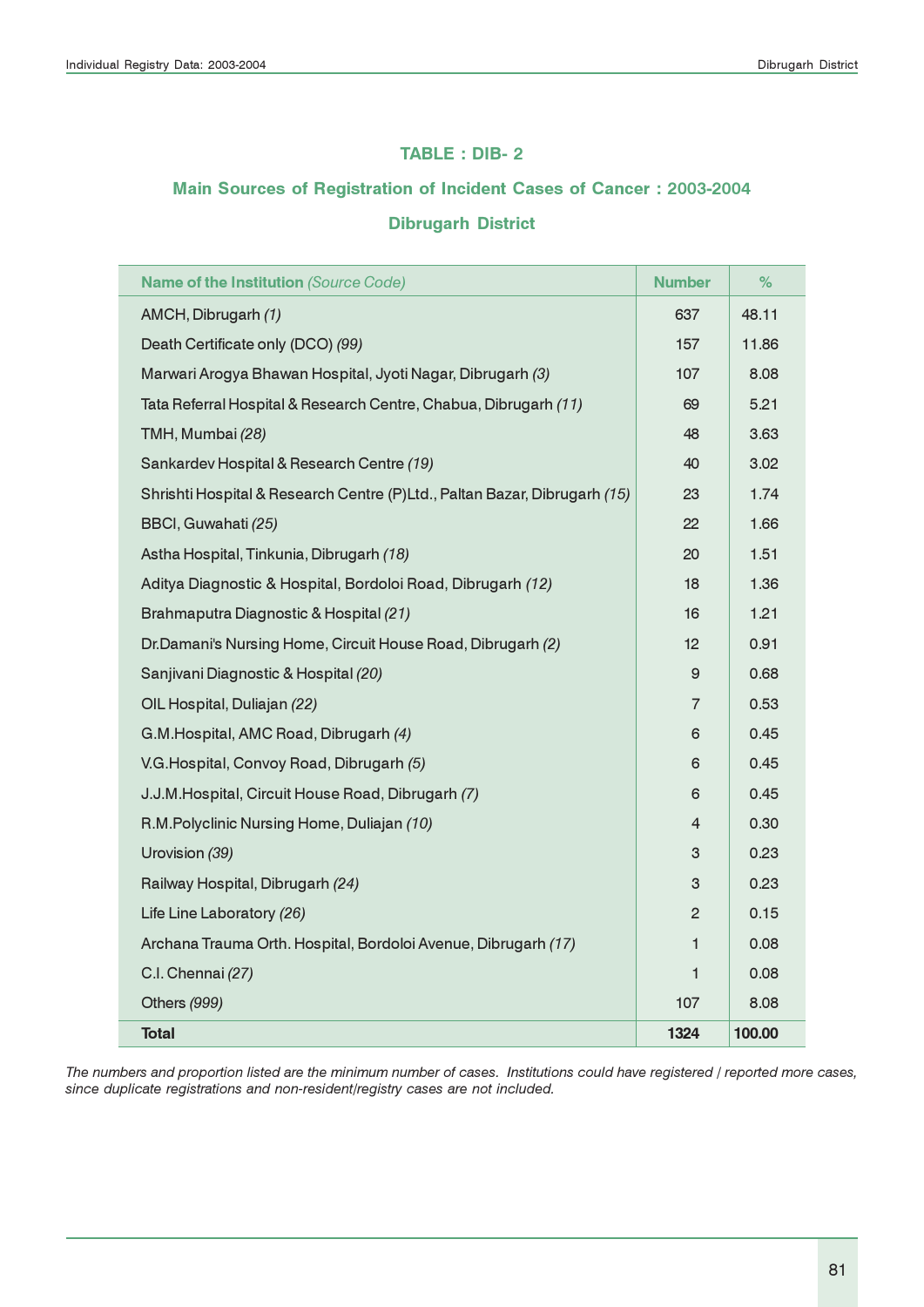### TABLE DIB-3 (a): Number of Incident Cancers by Five Year Age Group and Site (ICD-10): 2003-2004 – Males

%= Relative Proportion of Cancers of All Sites.

| <b>ICD-10</b>   | <b>Site</b>               | $0-4$                    |                           |                          |                          | 5-9 10-14 15-19 20-24 25-29 30-34 35-39 40-44 |                          |                          |              |                          | 45-49                    | 50-54                    | 55-59                    | 60-64          | 65-69                    | 70-74                    | $75+$          | <b>Unkn</b>              | <b>Total</b>             | %                        |
|-----------------|---------------------------|--------------------------|---------------------------|--------------------------|--------------------------|-----------------------------------------------|--------------------------|--------------------------|--------------|--------------------------|--------------------------|--------------------------|--------------------------|----------------|--------------------------|--------------------------|----------------|--------------------------|--------------------------|--------------------------|
| C <sub>00</sub> | Lip                       |                          |                           |                          |                          |                                               |                          |                          |              |                          |                          | $\mathbf{1}$             | $\blacksquare$           | 4              |                          | $\overline{\phantom{a}}$ |                |                          | 5                        | 0.65                     |
| C01-02          | Tongue                    |                          |                           |                          |                          |                                               | $\overline{a}$           |                          | 3            | $\sqrt{2}$               | 9                        | $\overline{4}$           | 9                        | 5              | $\overline{4}$           | $\overline{c}$           | 3              |                          | 41                       | 5.36                     |
| C03-06          | Mouth                     |                          |                           | ä,                       | $\mathbf{1}$             | 1                                             | $\overline{a}$           | $\mathbf{2}$             | $\mathbf{1}$ | 6                        | 8                        | 4                        | 5                        | 6              | 10                       | $\overline{I}$           | $\sqrt{2}$     | ÷,                       | 53                       | 6.93                     |
| C07-8           | <b>Salivary Gland</b>     |                          |                           |                          |                          | 1                                             | $\overline{a}$           |                          |              | ÷,                       |                          |                          | $\mathbf{1}$             |                | ä,                       | $\mathbf{1}$             |                | Ĭ.                       | 3                        | 0.39                     |
| CO <sub>9</sub> | Tonsil                    |                          |                           |                          |                          |                                               |                          |                          |              | 5                        | 1                        | 3                        | $\overline{4}$           | 3              | Ĭ.                       | $\sqrt{2}$               | 4              | ÷,                       | 22                       | 2.88                     |
| C10             | Oth. Oropharynx           |                          |                           |                          |                          |                                               |                          |                          |              | Ĭ.                       |                          | $\mathbf{2}$             | $\mathbf{1}$             | $\overline{c}$ | 1                        | ÷,                       | $\overline{c}$ | Ĭ.                       | 8                        | 1.05                     |
| C <sub>11</sub> | Nasopharynx               |                          |                           |                          |                          | $\overline{a}$                                |                          |                          |              | Ĭ.                       |                          | 1                        | ÷,                       |                | 1                        | 1                        |                | Ĭ.                       | 3                        | 0.39                     |
| $C12-13$        | Hypopharynx               |                          |                           |                          |                          | $\overline{a}$                                | $\mathbf{1}$             | $\overline{\phantom{a}}$ | $\mathbf{1}$ | 5                        | 14                       | 15                       | 11                       | 11             | 11                       | $\overline{7}$           | 14             | Ĭ.                       | 90                       | 11.76                    |
| C14             | Pharynx Unspecified       |                          |                           |                          |                          |                                               |                          |                          |              | Ĭ.                       |                          | $\mathbf{2}$             | $\overline{c}$           | 5              | $\overline{c}$           | ä,                       | $\mathbf{1}$   | ÷,                       | 12                       | 1.57                     |
| C15             | Oesophagus                |                          |                           |                          |                          | $\overline{c}$                                | ä,                       | $\mathbf{2}$             | 4            | 8                        | 19                       | 23                       | 25                       | 21             | 15                       | 8                        | $\overline{7}$ | ÷,                       | 134                      | 17.52                    |
| C16             | Stomach                   |                          |                           |                          |                          |                                               | $\mathbf{1}$             | $\mathbf{1}$             | 1            | 3                        | 8                        | 3                        | 14                       | 6              | 8                        | 10                       | 5              | l,                       | 60                       | 7.97                     |
| C17             | Small Intestine           |                          |                           |                          |                          |                                               |                          |                          |              | Ĭ.                       |                          |                          | ÷,                       |                |                          |                          |                | Ĩ.                       |                          |                          |
| C18             | Colon                     |                          |                           | ä,                       |                          |                                               |                          | $\mathbf{2}$             | $\mathbf{1}$ | $\overline{\phantom{a}}$ | $\overline{4}$           | $\overline{c}$           | $\overline{\phantom{a}}$ | 3              | 1                        | $\mathbf{2}$             | $\mathbf{1}$   | Ĭ.                       | 16                       | 2.09                     |
| C19-20          | Rectum                    |                          |                           | ä,                       |                          | $\mathbf{1}$                                  | $\mathbf{1}$             | $\sqrt{2}$               | $\mathbf{1}$ | $\blacksquare$           |                          | 4                        | $\mathbf{1}$             |                |                          | ÷,                       |                | l,                       | 10                       | 1.31                     |
| C <sub>21</sub> | Anus & Anal Canal         |                          |                           | ä,                       | $\mathbf{1}$             | $\overline{a}$                                | ä,                       | $\overline{c}$           |              | $\overline{\phantom{a}}$ |                          |                          | $\overline{\phantom{a}}$ |                | ä,                       | ä,                       |                | Ĭ.                       | 3                        | 0.39                     |
| C22             | Liver                     |                          |                           | ä,                       |                          |                                               |                          |                          |              | $\overline{\phantom{a}}$ | $\overline{4}$           | $\mathbf{1}$             | $\overline{2}$           | $\overline{c}$ | ä,                       | $\mathbf{1}$             | 3              | Ĭ.                       | 13                       | 1.70                     |
| C23-24          | Gallbladder etc.          |                          |                           | ä,                       |                          |                                               |                          | $\overline{\phantom{a}}$ | $\mathbf{1}$ | $\overline{\phantom{a}}$ | $\overline{c}$           | $\overline{4}$           | $\overline{4}$           | $\mathbf{1}$   | $\overline{c}$           | 3                        | 3              | Ĭ.                       | 20                       | 2.61                     |
| C <sub>25</sub> | Pancreas                  |                          |                           | ä,                       |                          | ä,                                            |                          |                          |              | $\mathbf{2}$             | $\mathbf{1}$             |                          | $\mathbf{1}$             | $\overline{c}$ | 5                        | $\sqrt{2}$               | $\mathbf{1}$   | $\mathbf{1}$             | 15                       | 1.96                     |
| C30-31          | Nose, Sinuses etc.        |                          |                           | ä,                       |                          | ä,                                            |                          | ÷,                       | $\mathbf{1}$ | $\blacksquare$           |                          | $\mathbf{1}$             | $\overline{\phantom{a}}$ | $\mathbf{1}$   | ä,                       | ä,                       | $\mathbf{1}$   | Ĭ.                       | $\overline{4}$           | 0.52                     |
| C <sub>32</sub> |                           |                          |                           | ä,                       |                          |                                               |                          | $\mathbf{1}$             |              | 3                        | 5                        | 6                        | $\mathbf{1}$             | 3              | $\overline{4}$           | $\mathbf{1}$             | $\overline{c}$ | Ĭ.                       | 26                       | 3.40                     |
|                 | Larynx                    |                          |                           |                          |                          | $\overline{\phantom{a}}$                      | ä,                       |                          | ÷,           |                          |                          |                          |                          | 5              |                          |                          |                |                          |                          |                          |
| C33-34          | Lung etc.                 |                          |                           | ä,                       |                          |                                               |                          |                          |              | 3                        | 3                        | 5                        | $\sqrt{5}$               |                | 6                        | 6                        | 9              | Ĭ.                       | 42                       | 5.49                     |
| C37-38          | Other Thoracic Organs     |                          | 1                         | ä,                       |                          |                                               |                          |                          |              |                          |                          |                          |                          |                |                          |                          |                | Ĩ.                       | $\mathbf{1}$             | 0.13                     |
| C40-41          | Bone                      |                          |                           | ä,                       | $\mathbf{1}$             | 1                                             | ä,                       |                          |              | $\mathbf{1}$             |                          |                          | $\mathbf{1}$             |                |                          | ä,                       | $\mathbf{1}$   | ÷,                       | $\sqrt{5}$               | 0.65                     |
| C43             | Melanoma of Skin          |                          |                           |                          |                          |                                               |                          |                          |              | Ĭ.                       |                          |                          | $\overline{\phantom{a}}$ |                |                          | ä,                       |                |                          |                          |                          |
| C44             | Other Skin                |                          |                           |                          |                          |                                               |                          |                          |              | $\blacksquare$           |                          | $\mathbf{1}$             | 3                        |                |                          | $\mathbf{2}$             |                | Ĩ.                       | 6                        | 0.78                     |
| C45             | Mesothelioma              |                          |                           |                          |                          |                                               |                          |                          |              | $\blacksquare$           |                          |                          | ä,                       |                |                          | ä,                       |                |                          |                          |                          |
| C46             | Kaposi Sarcoma            |                          |                           |                          |                          |                                               |                          |                          |              | $\blacksquare$           |                          |                          | $\blacksquare$           |                |                          | ä,                       |                |                          |                          |                          |
| $C47 + C49$     | Conn. & Soft Tissue       | ÷,                       | 1                         | ä,                       |                          |                                               |                          |                          |              | $\blacksquare$           |                          |                          | $\blacksquare$           |                |                          | ä,                       |                | Ĩ.                       | $\mathbf{1}$             | 0.13                     |
| C50             | <b>Breast</b>             |                          |                           |                          |                          |                                               |                          |                          |              | $\blacksquare$           |                          |                          | $\blacksquare$           |                |                          | ä,                       |                |                          |                          |                          |
| C60             | Penis                     |                          |                           | ä,                       |                          | $\overline{\phantom{a}}$                      | 1                        | $\overline{\phantom{a}}$ |              | $\mathbf{1}$             | $\mathbf{1}$             | $\overline{4}$           | $\overline{\phantom{a}}$ | $\mathbf{1}$   | 1                        | $\overline{a}$           | $\mathbf{1}$   | Ĭ.                       | 10                       | 1.31                     |
| C61             | Prostate                  |                          |                           |                          |                          | $\overline{\phantom{a}}$                      |                          |                          |              | $\overline{\phantom{a}}$ | 1                        |                          | $\blacksquare$           | 3              |                          | ä,                       | 5              | l,                       | 9                        | 1.18                     |
| C62             | <b>Testis</b>             |                          |                           | $\mathbf{1}$             | $\mathbf{1}$             | $\frac{1}{2}$                                 | $\mathbf{1}$             | $\overline{\phantom{a}}$ | $\mathbf{2}$ | $\blacksquare$           |                          | $\mathbf{1}$             | $\blacksquare$           |                |                          | ÷,                       |                | ł,                       | $6\phantom{1}$           | 0.78                     |
| C63             | <b>Other Male Genital</b> |                          |                           | ä,                       |                          |                                               |                          |                          |              | $\blacksquare$           |                          |                          | $\blacksquare$           |                |                          | ä,                       |                |                          |                          |                          |
| C64             | Kidney etc.               |                          |                           | ÷,                       |                          | $\overline{\phantom{a}}$                      |                          |                          |              | $\mathbf{1}$             | $\overline{c}$           | 3                        | $\overline{c}$           |                | 1                        | $\mathbf{1}$             | $\overline{c}$ | Ĭ.                       | 12                       | 1.57                     |
| C65             | <b>Renal Pelvis</b>       |                          |                           | ä,                       |                          |                                               |                          |                          |              | ÷,                       |                          |                          | ÷,                       |                |                          | $\overline{a}$           |                |                          |                          |                          |
| C66             | Ureter                    |                          |                           |                          |                          |                                               |                          |                          |              |                          |                          |                          |                          |                |                          |                          |                |                          |                          |                          |
| C67             | Bladder                   | ٠                        |                           |                          |                          |                                               |                          |                          |              |                          |                          |                          | 3                        |                | 2                        |                          | 3              |                          | 8                        | 1.05                     |
| C68             | Uns.Urinary Organs        | $\overline{\phantom{a}}$ |                           | $\overline{\phantom{a}}$ |                          | $\blacksquare$                                | ä,                       | $\overline{\phantom{a}}$ | 1            | $\overline{\phantom{a}}$ | $\overline{\phantom{a}}$ |                          | $\blacksquare$           |                | $\overline{\phantom{0}}$ | $\overline{\phantom{a}}$ |                | ÷                        | $\mathbf{1}$             | 0.13                     |
| C69             | Eye                       | $\mathbf{1}$             |                           | $\overline{\phantom{a}}$ |                          |                                               | ä,                       | $\overline{\phantom{a}}$ |              | $\overline{\phantom{a}}$ | $\overline{\phantom{a}}$ |                          | $\blacksquare$           |                | $\overline{\phantom{a}}$ | $\overline{\phantom{a}}$ |                | ÷,                       | $\mathbf{1}$             | 0.13                     |
| C70-72          | Brain, Nervous System     |                          |                           | $\overline{\phantom{a}}$ | $\mathbf{2}$             | $\overline{c}$                                | $\frac{1}{2}$            | $\mathbf{1}$             | $\mathbf{1}$ | $\overline{c}$           |                          | $\overline{\phantom{a}}$ | $\mathbf{1}$             | $\mathbf{1}$   | $\overline{\phantom{a}}$ | $\mathbf{2}$             |                | ÷,                       | 12                       | 1.57                     |
| C73             | Thyroid                   |                          |                           | $\overline{\phantom{a}}$ |                          |                                               | ä,                       | $\overline{\phantom{a}}$ |              | $\blacksquare$           | 1                        | $\overline{\phantom{a}}$ | $\blacksquare$           | 1              | $\overline{\phantom{a}}$ | $\overline{\phantom{a}}$ |                | ÷,                       | $\mathbf{2}$             | 0.26                     |
| C74             | <b>Adrenal Gland</b>      |                          |                           | $\overline{\phantom{a}}$ |                          | $\blacksquare$                                |                          | $\overline{\phantom{a}}$ |              | $\overline{\phantom{a}}$ |                          |                          | $\blacksquare$           |                | $\overline{\phantom{a}}$ | $\overline{\phantom{a}}$ |                |                          |                          | $\overline{\phantom{a}}$ |
| C77             | Sec Lymph Nodes           |                          |                           | $\overline{\phantom{a}}$ |                          | $\blacksquare$                                |                          | $\overline{\phantom{a}}$ |              | $\overline{\phantom{a}}$ |                          |                          | $\blacksquare$           |                | $\overline{\phantom{a}}$ | $\overline{\phantom{a}}$ |                |                          | $\overline{\phantom{a}}$ | $\overline{\phantom{a}}$ |
| C78             | Sec Resp & Digestive      |                          |                           | $\overline{\phantom{a}}$ |                          | $\blacksquare$                                |                          | $\overline{\phantom{a}}$ |              | $\overline{\phantom{a}}$ |                          |                          | $\blacksquare$           |                | $\overline{\phantom{a}}$ | $\overline{\phantom{a}}$ |                | ÷,                       | $\overline{\phantom{a}}$ | $\overline{\phantom{a}}$ |
| C79             | Sec Others                |                          |                           | $\overline{\phantom{a}}$ |                          | $\blacksquare$                                |                          | $\overline{\phantom{a}}$ |              | $\overline{\phantom{a}}$ |                          |                          | $\blacksquare$           |                | $\overline{\phantom{a}}$ | $\overline{\phantom{a}}$ |                | ÷                        | $\overline{\phantom{a}}$ | $\overline{\phantom{a}}$ |
| C81             | Hodgkins Disease          |                          |                           |                          |                          | $\blacksquare$                                | $\sqrt{2}$               | $\blacksquare$           |              | $\overline{\phantom{a}}$ |                          |                          | $\blacksquare$           |                | ä,                       | $\blacksquare$           |                | ÷,                       | $\overline{c}$           | 0.26                     |
| C82-85, C96 NHL |                           |                          |                           | 1                        | $\mathbf{1}$             | 1                                             | $\mathbf{1}$             | $\blacksquare$           | $\mathbf{2}$ | $\overline{\phantom{a}}$ |                          |                          | $\mathbf{1}$             |                | 3                        | $\mathbf{2}$             |                | ÷,                       | 12                       | 1.57                     |
| C90             | Multiple Myeloma          |                          |                           |                          |                          | $\overline{\phantom{a}}$                      |                          | $\overline{\phantom{a}}$ | $\sqrt{2}$   | $\overline{c}$           | 3                        | $\mathbf{1}$             | $\mathbf{1}$             |                | $\overline{c}$           | $\mathbf{1}$             |                | ÷,                       | 12                       | 1.57                     |
| C91             | Lymphoid Leuk.            |                          | $\mathbf{1}$              | 1                        | $\overline{\phantom{a}}$ |                                               | $\overline{\phantom{a}}$ |                          |              | 1                        |                          |                          | $\mathbf{1}$             |                |                          | $\mathbf{1}$             |                | ÷,                       | 5                        | 0.65                     |
| C92-94          | Myeloid Leukaemia         |                          |                           | $\overline{\phantom{a}}$ |                          | $\overline{c}$                                | ä,                       | $\mathbf{1}$             | 3            | 4                        | 1                        | $\mathbf{1}$             | $\blacksquare$           | 1              | 1                        | $\mathbf{1}$             | 1              | ÷,                       | 16                       | 2.09                     |
| C95             | Leukaemia Uns             |                          |                           | $\overline{\phantom{a}}$ |                          |                                               | ä,                       |                          |              | $\overline{\phantom{a}}$ |                          |                          | $\mathbf{1}$             |                | ä,                       | $\overline{\phantom{a}}$ |                | ÷,                       | 1                        | 0.13                     |
| 0&U             | Other and Uns             | $\overline{\phantom{a}}$ |                           | $\overline{\phantom{a}}$ |                          |                                               | ×,                       | $\mathbf{2}$             | 3            | $\mathbf{2}$             | 13                       | 8                        | $\,$ 5 $\,$              | 14             | 5                        | $\overline{7}$           | 3              | $\overline{\phantom{a}}$ | 62                       | 8.10                     |
|                 | All Sites                 | $\mathbf{1}$             | $\ensuremath{\mathsf{3}}$ | 3                        | $\overline{7}$           | 11                                            | $\,8\,$                  | 16                       | 28           | 51                       | 100                      | 100                      | 105                      | 101            | 85                       | 70                       | 74             | $\mathbf{1}$             | 764                      | 100.00                   |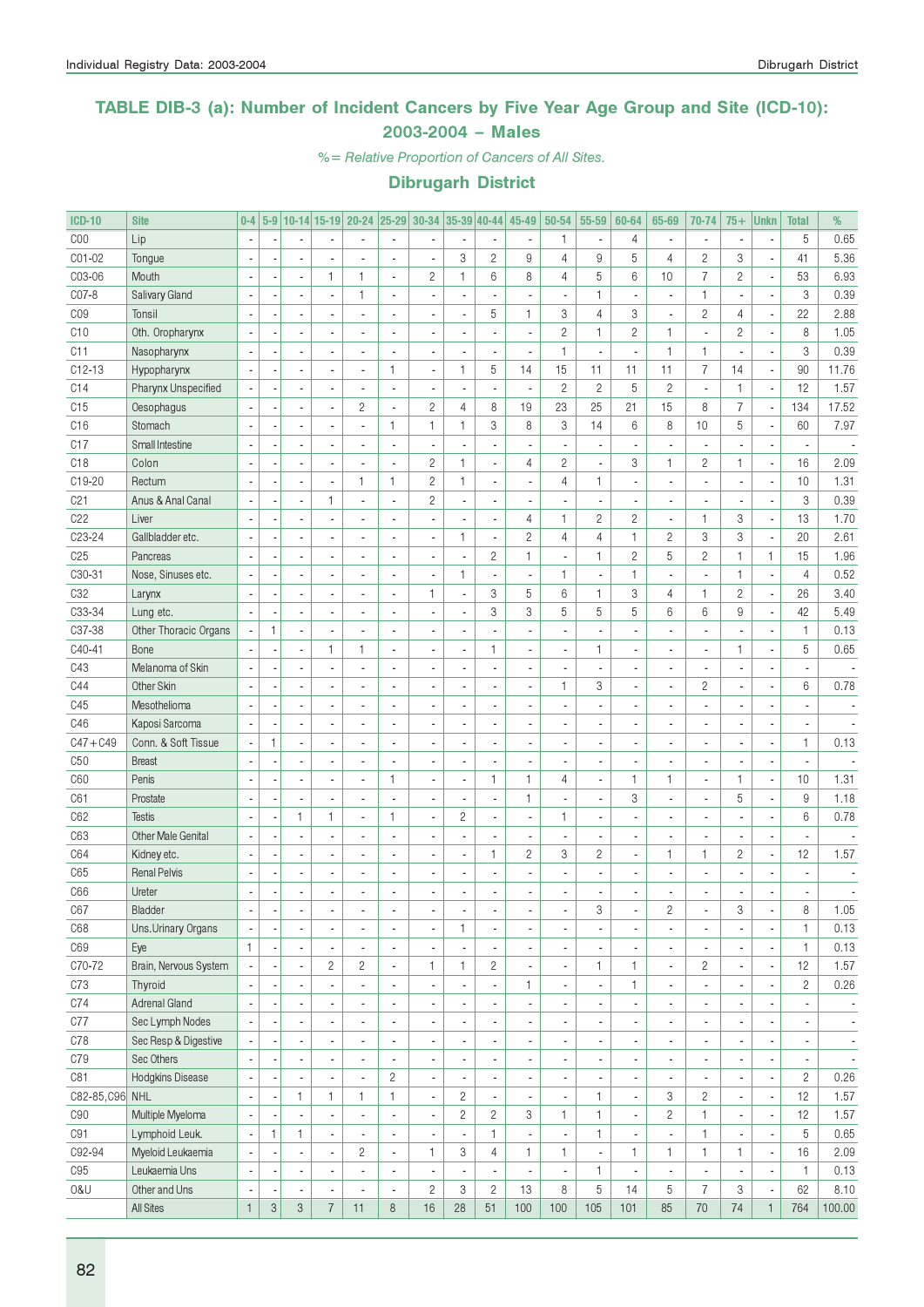### TABLE DIB-3 (b): Number of Incident Cancers by Five Year Age Group and Site (ICD-10): 2003-2004 – Females

%= Relative Proportion of Cancers of All Sites.

| <b>ICD-10</b>   | <b>Site</b>               | $0-4$                    |                |                         |                          | 5-9 10-14 15-19 20-24 25-29 30-34 35-39 40-44 |                          |                          |                          |                              | $45 - 49$                | 50-54                    | 55-59                        | 60-64                    | 65-69                        | 70-74                    | $75+$                    | Unkn                     | <b>Total</b>             | %                        |
|-----------------|---------------------------|--------------------------|----------------|-------------------------|--------------------------|-----------------------------------------------|--------------------------|--------------------------|--------------------------|------------------------------|--------------------------|--------------------------|------------------------------|--------------------------|------------------------------|--------------------------|--------------------------|--------------------------|--------------------------|--------------------------|
| COO             | Lip                       |                          |                |                         |                          |                                               | ä,                       | ä,                       |                          | 1                            |                          | 3                        | $\overline{\phantom{a}}$     |                          | $\blacksquare$               | $\overline{\phantom{a}}$ |                          |                          | $\overline{4}$           | 0.72                     |
| CO1-02          | Tongue                    |                          |                |                         |                          |                                               |                          | ÷,                       |                          | $\mathbf{1}$                 | $\mathbf{1}$             | $\overline{c}$           | 1                            | $\overline{c}$           | ÷,                           | ÷,                       | 3                        | ÷,                       | 10                       | 1.79                     |
| C03-06          | Mouth                     | $\blacksquare$           |                |                         | $\overline{a}$           | $\mathbf{1}$                                  | $\mathbf{1}$             | $\mathbf{1}$             | 5                        | $\overline{c}$               | 5                        | $\overline{4}$           | $\overline{c}$               | $\overline{4}$           | $\overline{c}$               | $\overline{c}$           | $\blacksquare$           | ä,                       | 29                       | 5.19                     |
| CO7-8           | Salivary Gland            | ä,                       |                |                         | $\overline{\phantom{a}}$ | $\blacksquare$                                | $\overline{a}$           | ä,                       | $\overline{\phantom{a}}$ | $\mathbf{1}$                 | $\overline{a}$           | ÷,                       | ÷,                           | $\mathbf{1}$             | $\overline{\phantom{a}}$     | ÷,                       | $\blacksquare$           | $\overline{\phantom{a}}$ | $\overline{c}$           | 0.36                     |
| C <sub>09</sub> | Tonsil                    |                          |                |                         | $\blacksquare$           |                                               | $\overline{\phantom{a}}$ | $\blacksquare$           |                          | $\mathbf{2}$                 | 1                        | ä,                       | 1                            | $\overline{\phantom{a}}$ | $\mathbf{1}$                 | $\overline{a}$           | $\blacksquare$           | $\overline{\phantom{a}}$ | 5                        | 0.89                     |
| C10             | Oth. Oropharynx           | $\overline{\phantom{a}}$ |                |                         |                          | $\overline{\phantom{a}}$                      | ä,                       | $\overline{a}$           | $\overline{a}$           | ä,                           | $\blacksquare$           |                          | $\overline{\phantom{a}}$     |                          | $\overline{c}$               | ä,                       |                          | $\overline{a}$           | $\overline{c}$           | 0.36                     |
| C11             | Nasopharynx               | $\overline{\phantom{a}}$ |                |                         | $\overline{a}$           | $\overline{a}$                                | ÷.                       | $\mathbf{1}$             | $\overline{a}$           | $\overline{a}$               | $\mathbf{1}$             | $\mathbf{1}$             | $\blacksquare$               | $\overline{a}$           | $\sim$                       | $\overline{a}$           | ٠                        | $\overline{\phantom{a}}$ | 3                        | 0.54                     |
| $C12-13$        | Hypopharynx               |                          |                |                         |                          |                                               | ä,                       | ä,                       | $\mathbf{1}$             | $\mathbf{2}$                 |                          | ä,                       | ÷,                           | $\mathbf{2}$             | ä,                           | 1                        | 1                        | ×,                       | $\overline{7}$           | 1.25                     |
| C14             | Pharynx Unspecified       | $\overline{a}$           |                |                         | ÷,                       | $\overline{a}$                                | ÷,                       |                          | $\sim$                   | ÷,                           | $\mathbf{1}$             | ÷,                       | ÷,                           |                          | $\overline{a}$               | $\mathbf{r}$             |                          | ÷,                       | $\mathbf{1}$             | 0.18                     |
| C15             | Oesophagus                | ÷.                       |                |                         | $\overline{a}$           | $\blacksquare$                                | $\overline{a}$           | 1                        | 3                        | 6                            | 13                       | 6                        | $\overline{7}$               | 8                        | $\overline{7}$               | 6                        | 4                        | ä,                       | 61                       | 10.91                    |
| C16             | Stomach                   | $\blacksquare$           |                |                         | $\overline{\phantom{a}}$ | $\mathbf{1}$                                  | $\overline{c}$           | $\mathbf{1}$             | $\mathbf{2}$             | 5                            | 6                        | 1                        | $\mathbf{1}$                 | 5                        | 4                            | $\overline{c}$           | ٠                        | $\overline{\phantom{a}}$ | 30                       | 5.19                     |
| C17             | Small Intestine           |                          |                |                         |                          | $\blacksquare$                                | Ĭ.                       | $\overline{\phantom{a}}$ |                          | ÷,                           |                          |                          | ÷,                           |                          |                              | ä,                       | $\overline{\phantom{a}}$ | ×,                       | $\overline{a}$           |                          |
| C <sub>18</sub> | Colon                     |                          |                |                         |                          | $\blacksquare$                                | $\mathbf{1}$             | $\overline{c}$           | $\overline{a}$           | ä,                           | $\overline{a}$           | 5                        | $\mathbf{1}$                 | $\overline{c}$           | ÷.                           | ä,                       |                          | $\overline{\phantom{a}}$ | 11                       | 1.97                     |
| C19-20          | Rectum                    |                          |                |                         | $\overline{a}$           | $\overline{a}$                                | $\mathbf{1}$             | ÷,                       | $\overline{\phantom{a}}$ | $\mathbf{1}$                 | $\overline{c}$           | $\mathbf{1}$             | $\mathbf{1}$                 | $\blacksquare$           | ÷.                           | $\overline{a}$           | $\overline{c}$           | $\overline{\phantom{a}}$ | 8                        | 1.43                     |
| C <sub>21</sub> | Anus & Anal Canal         |                          |                |                         | $\overline{a}$           |                                               | $\overline{a}$           | $\blacksquare$           |                          | ÷,                           |                          |                          | ÷                            |                          |                              | $\overline{a}$           |                          | ÷,                       |                          |                          |
| C22             | Liver                     | $\overline{\phantom{a}}$ |                |                         | ä,                       | $\blacksquare$                                | $\overline{a}$           | ä,                       | $\overline{\phantom{a}}$ | $\blacksquare$               | 1                        | ÷,                       | 3                            | $\overline{c}$           | $\mathbf{1}$                 | $\mathbf{1}$             | $\mathbf{1}$             | ÷,                       | 9                        | 1.61                     |
| C23-24          | Gallbladder etc.          | $\overline{\phantom{a}}$ |                |                         | $\overline{\phantom{a}}$ | $\overline{c}$                                | $\overline{a}$           | $\mathbf{1}$             | 4                        | $\overline{4}$               | 6                        | $\overline{4}$           | 9                            | $\overline{4}$           | $\overline{c}$               | 5                        | $\overline{4}$           | $\overline{\phantom{a}}$ | 45                       | 8.05                     |
| C <sub>25</sub> | Pancreas                  |                          |                |                         | ä,                       |                                               | $\overline{\phantom{a}}$ | $\overline{\phantom{a}}$ | $\blacksquare$           | $\mathbf{2}$                 | ×,                       | $\mathbf{1}$             | $\overline{c}$               | $\mathbf{1}$             | ä,                           | 1                        | $\overline{\phantom{a}}$ | ×,                       | 7                        | 1.25                     |
| C30-31          | Nose, Sinuses etc.        |                          |                |                         | L.                       | $\overline{c}$                                | $\overline{a}$           | ÷.                       |                          |                              |                          |                          | ÷,                           |                          | L.                           | $\mathbf{r}$             |                          | ÷,                       | $\overline{c}$           | 0.36                     |
| C <sub>32</sub> | Larynx                    | $\overline{\phantom{a}}$ |                |                         | $\overline{a}$           | $\overline{a}$                                | $\overline{a}$           | $\overline{\phantom{a}}$ | $\overline{a}$           | ä,                           | $\overline{\phantom{a}}$ | $\overline{\phantom{a}}$ | $\overline{c}$               | $\overline{a}$           | $\mathbf{1}$                 | $\blacksquare$           | 1                        | $\overline{\phantom{a}}$ | $\overline{4}$           | 0.72                     |
| C33-34          | Lung etc.                 |                          |                |                         | ä,                       | $\overline{a}$                                | $\overline{a}$           | ä,                       | $\mathbf{2}$             | 3                            | 3                        | $\overline{c}$           | 3                            | 3                        | 3                            | $\overline{c}$           | $\overline{\phantom{a}}$ | $\overline{\phantom{a}}$ | 21                       | 3.76                     |
| C37-38          | Other Thoracic Organs     |                          |                |                         |                          | $\overline{a}$                                | $\overline{a}$           | $\blacksquare$           |                          | ä,                           |                          |                          | ÷,                           |                          |                              | Ĭ.                       | $\overline{\phantom{a}}$ | ×,                       | ä,                       |                          |
| C40-41          | Bone                      | $\mathbf{1}$             |                | $\mathbf{2}$            | $\mathbf{1}$             | $\blacksquare$                                | $\overline{\phantom{a}}$ | ä,                       | $\overline{\phantom{a}}$ | $\mathbf{1}$                 | 1                        |                          | $\blacksquare$               |                          | ÷.                           | ä,                       |                          | ä,                       | 6                        | 1.07                     |
| C43             | Melanoma of Skin          | ÷,                       |                |                         | $\overline{\phantom{a}}$ | $\blacksquare$                                | $\overline{a}$           | $\blacksquare$           | $\overline{\phantom{a}}$ | $\overline{a}$               | $\overline{\phantom{a}}$ | $\overline{a}$           | $\overline{\phantom{a}}$     | $\overline{\phantom{a}}$ | $\overline{a}$               | ÷,                       | $\blacksquare$           | ÷,                       | ä,                       |                          |
| C44             | Other Skin                |                          |                |                         | $\overline{a}$           | 1                                             | $\overline{\phantom{a}}$ | 1                        | $\blacksquare$           | ٠                            | $\blacksquare$           |                          | $\overline{\phantom{a}}$     | $\blacksquare$           |                              | $\overline{\phantom{a}}$ | $\blacksquare$           | $\overline{\phantom{a}}$ | 2                        | 0.36                     |
| C45             | Mesothelioma              |                          |                |                         |                          |                                               | ÷,                       | $\overline{a}$           |                          | ä,                           | $\overline{a}$           |                          | ä,                           |                          |                              | ÷,                       |                          | ÷                        | $\blacksquare$           |                          |
| C46             | Kaposi Sarcoma            |                          |                |                         | $\overline{a}$           | $\overline{a}$                                | $\overline{a}$           | $\overline{a}$           | $\overline{\phantom{a}}$ | $\overline{\phantom{a}}$     | $\overline{a}$           | $\overline{a}$           | $\overline{\phantom{a}}$     | $\overline{a}$           | $\overline{a}$               | $\overline{a}$           | $\blacksquare$           | $\overline{a}$           | $\blacksquare$           |                          |
| $C47 + C49$     | Conn. & Soft Tissue       |                          |                |                         | $\overline{a}$           |                                               | ä,                       | $\overline{\phantom{a}}$ |                          | ä,                           |                          | $\overline{c}$           | ä,                           |                          |                              | Ĭ.                       | $\mathbf{1}$             | $\overline{\phantom{a}}$ | 3                        | 0.54                     |
| C50             | <b>Breast</b>             |                          |                |                         | $\mathbf{1}$             | $\mathbf{1}$                                  | 8                        | $\overline{7}$           | 14                       | 14                           | 14                       | 13                       | 13                           | 11                       | 4                            | $\overline{4}$           | $\mathbf{1}$             | ÷,                       | 105                      | 18.78                    |
| C51             | Vulva                     | $\sim$                   |                |                         | $\overline{a}$           | $\blacksquare$                                | $\overline{a}$           | ÷,                       | $\overline{\phantom{a}}$ | $\overline{a}$               | $\mathbf{1}$             | $\overline{a}$           | ÷.                           | $\overline{a}$           | $\overline{a}$               | $\blacksquare$           | ٠                        | ä,                       | 1                        | 0.18                     |
| C52             | Vagina                    | $\overline{\phantom{a}}$ |                |                         | $\overline{\phantom{a}}$ | $\overline{\phantom{a}}$                      | $\overline{\phantom{a}}$ | $\overline{\phantom{a}}$ | $\overline{\phantom{a}}$ | $\blacksquare$               | $\overline{\phantom{a}}$ | $\overline{\phantom{a}}$ | ÷,                           | $\blacksquare$           | ÷.                           | $\blacksquare$           | $\blacksquare$           | ä,                       | ÷,                       |                          |
| C53             | Cervix Uteri              |                          |                |                         |                          |                                               | ä,                       | 3                        | 9                        | 8                            | 14                       | 8                        | 10                           | 5                        | $\overline{c}$               | 5                        | $\overline{c}$           | ×,                       | 66                       | 11.81                    |
| C54             | Corpus Uteri              |                          |                |                         | ä,                       | $\overline{\phantom{a}}$                      | ä,                       | $\blacksquare$           | $\overline{\phantom{a}}$ | $\mathbf{1}$                 | $\overline{c}$           | ä,                       | $\blacksquare$               | $\mathbf{1}$             | 1                            | ä,                       |                          | $\overline{a}$           | 5                        | 0.89                     |
| C55             | <b>Uterus Unspecified</b> |                          |                |                         | ä,                       | $\mathbf{1}$                                  | ÷,                       | ÷,                       |                          | ÷,                           | $\overline{c}$           | ä,                       | 1                            | $\overline{a}$           | ÷,                           | $\overline{a}$           | $\blacksquare$           | ÷,                       | $\overline{4}$           | 0.72                     |
| C <sub>56</sub> | Ovary etc.                |                          |                |                         | $\mathbf{1}$             | $\mathbf{1}$                                  | $\mathbf{1}$             | $\overline{\phantom{a}}$ | $\overline{7}$           | 4                            | 13                       | $\mathbf{1}$             | 3                            | $\blacksquare$           | $\overline{\phantom{a}}$     | $\overline{\phantom{a}}$ | 3                        | $\overline{\phantom{a}}$ | 34                       | 6.08                     |
| C57             | Other Female Genital      | $\overline{\phantom{a}}$ |                |                         | ÷,                       |                                               | $\overline{a}$           | $\overline{a}$           |                          | ä,                           |                          | $\overline{a}$           | ÷,                           |                          | $\overline{a}$               | ÷,                       |                          | ä,                       | ÷,                       |                          |
| C <sub>58</sub> | Placenta                  | $\overline{\phantom{a}}$ |                |                         | $\overline{\phantom{a}}$ | $\overline{\phantom{a}}$                      | $\overline{a}$           | $\blacksquare$           | $\overline{\phantom{a}}$ | 1                            | $\overline{\phantom{a}}$ | $\mathbf{1}$             | $\overline{\phantom{a}}$     | $\blacksquare$           | $\overline{\phantom{a}}$     | ä,                       | $\overline{a}$           | $\overline{\phantom{a}}$ | $\overline{c}$           | 0.36                     |
| C64             | Kidney etc.               | ÷,                       |                |                         | ä,                       | $\blacksquare$                                | $\overline{a}$           | $\overline{\phantom{a}}$ | $\blacksquare$           | ÷,                           | 1                        | ä,                       | 2                            | $\overline{\phantom{a}}$ | $\overline{a}$               | ÷,                       | $\blacksquare$           | ×,                       | $\overline{4}$           | 0.72                     |
| C65             | <b>Renal Pelvis</b>       |                          |                |                         |                          |                                               |                          |                          |                          |                              |                          |                          | $\overline{a}$               |                          |                              |                          |                          |                          | $\overline{\phantom{a}}$ |                          |
| C66             | Ureter                    |                          |                |                         | ٠                        |                                               |                          |                          |                          | $\overline{\phantom{m}}$     |                          | ٠                        | $\qquad \qquad \blacksquare$ |                          | $\qquad \qquad \blacksquare$ | $\overline{\phantom{a}}$ |                          | $\overline{\phantom{a}}$ | $\overline{\phantom{a}}$ | ٠                        |
| C67             | Bladder                   | $\overline{\phantom{a}}$ |                |                         | $\overline{\phantom{a}}$ | $\blacksquare$                                | $\overline{\phantom{a}}$ | $\overline{\phantom{a}}$ | $\blacksquare$           | $\blacksquare$               | $\overline{\phantom{a}}$ | $\blacksquare$           | $\overline{c}$               | $\blacksquare$           | $\overline{\phantom{a}}$     | $\blacksquare$           | $\blacksquare$           | $\overline{\phantom{a}}$ | $\overline{2}$           | 0.36                     |
| C68             | Uns.Urinary Organs        |                          |                |                         | $\blacksquare$           | $\blacksquare$                                | $\overline{\phantom{a}}$ | $\overline{\phantom{a}}$ |                          | ÷,                           | $\overline{\phantom{a}}$ | ٠                        | $\overline{a}$               |                          | $\overline{\phantom{a}}$     | $\overline{\phantom{a}}$ |                          | ×,                       |                          | $\overline{\phantom{a}}$ |
| C69             | Eye                       | $\mathbf{1}$             |                |                         | ÷,                       | $\blacksquare$                                | $\overline{a}$           | $\blacksquare$           |                          | $\frac{1}{2}$                |                          | $\overline{a}$           | ÷,                           |                          | $\overline{a}$               | $\blacksquare$           |                          | ÷,                       | 1                        | 0.18                     |
| C70-72          | Brain, Nervous System     | $\sim$                   | $\overline{c}$ | 2                       | $\blacksquare$           | $\overline{\phantom{a}}$                      | $\overline{\phantom{a}}$ | $\overline{\phantom{a}}$ | $\blacksquare$           | $\frac{1}{2}$                | $\overline{\phantom{a}}$ | $\overline{\phantom{a}}$ | $\mathbf{1}$                 | $\blacksquare$           | $\overline{\phantom{a}}$     | $\overline{\phantom{a}}$ | $\blacksquare$           | $\blacksquare$           | 5                        | 0.89                     |
| C73             | Thyroid                   |                          |                |                         | $\blacksquare$           | $\overline{\phantom{a}}$                      | $\overline{\phantom{a}}$ | 1                        | $\overline{\phantom{a}}$ | $\blacksquare$               | 3                        | 1.                       | $\mathbf{1}$                 | $\overline{\phantom{a}}$ | $\overline{\phantom{a}}$     | $\overline{\phantom{a}}$ | ٠                        | $\overline{\phantom{a}}$ | 6                        | 1.07                     |
| C74             | <b>Adrenal Gland</b>      |                          |                |                         | $\overline{\phantom{a}}$ | $\overline{\phantom{a}}$                      | $\overline{\phantom{a}}$ | $\overline{\phantom{a}}$ | $\blacksquare$           | $\qquad \qquad \blacksquare$ |                          | $\overline{\phantom{a}}$ | $\overline{\phantom{a}}$     | $\overline{\phantom{a}}$ | $\overline{\phantom{a}}$     | $\overline{\phantom{a}}$ |                          | $\overline{\phantom{a}}$ | $\overline{\phantom{a}}$ | $\overline{\phantom{a}}$ |
| C77             | Sec Lymph Nodes           | $\overline{\phantom{a}}$ |                |                         | ä,                       | $\blacksquare$                                | $\overline{\phantom{a}}$ | $\blacksquare$           |                          | ÷,                           | ٠                        | ä,                       | $\overline{\phantom{a}}$     |                          | ä,                           | ä,                       |                          | ×,                       | ٠                        | $\overline{\phantom{a}}$ |
| C78             | Sec Resp & Digestive      |                          |                |                         | $\overline{\phantom{a}}$ | $\blacksquare$                                | $\overline{\phantom{a}}$ | $\blacksquare$           |                          | $\overline{\phantom{a}}$     | $\blacksquare$           | $\overline{\phantom{a}}$ | $\overline{\phantom{a}}$     | $\blacksquare$           | $\blacksquare$               | $\blacksquare$           |                          | $\blacksquare$           | $\overline{\phantom{a}}$ | $\overline{\phantom{a}}$ |
| C79             | Sec Others                |                          |                |                         | $\overline{\phantom{a}}$ | $\blacksquare$                                | $\blacksquare$           | $\blacksquare$           |                          | ä,                           |                          | $\blacksquare$           | $\overline{a}$               |                          | $\blacksquare$               | $\blacksquare$           |                          | $\overline{\phantom{a}}$ | $\overline{\phantom{a}}$ | $\overline{\phantom{a}}$ |
| C81             | <b>Hodgkins Disease</b>   | $\overline{\phantom{a}}$ | $\mathbf{1}$   |                         | $\overline{a}$           | $\overline{\phantom{a}}$                      | ÷,                       | ä,                       |                          | ÷,                           |                          | $\blacksquare$           | $\mathbf{1}$                 |                          | $\blacksquare$               | $\overline{\phantom{a}}$ |                          | ×,                       | $\overline{2}$           | 0.36                     |
| C82-85, C96 NHL |                           | $\overline{c}$           |                | 1                       | ä,                       | $\blacksquare$                                | $\mathbf{1}$             | 1                        | ä,                       | $\overline{a}$               | $\blacksquare$           | $\mathbf{1}$             | $\mathbf{1}$                 | $\blacksquare$           | $\overline{\phantom{a}}$     | $\blacksquare$           |                          | $\blacksquare$           | $\overline{7}$           | 1.25                     |
| C90             | Multiple Myeloma          | $\overline{\phantom{a}}$ |                |                         | $\overline{\phantom{a}}$ | $\overline{\phantom{a}}$                      | ä,                       | $\overline{\phantom{a}}$ | $\blacksquare$           | $\overline{\phantom{a}}$     | 1                        | $\overline{c}$           | $\mathbf{1}$                 | $\overline{\phantom{a}}$ | $\mathbf{1}$                 | $\mathbf{1}$             | ٠                        | $\overline{\phantom{a}}$ | 6                        | 1.07                     |
| C91             | Lymphoid Leuk.            |                          | 11             |                         | $\overline{\phantom{a}}$ | $\overline{\phantom{a}}$                      | $\overline{\phantom{a}}$ | $\overline{\phantom{a}}$ | $\overline{\phantom{a}}$ | $\qquad \qquad \blacksquare$ | $\overline{\phantom{a}}$ | $\blacksquare$           | $\mathbf{1}$                 | 1                        | $\overline{\phantom{a}}$     | $\overline{\phantom{a}}$ | $\overline{\phantom{a}}$ | $\overline{\phantom{a}}$ | 3                        | 0.54                     |
| C92-94          | Myeloid Leukaemia         |                          | $\mathbf{1}$   |                         | ÷,                       | $\blacksquare$                                | ÷,                       | 1                        | 3                        | 3                            | $\mathbf{1}$             | ÷,                       | $\mathbf{1}$                 | ÷,                       | ä,                           | 1                        | ٠                        | $\overline{\phantom{a}}$ | 11                       | 1.97                     |
| C95             | Leukaemia Uns             | $\overline{\phantom{a}}$ |                |                         | $\blacksquare$           | $\overline{\phantom{a}}$                      | $\overline{\phantom{a}}$ | $\overline{a}$           | $\blacksquare$           | $\overline{\phantom{a}}$     | $\overline{\phantom{a}}$ | $\overline{\phantom{a}}$ | $\mathbf{1}$                 | $\overline{\phantom{a}}$ | $\blacksquare$               | $\overline{\phantom{a}}$ | $\overline{\phantom{a}}$ | $\overline{\phantom{a}}$ | $\mathbf{1}$             | 0.18                     |
| 0&U             | Other and Uns             | $\mathbf{1}$             |                | $\mathbf{2}$            | $\overline{a}$           |                                               | $\overline{\phantom{a}}$ | $\mathbf{1}$             | $\mathbf{1}$             | 3                            | 6                        | 3                        | $\mathbf{1}$                 | $\mathbf{1}$             | $\overline{c}$               | $\mathbf{1}$             | $\overline{\phantom{a}}$ | $\mathbf{1}$             | 23                       | 4.11                     |
|                 | <b>All Sites</b>          | $\bf 5$                  | 6 <sup>1</sup> | $\overline{\mathbf{r}}$ | $\mathbf 3$              | 10                                            | 15                       | 22                       | 51                       | 65                           | 99                       | 62                       | 73                           | 53                       | 33                           | 32                       | 23                       | $\mathbf{1}$             | 560                      | 100.00                   |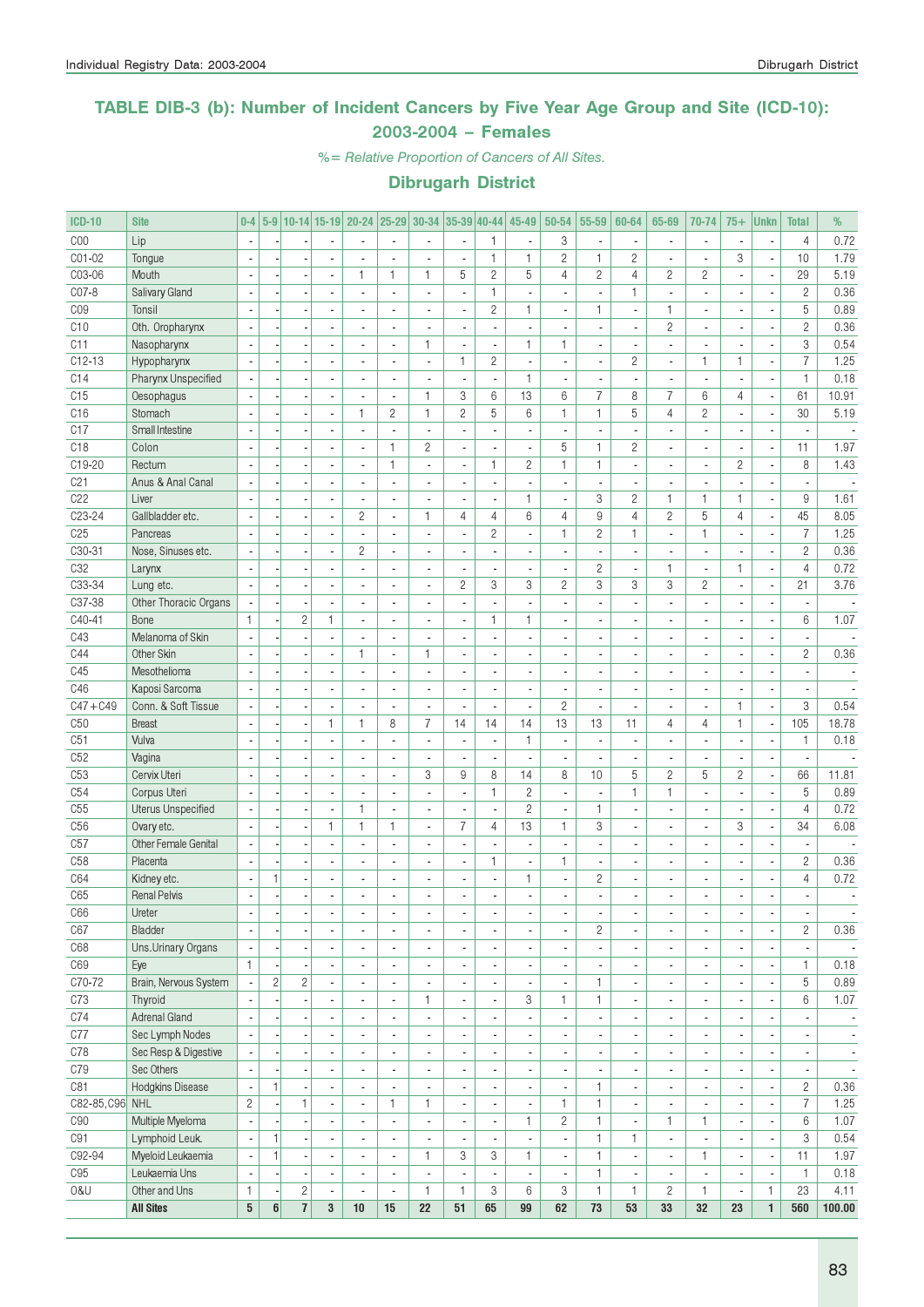### TABLE: DIB–4(a):

# Average Annual Age Specific,Crude (CR), Age Adjusted (AAR) (with Standard Error(SE)) and Truncated (35-64 yrs) (TR) Incidence Rate per 100,000 population: 2003-2004 - Males Dibrugarh District

| <b>ICD-10</b>       | $0 - 4$                          | $5-9$                            | $10 - 14$                        | $15-19$                                    | $20 - 24$                                  | $25 - 29$                      | 30-34                           | 35-39                                      | 40-44                                      | 45-49                    | 50-54                    | 55-59                    | 60-64               | 65-69                            | 70-74                    | >75                      | <b>CR</b> | <b>AAR</b>               | <b>SE</b>          | <b>TR</b>                |
|---------------------|----------------------------------|----------------------------------|----------------------------------|--------------------------------------------|--------------------------------------------|--------------------------------|---------------------------------|--------------------------------------------|--------------------------------------------|--------------------------|--------------------------|--------------------------|---------------------|----------------------------------|--------------------------|--------------------------|-----------|--------------------------|--------------------|--------------------------|
| COO                 | $\overline{\phantom{a}}$         | $\overline{a}$                   | $\overline{\phantom{a}}$         |                                            | ×,                                         | $\overline{\phantom{a}}$       | ä,                              | $\overline{\phantom{a}}$                   | $\overline{\phantom{a}}$                   |                          | 2.0                      | ×,                       | 14.1                | $\overline{\phantom{a}}$         | $\overline{\phantom{a}}$ | ÷,                       | 0.4       | 0.7                      | 0.30               | 2.1                      |
| C01-02              |                                  |                                  | $\blacksquare$                   |                                            | ÷,                                         | i,                             | ÷,                              | 2.9                                        | 2.6                                        | 13.6                     | 8.1                      | 26.4                     | 17.7                | 22.4                             | 14.1                     | 21.5                     | 3.2       | 4.7                      | 0.76               | 10.7                     |
| C03-06              |                                  |                                  | $\blacksquare$                   | 0.8                                        | 0.9                                        | $\overline{\phantom{a}}$       | 2.0                             | 1.0                                        | 7.7                                        | 12.1                     | 8.1                      | 14.7                     | 21.2                | 56.1                             | 49.4                     | 14.3                     | 4.2       | 6.3                      | 0.90               | 9.9                      |
| C07-8               |                                  |                                  | $\overline{\phantom{a}}$         | $\overline{a}$                             | 0.9                                        | ÷,                             | ٠                               | ÷,                                         |                                            |                          |                          | 2.9                      |                     | $\overline{\phantom{a}}$         | 7.1                      | $\overline{\phantom{a}}$ | 0.2       | 0.3                      | 0.20               | 0.4                      |
| CO <sub>9</sub>     |                                  |                                  | $\overline{\phantom{a}}$         |                                            |                                            | $\blacksquare$                 | ä,                              | ÷,                                         | 6.4                                        | 1.5                      | 6.1                      | 11.7                     | 10.6                | ×,                               | 14.1                     | 28.7                     | 1.7       | 2.5                      | 0.55               | 5.4                      |
| C10                 |                                  |                                  | $\overline{\phantom{a}}$         | $\overline{a}$                             | ÷,                                         | $\overline{a}$                 | ٠                               | ×,                                         |                                            |                          | 4.0                      | 2.9                      | 7.1                 | 5.6                              | $\overline{\phantom{a}}$ | 14.3                     | 0.6       | 1.1                      | 0.38               | 1.9                      |
| C11                 |                                  |                                  | $\overline{\phantom{a}}$         | $\overline{a}$                             | ÷,                                         | $\overline{\phantom{a}}$       | ä,                              | ł,                                         |                                            |                          | 2.0                      |                          |                     | 5.6                              | 7.1                      | ×,                       | 0.2       | 0.4                      | 0.24               | 0.3                      |
| $C12-13$            |                                  |                                  | $\overline{\phantom{a}}$         | $\overline{a}$                             | $\overline{a}$                             | 0.9                            | ×,                              | 1.0                                        | 6.4                                        | 21.1                     | 30.3                     | 32.3                     | 38.9                | 61.7                             | 49.4                     | 100.3                    | 7.1       | 11.0                     | 1.19               | 19.6                     |
| C14                 |                                  |                                  | $\overline{\phantom{a}}$         | $\overline{a}$                             | ÷,                                         | $\overline{\phantom{a}}$       | ä,                              | ÷,                                         |                                            |                          | 4.0                      | 5.9                      | 17.7                | 11.2                             | $\overline{\phantom{a}}$ | 7.2                      | 0.9       | 1.6                      | 0.47               | 3.7                      |
| C15                 |                                  |                                  | $\overline{\phantom{a}}$         | $\overline{a}$                             | 1.7                                        | $\overline{\phantom{a}}$       | 2.0                             | 3.8                                        | 10.2                                       | 28.7                     | 46.5                     | 73.3                     | 74.2                | 84.1                             | 56.5                     | 50.2                     | 10.6      | 15.7                     | 1.40               | 34.8                     |
| C16                 |                                  |                                  | $\overline{\phantom{a}}$         | $\overline{a}$                             | ×,                                         | 0.9                            | 1.0                             | 1.0                                        | 3.8                                        | 12.1                     | 6.1                      | 41.1                     | 21.2                | 44.8                             | 70.6                     | 35.8                     | 4.8       | 7.5                      | 0.99               | 12.3                     |
| C17                 |                                  |                                  | $\overline{\phantom{a}}$         | $\overline{a}$                             |                                            | $\overline{\phantom{a}}$       | ×,                              | ×,                                         |                                            |                          |                          |                          |                     | $\overline{\phantom{a}}$         | $\overline{\phantom{a}}$ | ÷,                       |           | ×,                       | ×,                 |                          |
| C <sub>18</sub>     |                                  |                                  | $\overline{\phantom{a}}$         | $\overline{a}$                             |                                            | $\overline{\phantom{a}}$       | 2.0                             | 1.0                                        |                                            | 6.0                      | 4.0                      |                          | 10.6                | 5.6                              | 14.1                     | 7.2                      | 1.3       | 1.8                      | 0.46               | 3.4                      |
| C19-20              |                                  |                                  | $\overline{\phantom{a}}$         | $\overline{a}$                             | 0.9                                        | 0.9                            | 2.0                             | 1.0                                        | ٠                                          |                          | 8.1                      | 2.9                      |                     | ×,                               | $\overline{\phantom{a}}$ | ×,                       | 0.8       | 0.8                      | 0.27               | 1.9                      |
| C <sub>21</sub>     |                                  |                                  | $\overline{\phantom{a}}$         | 0.8                                        | ×,                                         | $\overline{\phantom{a}}$       | 2.0                             | ×,                                         |                                            |                          |                          |                          |                     | ä,                               | $\blacksquare$           | $\overline{a}$           | 0.2       | 0.2                      | 0.11               |                          |
| C22                 |                                  |                                  | $\overline{\phantom{a}}$         |                                            | ÷,                                         | $\overline{\phantom{a}}$       | ×,                              | ł,                                         |                                            | 6.0                      | 2.0                      | 5.9                      | 7.1                 | ÷,                               | 7.1                      | 21.5                     | 1.0       | 1.6                      | 0.44               | 3.2                      |
| C <sub>23</sub> -24 |                                  |                                  | $\overline{\phantom{a}}$         | $\overline{a}$                             | ×,                                         | $\overline{\phantom{a}}$       | ×,                              | 1.0                                        | ×,                                         | 3.0                      | 8.1                      | 11.7                     | 3.5                 | 11.2                             | 21.2                     | 21.5                     | 1.6       | 2.4                      | 0.56               | 4.0                      |
| C <sub>25</sub>     |                                  |                                  | $\overline{\phantom{a}}$         | $\overline{a}$                             | ×,                                         | $\overline{\phantom{a}}$       | ٠                               | ÷,                                         | 2.6                                        | 1.5                      |                          | 2.9                      | 7.1                 | 28.0                             | 14.1                     | 7.2                      | 1.2       | 1.9                      | 0.52               | 2.1                      |
| C30-31              |                                  |                                  | $\overline{\phantom{a}}$         | $\overline{a}$                             | ×,                                         | ÷,                             | ٠                               | 1.0                                        |                                            |                          | 2.0                      |                          | 3.5                 | ×,                               | $\overline{\phantom{a}}$ | 7.2                      | 0.3       | 0.4                      | 0.23               | 1.0                      |
| C <sub>32</sub>     |                                  | $\overline{\phantom{a}}$         | $\overline{\phantom{a}}$         | $\overline{a}$                             | ä,                                         | ÷,                             | 1.0                             | ÷,                                         | 3.8                                        | 7.5                      | 12.1                     | 2.9                      | 10.6                | 22.4                             | 7.1                      | 14.3                     | 2.1       | 3.0                      | 0.61               | 5.9                      |
| C33-34              |                                  | $\overline{\phantom{a}}$         | $\blacksquare$                   | $\overline{a}$                             | ä,                                         | $\overline{\phantom{a}}$       | ٠                               | ÷,                                         | 3.8                                        | 4.5                      | 10.1                     | 14.7                     | 17.7                | 33.6                             | 42.4                     | 64.5                     | 3.3       | 5.4                      | 0.86               | 7.4                      |
| C37-38              |                                  | 0.7                              | $\overline{\phantom{a}}$         | $\overline{a}$                             | ä,                                         | $\blacksquare$                 | ٠                               | ÷,                                         |                                            |                          |                          |                          |                     | ×,                               | $\overline{\phantom{a}}$ | ×,                       | 0.1       | 0.1                      | 0.07               |                          |
| C40-41              |                                  | $\overline{a}$                   | $\blacksquare$                   | 0.8                                        | 0.9                                        | $\overline{\phantom{a}}$       | ÷                               | ÷,                                         | 1.3                                        |                          |                          | 2.9                      |                     |                                  | $\blacksquare$           | 7.2                      | 0.4       | 0.5                      | 0.22               | 0.6                      |
| C43                 |                                  |                                  | $\overline{\phantom{a}}$         | $\overline{a}$                             | $\overline{a}$                             | $\blacksquare$                 | ÷                               | ł,                                         |                                            |                          |                          |                          |                     |                                  |                          | ×,                       |           | $\blacksquare$           | ÷,                 |                          |
| C44                 |                                  | $\overline{\phantom{a}}$         | $\overline{\phantom{a}}$         | $\overline{a}$                             | ä,                                         | $\blacksquare$                 | ÷                               | ł,                                         |                                            |                          | 2.0                      | 8.8                      |                     | ä,                               | 14.1                     | ×,                       | 0.5       | 0.7                      | 0.30               | $1.5\,$                  |
| C45                 |                                  | $\overline{\phantom{a}}$         | $\overline{\phantom{a}}$         | $\overline{a}$                             | ä,                                         | $\blacksquare$                 | ÷                               | ł,                                         |                                            |                          |                          |                          |                     |                                  |                          | ×,                       |           | $\overline{\phantom{a}}$ | ×,                 |                          |
| C46                 |                                  | $\overline{\phantom{a}}$         | $\overline{\phantom{a}}$         | $\overline{a}$                             | ä,                                         | $\overline{\phantom{a}}$       | ÷                               | ł,                                         |                                            |                          |                          |                          |                     |                                  | $\blacksquare$           |                          |           | ä,                       |                    |                          |
| $C47 + C49$         |                                  | 0.7                              | $\overline{\phantom{a}}$         | $\overline{a}$                             | $\overline{a}$                             | $\overline{\phantom{a}}$       | ÷                               | $\overline{\phantom{a}}$                   |                                            |                          |                          |                          |                     | ÷,                               | $\blacksquare$           | ×,                       | 0.1       | 0.1                      | 0.07               |                          |
| C50                 |                                  | $\overline{a}$                   | $\overline{\phantom{a}}$         | $\overline{a}$                             | ä,                                         | $\overline{\phantom{a}}$       | ä,                              | $\overline{\phantom{a}}$                   |                                            |                          |                          |                          |                     | ÷,                               | $\blacksquare$           |                          |           | $\overline{\phantom{a}}$ |                    |                          |
| C60                 |                                  |                                  | $\overline{\phantom{a}}$         | $\overline{a}$                             | $\overline{a}$                             | 0.9                            | ٠                               | ÷,                                         | 1.3                                        | 1.5                      | 8.1                      | ÷,                       | 3.5                 | 5.6                              | $\blacksquare$           | 7.2                      | 0.8       | 1.1                      | 0.36               | 2.3                      |
| C61                 |                                  |                                  | $\overline{\phantom{a}}$         | i.                                         | ä,                                         | $\overline{\phantom{a}}$       | ٠                               | ł,                                         | ×,                                         | 1.5                      |                          | ×,                       | 10.6                | ä,                               | ×,                       | 35.8                     | 0.7       | 1.2                      | 0.41               | 1.7                      |
| C62                 |                                  | $\overline{a}$                   | 0.7                              | 0.8                                        | ×,                                         | 0.9                            | ٠                               | 1.9                                        |                                            |                          | 2.0                      | ×,                       |                     | ×,                               | $\overline{\phantom{a}}$ | ×,                       | 0.5       | 0.4                      | 0.18               | 0.7                      |
| C63                 |                                  |                                  | $\overline{\phantom{a}}$         |                                            | ×,                                         | $\overline{\phantom{a}}$       | ٠                               | ł,                                         |                                            |                          |                          |                          |                     |                                  |                          |                          |           | ٠                        |                    |                          |
| C64                 |                                  |                                  | $\overline{\phantom{a}}$         | $\frac{1}{2}$                              | ä,                                         |                                | ٠                               | $\overline{\phantom{a}}$                   | 1.3                                        | 3.0                      | 6.1                      | 5.9                      |                     | 5.6                              | 7.1                      | 14.3                     | 0.9       | 1.4                      | 0.41               | 2.6                      |
| C65                 |                                  |                                  | $\overline{\phantom{a}}$         | $\frac{1}{2}$                              | ×,                                         | $\overline{a}$                 | ٠                               |                                            |                                            |                          |                          |                          |                     |                                  |                          |                          |           | ٠                        |                    |                          |
| C66                 |                                  | $\overline{a}$                   | $\overline{\phantom{a}}$         | $\overline{a}$                             | ÷,                                         | $\frac{1}{2}$                  | $\overline{\phantom{a}}$        |                                            |                                            |                          |                          |                          |                     |                                  |                          |                          |           |                          |                    |                          |
| C67                 |                                  |                                  |                                  |                                            |                                            |                                |                                 |                                            |                                            |                          |                          | 8.8                      |                     | 11.2                             |                          | 21.5                     | 0.6       | 1.1                      | $\vert 0.40 \vert$ | 1.1                      |
| C68                 | $\overline{\phantom{a}}$         | $\overline{\phantom{a}}$         | $\overline{\phantom{a}}$         | $\frac{1}{2}$                              | $\overline{\phantom{a}}$                   | $\overline{\phantom{a}}$       | $\overline{\phantom{a}}$        | 1.0                                        | $\overline{\phantom{a}}$                   |                          |                          |                          |                     | $\overline{\phantom{a}}$         | $\overline{\phantom{a}}$ | $\blacksquare$           | 0.1       | 0.1                      | 0.06               | 0.2                      |
| C69                 | 0.9                              | $\blacksquare$                   | $\overline{\phantom{a}}$         |                                            |                                            | $\overline{\phantom{a}}$       |                                 |                                            |                                            |                          |                          |                          |                     | $\blacksquare$                   |                          | $\blacksquare$           | 0.1       | 0.1                      | 0.11               |                          |
| C70-72              | $\overline{\phantom{a}}$         | $\overline{\phantom{a}}$         | $\overline{\phantom{a}}$         | $\overline{\phantom{a}}$<br>1.6            | $\overline{\phantom{a}}$<br>1.7            | $\overline{\phantom{a}}$       | $\overline{\phantom{a}}$<br>1.0 | 1.0                                        | 2.6                                        |                          |                          | 2.9                      | 3.5                 | $\overline{\phantom{a}}$         | 14.1                     | $\blacksquare$           | 0.9       | 1.1                      | 0.34               | $\sim$<br>1.5            |
|                     |                                  |                                  |                                  |                                            |                                            |                                |                                 |                                            |                                            |                          |                          |                          |                     |                                  |                          |                          |           |                          |                    |                          |
| C73<br>C74          | $\blacksquare$<br>$\blacksquare$ | $\blacksquare$<br>$\blacksquare$ | $\blacksquare$<br>$\blacksquare$ | $\blacksquare$<br>$\overline{\phantom{a}}$ | $\overline{a}$<br>$\overline{\phantom{a}}$ | ÷,<br>$\overline{\phantom{a}}$ | $\overline{\phantom{a}}$        | $\overline{\phantom{a}}$<br>$\blacksquare$ | $\overline{\phantom{a}}$<br>$\blacksquare$ | 1.5                      |                          | ×,<br>ł,                 | 3.5                 | $\blacksquare$<br>$\blacksquare$ | $\blacksquare$           | $\blacksquare$           | 0.2       | 0.2<br>$\blacksquare$    | 0.17               | 0.7                      |
|                     |                                  |                                  |                                  |                                            |                                            |                                | $\overline{\phantom{a}}$        |                                            |                                            |                          |                          |                          |                     |                                  |                          | $\overline{\phantom{a}}$ |           |                          | $\overline{a}$     | $\overline{\phantom{a}}$ |
| C77                 | $\blacksquare$                   |                                  | $\blacksquare$                   | $\overline{\phantom{a}}$                   | $\overline{a}$                             | $\overline{a}$                 | $\overline{\phantom{a}}$        | ٠                                          | $\blacksquare$                             |                          |                          |                          |                     |                                  |                          | $\blacksquare$           |           |                          | ÷,                 | $\overline{\phantom{a}}$ |
| C78                 | $\blacksquare$                   | $\blacksquare$                   | $\blacksquare$                   | $\overline{\phantom{a}}$                   | $\overline{a}$                             | $\overline{\phantom{a}}$       | $\overline{\phantom{a}}$        | $\blacksquare$                             | $\blacksquare$                             |                          |                          |                          |                     |                                  | $\overline{\phantom{a}}$ | $\blacksquare$           |           | ÷.                       | ÷,                 | $\overline{\phantom{a}}$ |
| C79                 | $\overline{a}$                   | $\blacksquare$                   | $\overline{\phantom{a}}$         | $\frac{1}{2}$                              | ä,                                         | ÷,                             | $\overline{\phantom{a}}$        | $\overline{\phantom{a}}$                   | $\frac{1}{2}$                              |                          |                          |                          |                     | ä,                               | $\blacksquare$           | $\blacksquare$           |           | ÷,                       | ÷,                 | $\overline{\phantom{a}}$ |
| C81                 | ٠                                |                                  | $\blacksquare$                   | ٠                                          | $\overline{a}$                             | 1.8                            | ä,                              | $\overline{\phantom{a}}$                   | $\frac{1}{2}$                              |                          |                          |                          |                     |                                  |                          | $\overline{\phantom{a}}$ | 0.2       | 0.1                      | 0.10               | $\overline{\phantom{a}}$ |
| C82-85, C96         |                                  | $\blacksquare$                   | 0.7                              | 0.8                                        | 0.9                                        | 0.9                            | $\overline{\phantom{a}}$        | 1.9                                        | $\overline{\phantom{a}}$                   |                          | $\overline{a}$           | 2.9                      |                     | 16.8                             | 14.1                     | $\overline{\phantom{a}}$ | 0.9       | 1.3                      | 0.41               | 0.7                      |
| C90                 | $\overline{\phantom{a}}$         | $\blacksquare$                   | $\overline{\phantom{a}}$         | $\overline{\phantom{a}}$                   | ÷,                                         | $\overline{\phantom{a}}$       | $\blacksquare$                  | 1.9                                        | 2.6                                        | 4.5                      | 2.0                      | 2.9                      |                     | 11.2                             | 7.1                      | $\overline{\phantom{a}}$ | 0.9       | 1.2                      | 0.38               | 2.4                      |
| C91                 | $\overline{\phantom{a}}$         | 0.7                              | 0.7                              | $\blacksquare$                             |                                            | $\overline{\phantom{a}}$       | ÷,                              | $\overline{\phantom{a}}$                   | 1.3                                        |                          | $\overline{\phantom{a}}$ | 2.9                      |                     | $\overline{\phantom{a}}$         | 7.1                      | $\overline{\phantom{a}}$ | 0.4       | 0.5                      | 0.22               | 0.6                      |
| C92-94              | $\overline{\phantom{a}}$         | $\overline{a}$                   | $\overline{\phantom{a}}$         | $\overline{\phantom{a}}$                   | 1.7                                        | $\overline{\phantom{a}}$       | 1.0                             | 2.9                                        | 5.1                                        | 1.5                      | 2.0                      | $\overline{\phantom{a}}$ | 3.5                 | 5.6                              | 7.1                      | 7.2                      | 1.3       | 1.5                      | 0.39               | 2.6                      |
| C95                 | $\overline{\phantom{a}}$         | $\overline{\phantom{a}}$         | $\overline{\phantom{a}}$         | $\overline{\phantom{a}}$                   | $\overline{\phantom{a}}$                   | $\overline{\phantom{a}}$       | $\overline{\phantom{a}}$        | $\overline{\phantom{a}}$                   | $\overline{\phantom{a}}$                   | $\overline{\phantom{a}}$ | $\overline{\phantom{a}}$ | 2.9                      |                     | $\overline{\phantom{a}}$         | $\overline{\phantom{a}}$ | $\overline{\phantom{a}}$ | 0.1       | 0.1                      | 0.12               | 0.4                      |
| 0&U                 |                                  | $\overline{\phantom{a}}$         | $\overline{\phantom{a}}$         | $\overline{\phantom{a}}$                   | $\overline{\phantom{a}}$                   | $\overline{\phantom{a}}$       | 2.0                             | 2.9                                        | 2.6                                        | 19.6                     | 16.2                     | 14.7                     | 49.5                | 28.0                             | 49.4                     | 21.5                     | 4.9       | 7.3                      | 0.95               | 15.7                     |
| All                 | 0.9                              | 2.0                              | 2.0                              | 5.7                                        | 9.5                                        | 7.3                            | 16.3                            | 26.7                                       | 65.1                                       | 150.9                    | 202.0                    |                          | $308.0$ 356.9 476.5 |                                  | 494.4                    | 530.2                    | 60.4      | 89.4                     |                    | 3.35 165.4               |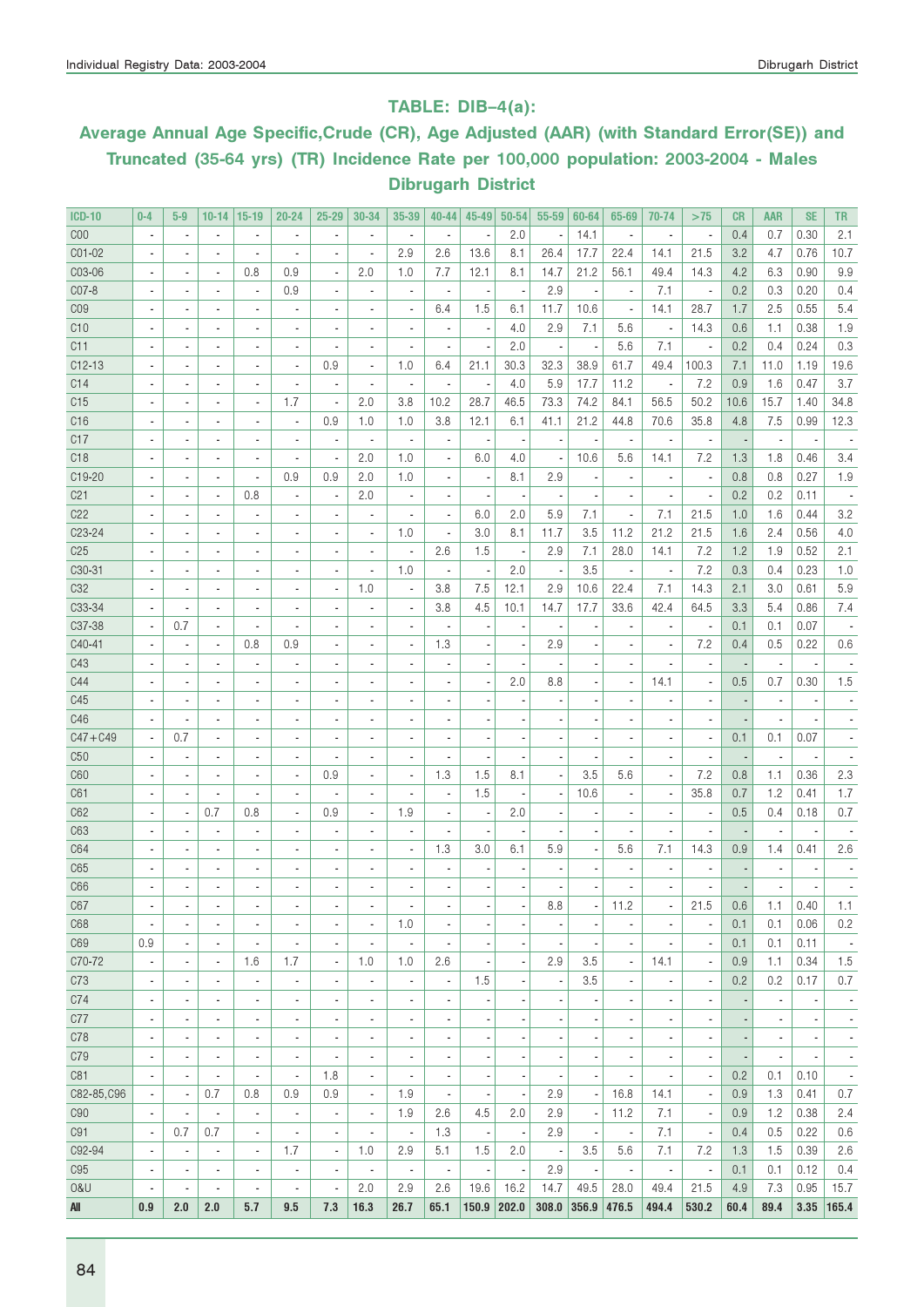#### TABLE: DIB–4(b):

# Average Annual Age Specific,Crude (CR), Age Adjusted (AAR) (with Standard Error(SE)) and Truncated (35-64 yrs) (TR) Incidence Rate per 100,000 population: 2003-2004 - Females Dibrugarh District

| $ICD-10$            | $0 - 4$                      | $5-9$                    | $10 - 14$                | $15-19$                       | 20-24                    | $25 - 29$                | 30-34                        | 35-39                          | 40-44                    | 45-49                    | $50 - 54$                | 55-59                    | 60-64                    | 65-69                        | 70-74                        | >75                      | <b>CR</b>                | <b>AAR</b>               | <b>SE</b>                | TR                       |
|---------------------|------------------------------|--------------------------|--------------------------|-------------------------------|--------------------------|--------------------------|------------------------------|--------------------------------|--------------------------|--------------------------|--------------------------|--------------------------|--------------------------|------------------------------|------------------------------|--------------------------|--------------------------|--------------------------|--------------------------|--------------------------|
| C <sub>00</sub>     | $\overline{\phantom{a}}$     | $\blacksquare$           | ÷,                       | $\overline{a}$                | ×,                       | $\overline{a}$           |                              | ÷,                             | 1.6                      |                          | 7.9                      | ×,                       |                          | $\overline{\phantom{a}}$     | ×,                           |                          | 0.3                      | 0.5                      | 0.25                     | 1.6                      |
| CO1-02              | $\overline{\phantom{a}}$     |                          | ÷.                       | ÷.                            |                          | $\overline{a}$           |                              | ÷,                             | 1.6                      | 1.9                      | 5.3                      | 3.6                      | 7.4                      |                              | ÷,                           | 27.0                     | 0.8                      | 1.4                      | 0.47                     | 2.9                      |
| C03-06              | $\overline{\phantom{a}}$     | ٠                        | $\overline{\phantom{a}}$ | $\overline{\phantom{a}}$      | 0.9                      | 0.9                      | 1.0                          | 5.3                            | 3.2                      | 9.3                      | 10.6                     | 7.2                      | 14.8                     | 11.4                         | 17.1                         |                          | 2.4                      | 3.4                      | 0.65                     | 8.0                      |
| CO7-8               | $\blacksquare$               | $\overline{\phantom{a}}$ | $\overline{\phantom{a}}$ | $\overline{\phantom{a}}$      | $\blacksquare$           | $\overline{\phantom{a}}$ | $\overline{\phantom{a}}$     | $\overline{\phantom{a}}$       | 1.6                      | $\overline{\phantom{a}}$ | ×,                       | $\overline{\phantom{a}}$ | 3.7                      | $\overline{\phantom{a}}$     | $\overline{a}$               |                          | 0.2                      | 0.2                      | 0.18                     | 0.8                      |
| CO <sub>9</sub>     |                              | $\blacksquare$           | $\blacksquare$           | $\overline{a}$                | $\blacksquare$           | $\frac{1}{2}$            | ٠                            | $\overline{\phantom{a}}$       | 3.2                      | 1.9                      | $\overline{\phantom{m}}$ | 3.6                      |                          | 5.7                          |                              |                          | 0.4                      | 0.6                      | 0.28                     | 1.4                      |
| C10                 |                              | $\overline{\phantom{a}}$ | $\overline{a}$           | $\overline{a}$                |                          | $\overline{a}$           |                              | ä,                             |                          |                          |                          |                          |                          | 11.4                         |                              |                          | 0.2                      | 0.3                      | 0.24                     |                          |
| C11                 |                              | $\blacksquare$           | $\overline{\phantom{a}}$ | $\overline{\phantom{a}}$      | $\blacksquare$           | ä,                       | 1.0                          | ä,                             | $\overline{\phantom{a}}$ | 1.9                      | 2.6                      | $\overline{\phantom{a}}$ |                          | $\blacksquare$               | $\blacksquare$               |                          | 0.3                      | 0.3                      | 0.18                     | 0.8                      |
| $C12-13$            |                              |                          | $\overline{\phantom{a}}$ | $\overline{\phantom{a}}$      | $\overline{a}$           |                          | ٠                            | 1.1                            | 3.2                      |                          |                          | $\overline{\phantom{a}}$ | 7.4                      | $\overline{\phantom{a}}$     | 8.6                          | 9.0                      | 0.6                      | 0.9                      | 0.36                     | 1.8                      |
| C14                 |                              | $\overline{a}$           | $\overline{\phantom{a}}$ | ä,                            |                          | ä,                       |                              | ä,                             | ÷,                       | 1.9                      |                          |                          |                          |                              |                              |                          | 0.1                      | 0.1                      | 0.11                     | 0.4                      |
| C15                 | ٠                            | $\blacksquare$           | $\blacksquare$           | $\blacksquare$                | $\blacksquare$           | $\overline{a}$           | 1.0                          | 3.2                            | 9.5                      | 24.1                     | 15.8                     | 25.1                     | 29.6                     | 39.7                         | 51.4                         | 36.0                     | 5.1                      | 8.2                      | 1.08                     | 16.7                     |
| C16                 | $\overline{\phantom{a}}$     | $\overline{\phantom{a}}$ | $\overline{\phantom{a}}$ | $\overline{\phantom{a}}$      | 0.9                      | 1.7                      | 1.0                          | 2.1                            | 7.9                      | 11.1                     | 2.6                      | 3.6                      | 18.5                     | 22.7                         | 17.1                         | $\overline{\phantom{a}}$ | 2.4                      | 3.5                      | 0.68                     | 7.2                      |
| C17                 | $\blacksquare$               | $\blacksquare$           | ٠                        | ٠                             | $\blacksquare$           | $\overline{\phantom{a}}$ | ٠                            | $\overline{\phantom{a}}$       |                          |                          | $\overline{\phantom{m}}$ |                          |                          | $\blacksquare$               | ٠                            |                          |                          | $\overline{\phantom{a}}$ |                          |                          |
| C <sub>18</sub>     |                              |                          | $\overline{a}$           | $\overline{a}$                |                          | 0.9                      | 2.0                          | $\blacksquare$                 |                          |                          | 13.2                     | 3.6                      | 7.4                      |                              |                              |                          | 0.9                      | 1.3                      | 0.40                     | 3.5                      |
| C19-20              | $\overline{\phantom{a}}$     | $\sim$                   | ٠                        |                               |                          | 0.9                      |                              |                                | 1.6                      | 3.7                      |                          | 3.6                      |                          | $\overline{\phantom{a}}$     |                              | 18.0                     |                          | 1.0                      |                          | 1.9                      |
| C <sub>21</sub>     |                              |                          |                          | ٠<br>$\overline{\phantom{a}}$ | $\blacksquare$           |                          | $\blacksquare$               | $\overline{\phantom{a}}$<br>ä, |                          |                          | 2.6                      |                          |                          | $\overline{\phantom{a}}$     | $\overline{\phantom{a}}$     |                          | 0.7                      |                          | 0.38                     |                          |
| C22                 |                              |                          | $\overline{\phantom{a}}$ |                               |                          |                          |                              |                                | ×,                       | 1.9                      |                          | 10.7                     | 7.4                      | 5.7                          | ×,                           |                          |                          | $\overline{\phantom{a}}$ | 0.46                     | 2.7                      |
|                     | ä,                           | $\blacksquare$           | $\overline{\phantom{a}}$ | ä,                            |                          | Ĭ.                       |                              | Ĩ.                             |                          |                          |                          |                          |                          |                              | 8.6                          | 9.0                      | 0.8                      | 1.4                      |                          |                          |
| C <sub>2</sub> 3-24 | $\overline{\phantom{a}}$     | $\blacksquare$           | $\overline{\phantom{a}}$ | $\overline{\phantom{a}}$      | 1.7                      | $\overline{\phantom{a}}$ | 1.0                          | 4.3                            | 6.3                      | 11.1                     | 10.6                     | 32.2                     | 14.8                     | 11.4                         | 42.8                         | 36.0                     | 3.8                      | 5.8                      | 0.90                     | 12.0                     |
| C <sub>25</sub>     | $\blacksquare$               | $\blacksquare$           | $\blacksquare$           | $\blacksquare$                | $\overline{a}$           | $\blacksquare$           | $\blacksquare$               | $\overline{\phantom{a}}$       | 3.2                      | $\overline{\phantom{a}}$ | 2.6                      | 7.2                      | 3.7                      | $\blacksquare$               | 8.6                          | $\overline{\phantom{a}}$ | 0.6                      | 0.9                      | 0.36                     | 2.4                      |
| C30-31              |                              | $\sim$                   | ٠                        | $\overline{\phantom{a}}$      | 1.7                      | $\frac{1}{2}$            | ٠                            | ٠                              |                          |                          | $\overline{a}$           |                          |                          | $\blacksquare$               | ٠                            |                          | 0.2                      | 0.1                      | 0.10                     |                          |
| C <sub>32</sub>     |                              | $\blacksquare$           | $\overline{a}$           | $\overline{a}$                |                          | $\overline{a}$           |                              | ä,                             |                          |                          | ä,                       | 7.2                      |                          | 5.7                          | ä,                           | 9.0                      | 0.3                      | 0.6                      | 0.32                     | 0.9                      |
| C33-34              | $\overline{\phantom{a}}$     | $\sim$                   | $\overline{\phantom{a}}$ | $\overline{\phantom{a}}$      | $\blacksquare$           | $\overline{a}$           | $\overline{\phantom{a}}$     | 2.1                            | 4.7                      | 5.6                      | 5.3                      | 10.7                     | 11.1                     | 17.0                         | 17.1                         |                          | 1.8                      | 2.7                      | 0.62                     | 6.1                      |
| C37-38              |                              |                          | $\overline{\phantom{a}}$ | $\overline{\phantom{a}}$      | $\blacksquare$           | $\frac{1}{2}$            | $\blacksquare$               | ÷                              | ×,                       |                          |                          |                          |                          | ÷                            |                              |                          |                          | $\overline{\phantom{a}}$ |                          |                          |
| C40-41              | 0.9                          | $\overline{\phantom{a}}$ | 1.4                      | 0.8                           | ä,                       | $\overline{a}$           |                              | ä,                             | 1.6                      | 1.9                      |                          |                          |                          |                              |                              |                          | 0.5                      | 0.5                      | 0.22                     | 0.7                      |
| C43                 | $\overline{a}$               | $\blacksquare$           | $\overline{\phantom{a}}$ | ٠                             | ä,                       | $\overline{\phantom{a}}$ | ٠                            | $\overline{\phantom{a}}$       | ÷,                       |                          |                          |                          | $\overline{a}$           | $\overline{\phantom{a}}$     | ä,                           |                          |                          | $\blacksquare$           |                          |                          |
| C44                 | $\blacksquare$               | $\blacksquare$           | $\blacksquare$           | $\blacksquare$                | 0.9                      | $\blacksquare$           | 1.0                          | $\blacksquare$                 | ä,                       |                          |                          | $\overline{\phantom{a}}$ | ä,                       | $\overline{\phantom{a}}$     | $\overline{\phantom{a}}$     | $\overline{a}$           | 0.2                      | 0.1                      | 0.09                     |                          |
| C45                 | $\overline{\phantom{a}}$     | $\overline{\phantom{a}}$ | $\overline{\phantom{a}}$ | $\qquad \qquad \blacksquare$  | $\overline{a}$           | $\frac{1}{2}$            |                              | ٠                              |                          |                          |                          |                          |                          |                              |                              |                          |                          | $\overline{\phantom{a}}$ |                          |                          |
| C46                 |                              |                          | $\overline{\phantom{a}}$ | ä,                            |                          | $\overline{a}$           |                              | ä,                             |                          |                          |                          |                          |                          |                              |                              |                          |                          | $\overline{\phantom{a}}$ |                          |                          |
| $C47 + C49$         |                              | $\sim$                   | ٠                        | $\overline{a}$                | $\blacksquare$           | $\overline{\phantom{a}}$ | $\overline{\phantom{a}}$     | ÷,                             |                          |                          | 5.3                      |                          |                          | $\overline{a}$               | $\overline{a}$               | 9.0                      | 0.3                      | 0.4                      | 0.26                     | 0.9                      |
| C50                 |                              | $\blacksquare$           | $\blacksquare$           | 0.8                           | 0.9                      | 6.9                      | 7.1                          | 15.0                           | 22.1                     | 26.0                     | 34.3                     | 46.6                     | 40.7                     | 22.7                         | 34.3                         | 9.0                      | 8.8                      | 11.7                     | 1.20                     | 29.0                     |
| C51                 | ä,                           | $\blacksquare$           | $\overline{\phantom{a}}$ | Ĭ.                            |                          | $\blacksquare$           |                              | Ĭ.                             | Ĭ.                       | 1.9                      |                          |                          |                          | ä,                           |                              |                          | 0.1                      | 0.1                      | 0.11                     | 0.4                      |
| C52                 | $\overline{\phantom{a}}$     | $\blacksquare$           | $\overline{\phantom{a}}$ | ٠                             | $\blacksquare$           | $\overline{\phantom{a}}$ | $\overline{\phantom{a}}$     | $\overline{\phantom{a}}$       | ä,                       |                          | $\overline{a}$           | $\overline{\phantom{a}}$ | ä,                       | $\blacksquare$               | $\overline{\phantom{a}}$     |                          |                          | $\overline{\phantom{a}}$ |                          |                          |
| C53                 | $\blacksquare$               | $\blacksquare$           | $\blacksquare$           | $\blacksquare$                | $\blacksquare$           | $\overline{\phantom{a}}$ | 3.1                          | 9.6                            | 12.6                     | 26.0                     | 21.1                     | 35.8                     | 18.5                     | 11.4                         | 42.8                         | 18.0                     | 5.5                      | 7.9                      | 1.01                     | 19.7                     |
| C54                 | $\blacksquare$               | $\overline{\phantom{a}}$ | $\overline{\phantom{a}}$ | $\overline{a}$                | ×,                       | $\frac{1}{2}$            | ٠                            | ×,                             | 1.6                      | 3.7                      |                          | ×                        | 3.7                      | 5.7                          | ٠                            |                          | 0.4                      | 0.6                      | 0.29                     | 1.5                      |
| C55                 |                              |                          | $\overline{a}$           | $\overline{\phantom{a}}$      | 0.9                      | $\overline{a}$           |                              |                                |                          | 3.7                      |                          | 3.6                      |                          |                              |                              |                          | 0.3                      | 0.4                      | 0.22                     | 1.2                      |
| C56                 | $\overline{\phantom{a}}$     | $\overline{\phantom{a}}$ | $\overline{a}$           | 0.8                           | 0.9                      | 0.9                      | $\overline{\phantom{a}}$     | 7.5                            | 6.3                      | 24.1                     | 2.6                      | 10.7                     |                          | $\overline{\phantom{a}}$     | $\blacksquare$               | 27.0                     | 2.9                      | 3.6                      | 0.65                     | 9.1                      |
| C57                 |                              | $\blacksquare$           | ٠                        | $\overline{\phantom{a}}$      | $\overline{a}$           | $\overline{a}$           | $\blacksquare$               | ×,                             | $\overline{\phantom{a}}$ |                          |                          | $\overline{\phantom{a}}$ |                          | $\overline{\phantom{a}}$     | $\blacksquare$               |                          |                          | $\blacksquare$           |                          |                          |
| C58                 |                              |                          | $\blacksquare$           | $\overline{\phantom{m}}$      |                          |                          | ٠                            | $\overline{\phantom{a}}$       | 1.6                      |                          | 2.6                      |                          |                          | $\blacksquare$               |                              |                          | 0.2                      | 0.2                      | 0.16                     | 0.7                      |
| C64                 | $\overline{\phantom{a}}$     | 0.7                      | $\overline{\phantom{a}}$ | $\blacksquare$                | $\blacksquare$           | $\overline{\phantom{a}}$ |                              | ٠                              | ×,                       | 1.9                      |                          | 7.2                      | ä,                       | $\overline{\phantom{a}}$     | $\overline{\phantom{a}}$     |                          | 0.3                      | 0.5                      | 0.24                     | 1.3                      |
| C65                 | $\blacksquare$               |                          | ä,                       | ä,                            |                          | ä,                       |                              | ٠                              | $\overline{a}$           |                          | ä,                       | $\overline{\phantom{a}}$ | $\blacksquare$           | $\overline{\phantom{a}}$     | $\overline{\phantom{a}}$     | ä,                       |                          | ä,                       |                          |                          |
| C66                 | $\qquad \qquad \blacksquare$ | $\overline{\phantom{a}}$ | $\overline{\phantom{a}}$ | $\overline{\phantom{a}}$      | $\overline{\phantom{a}}$ | $\overline{\phantom{a}}$ | $\qquad \qquad \blacksquare$ | $\overline{\phantom{a}}$       | $\overline{\phantom{a}}$ | $\overline{\phantom{a}}$ | $\overline{\phantom{a}}$ | $\overline{\phantom{a}}$ | $\overline{\phantom{a}}$ | ٠                            | $\qquad \qquad \blacksquare$ | $\overline{\phantom{a}}$ |                          | $\overline{\phantom{a}}$ | $\overline{\phantom{a}}$ | $\overline{\phantom{a}}$ |
| C67                 | $\overline{\phantom{a}}$     | $\blacksquare$           | $\overline{\phantom{a}}$ | ä,                            | $\blacksquare$           | $\overline{\phantom{a}}$ | $\overline{\phantom{a}}$     | $\overline{\phantom{a}}$       | $\overline{a}$           |                          | $\overline{a}$           | 7.2                      | $\overline{a}$           | ä,                           |                              | ÷,                       | 0.2                      | 0.3                      | 0.20                     | 0.9                      |
| C68                 | $\overline{\phantom{a}}$     | $\blacksquare$           | $\blacksquare$           | ٠                             | $\blacksquare$           | $\overline{\phantom{a}}$ | $\blacksquare$               | ٠                              | $\blacksquare$           |                          | $\overline{\phantom{a}}$ | $\overline{\phantom{a}}$ | $\blacksquare$           | $\overline{\phantom{a}}$     | ٠                            |                          |                          | $\overline{\phantom{a}}$ |                          | $\overline{\phantom{a}}$ |
| C69                 | 0.9                          | $\blacksquare$           | $\overline{\phantom{a}}$ | $\overline{\phantom{a}}$      | $\overline{\phantom{a}}$ | $\overline{\phantom{a}}$ | ٠                            | ٠                              | $\overline{\phantom{a}}$ |                          | ×,                       | $\overline{\phantom{a}}$ | ٠                        | ٠                            | $\overline{\phantom{a}}$     |                          | 0.1                      | 0.1                      | 0.11                     | $\sim$                   |
| C70-72              | $\overline{\phantom{a}}$     | 1.4                      | 1.4                      | $\overline{\phantom{a}}$      | $\overline{\phantom{a}}$ | $\overline{\phantom{a}}$ | $\blacksquare$               | $\overline{\phantom{a}}$       | $\overline{\phantom{a}}$ |                          | $\overline{\phantom{m}}$ | 3.6                      | $\frac{1}{2}$            | $\blacksquare$               | $\blacksquare$               |                          | 0.4                      | 0.4                      | 0.20                     | 0.5                      |
| C73                 | $\overline{\phantom{a}}$     | $\overline{\phantom{a}}$ | $\overline{\phantom{a}}$ | $\overline{\phantom{a}}$      | $\blacksquare$           | $\overline{\phantom{a}}$ | 1.0                          | $\overline{\phantom{a}}$       | $\blacksquare$           | 5.6                      | 2.6                      | 3.6                      | $\blacksquare$           | $\overline{\phantom{a}}$     | ÷,                           |                          | 0.5                      | 0.7                      | 0.28                     | 2.0                      |
| C74                 | $\overline{\phantom{a}}$     | $\overline{\phantom{a}}$ | $\overline{\phantom{a}}$ | $\overline{\phantom{a}}$      | $\blacksquare$           | $\overline{\phantom{a}}$ | $\overline{\phantom{a}}$     | $\overline{\phantom{a}}$       | $\overline{\phantom{a}}$ | $\overline{\phantom{a}}$ | ×,                       | $\overline{\phantom{a}}$ | $\overline{\phantom{a}}$ | ٠                            | $\overline{\phantom{a}}$     | $\overline{\phantom{a}}$ | $\overline{\phantom{a}}$ | $\overline{\phantom{a}}$ | $\overline{\phantom{a}}$ | $\overline{\phantom{a}}$ |
| C77                 | $\overline{\phantom{a}}$     | $\overline{\phantom{a}}$ | $\overline{\phantom{a}}$ | $\overline{\phantom{0}}$      | $\overline{\phantom{a}}$ | $\overline{\phantom{a}}$ | $\qquad \qquad \blacksquare$ | $\overline{\phantom{a}}$       | $\overline{\phantom{a}}$ | $\overline{\phantom{a}}$ | $\overline{\phantom{m}}$ |                          | $\overline{\phantom{a}}$ | $\qquad \qquad \blacksquare$ | $\qquad \qquad \blacksquare$ | $\overline{\phantom{a}}$ | $\overline{\phantom{m}}$ | $\overline{\phantom{a}}$ | $\overline{\phantom{a}}$ | $\overline{\phantom{a}}$ |
| C78                 | ٠                            | $\blacksquare$           | ٠                        | $\overline{\phantom{a}}$      | $\blacksquare$           | $\overline{\phantom{a}}$ | $\blacksquare$               | ٠                              | ÷,                       |                          |                          |                          | $\frac{1}{2}$            | $\overline{\phantom{a}}$     |                              | ×,                       |                          | $\overline{\phantom{a}}$ |                          | $\overline{\phantom{a}}$ |
| C79                 | $\overline{\phantom{a}}$     | $\blacksquare$           | $\overline{\phantom{a}}$ | ٠                             | $\overline{a}$           | $\overline{\phantom{m}}$ | $\blacksquare$               | $\overline{\phantom{a}}$       | ÷,                       |                          | $\blacksquare$           | $\overline{\phantom{a}}$ |                          | $\overline{\phantom{a}}$     | ä,                           |                          |                          | $\overline{\phantom{a}}$ |                          | $\sim$                   |
| C81                 | $\overline{\phantom{a}}$     | 0.7                      | $\overline{\phantom{a}}$ | $\blacksquare$                | $\blacksquare$           | $\overline{\phantom{a}}$ | $\blacksquare$               | $\blacksquare$                 | $\overline{\phantom{a}}$ | ٠                        | $\overline{\phantom{a}}$ | 3.6                      | ٠                        | $\overline{\phantom{a}}$     | $\overline{\phantom{a}}$     |                          | 0.2                      | 0.2                      | 0.16                     | 0.5                      |
| C82-85, C96         | 1.8                          | $\overline{\phantom{a}}$ | 0.7                      | $\overline{\phantom{a}}$      | $\overline{\phantom{a}}$ | 0.9                      | 1.0                          | ٠                              | $\overline{\phantom{a}}$ |                          | 2.6                      | 3.6                      |                          | $\overline{\phantom{a}}$     |                              |                          | 0.6                      | 0.7                      | 0.27                     | 0.9                      |
| <b>C90</b>          | $\overline{\phantom{a}}$     | $\blacksquare$           | $\overline{\phantom{a}}$ | $\overline{\phantom{a}}$      | $\blacksquare$           | $\overline{\phantom{a}}$ | $\blacksquare$               | $\blacksquare$                 | $\overline{\phantom{a}}$ | 1.9                      | 5.3                      | 3.6                      | $\overline{\phantom{a}}$ | 5.7                          | 8.6                          |                          | 0.5                      | 0.9                      | 0.36                     | 1.7                      |
| C91                 | $\overline{\phantom{a}}$     | 0.7                      | $\overline{\phantom{a}}$ | $\overline{\phantom{a}}$      | $\overline{\phantom{a}}$ | $\overline{\phantom{a}}$ | $\overline{\phantom{a}}$     | $\overline{\phantom{a}}$       | $\overline{\phantom{a}}$ | $\overline{\phantom{a}}$ | $\overline{\phantom{a}}$ | 3.6                      | 3.7                      | $\overline{\phantom{a}}$     | $\overline{\phantom{a}}$     | $\overline{\phantom{a}}$ | 0.3                      | 0.4                      | 0.22                     | 0.9                      |
| C92-94              | $\overline{\phantom{a}}$     | 0.7                      | $\overline{\phantom{a}}$ | $\blacksquare$                | $\blacksquare$           | $\overline{\phantom{a}}$ | 1.0                          | 3.2                            | 4.7                      | 1.9                      | $\overline{\phantom{a}}$ | 3.6                      | $\overline{\phantom{a}}$ | $\overline{\phantom{a}}$     | 8.6                          | $\overline{\phantom{a}}$ | 0.9                      | 1.0                      | 0.33                     | 2.4                      |
| C95                 | $\overline{\phantom{a}}$     | $\overline{\phantom{a}}$ | $\overline{\phantom{a}}$ | $\overline{\phantom{a}}$      | $\overline{\phantom{a}}$ | $\overline{\phantom{a}}$ | $\overline{\phantom{a}}$     | $\overline{\phantom{a}}$       | $\overline{\phantom{a}}$ | $\overline{\phantom{a}}$ | $\overline{\phantom{a}}$ | 3.6                      | $\overline{\phantom{a}}$ | $\overline{\phantom{a}}$     | $\overline{\phantom{a}}$     |                          | 0.1                      | 0.1                      | 0.14                     | 0.5                      |
| 0&U                 | 0.9                          | $\overline{\phantom{a}}$ | 1.4                      | $\overline{\phantom{a}}$      | $\overline{\phantom{a}}$ | $\overline{\phantom{a}}$ | 1.0                          | 1.1                            | 4.7                      | 11.1                     | 7.9                      | 3.6                      | 3.7                      | 11.4                         | 8.6                          |                          | 1.9                      | 2.5                      | 0.56                     | 5.5                      |
| All                 | 4.6                          | 4.2                      | 4.8                      | 2.5                           | 8.6                      | 13.0                     | 22.4                         | 54.4                           | 102.6                    | 183.6                    | 163.7                    | 261.4                    | 196.1                    | 187.3                        | 274.0                        | 206.8                    | 47.0                     | 66.8                     |                          | $2.95$ 151.1             |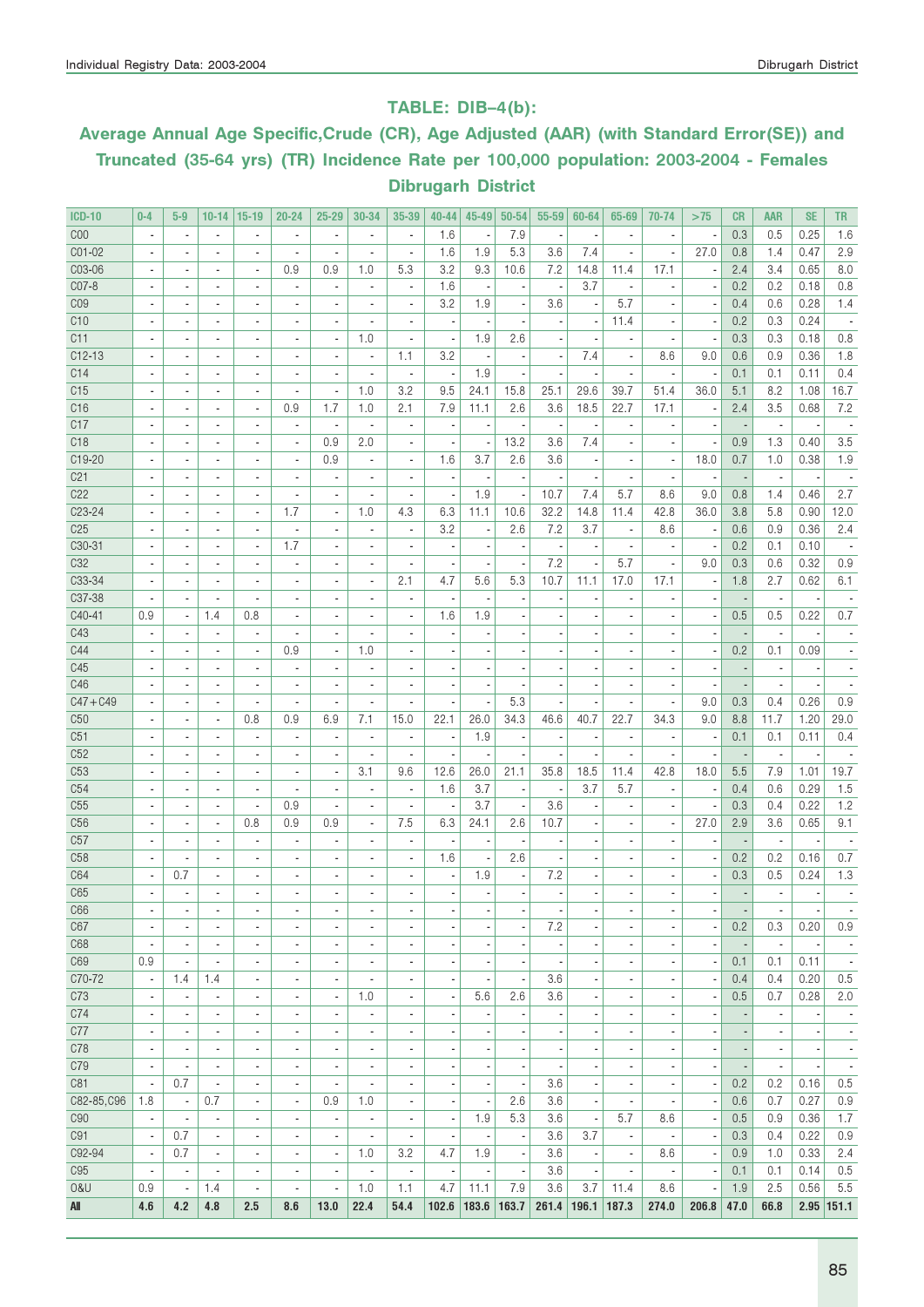#### TABLE: DIB-5(a): Number (#) and Proportion (%) of Cancers by Site (ICD-10) and Method of Diagnosis: 2003-2004 - Males Dibrugarh District

| <b>ICD-10</b>   | <b>Site</b>                        |                              | <b>Microscopic</b>               |                          | X-Ray / imaging                                      |                                            | <b>Clinical</b>               |                                                      | <b>Others</b>                                        |                                                      | D.C.                     | <b>Total</b>                  |                          |
|-----------------|------------------------------------|------------------------------|----------------------------------|--------------------------|------------------------------------------------------|--------------------------------------------|-------------------------------|------------------------------------------------------|------------------------------------------------------|------------------------------------------------------|--------------------------|-------------------------------|--------------------------|
|                 |                                    | #                            | %                                | #                        | %                                                    | #                                          | %                             | $\#$                                                 | %                                                    | #                                                    | %                        | $\#$                          | %                        |
| C <sub>00</sub> | Lip                                | 5                            | 100.0                            | $\overline{a}$           |                                                      | $\overline{a}$                             |                               | ä,                                                   | L.                                                   |                                                      | L.                       | 5                             | 100.0                    |
| C01-02          | Tongue                             | 37                           | 90.2                             | $\blacksquare$           | $\blacksquare$                                       | $\overline{\phantom{a}}$                   | L.                            | $\blacksquare$                                       | $\sim$                                               | 4                                                    | 9.8                      | 41                            | 100.0                    |
| C03-06          | <b>Mouth</b>                       | 51                           | 96.2                             | $\overline{\phantom{a}}$ | $\blacksquare$                                       | ÷,                                         |                               | $\blacksquare$                                       | $\blacksquare$                                       | $\overline{c}$                                       | 3.8                      | 53                            | 100.0                    |
| C07-8           | <b>Salivary Gland</b>              | $\overline{c}$               | 66.7                             | $\blacksquare$           | $\sim$                                               | 1                                          | 33.3                          | $\blacksquare$                                       | $\blacksquare$                                       | $\blacksquare$                                       |                          | 3                             | 100.0                    |
| C <sub>09</sub> | <b>Tonsil</b>                      | 17                           | 77.3                             | $\blacksquare$           | ÷.                                                   | 1                                          | 4.5                           | $\blacksquare$                                       | $\mathbf{r}$                                         | 4                                                    | 18.2                     | 22                            | 100.0                    |
| C <sub>10</sub> | Oth. Oropharynx                    | 8                            | 100.0                            | $\overline{\phantom{a}}$ | ä,                                                   | ÷,                                         | ä,                            | $\sim$                                               | ä,                                                   |                                                      | ÷,                       | 8                             | 100.0                    |
| C11             | Nasopharynx                        | 3                            | 100.0                            | $\overline{\phantom{a}}$ |                                                      | $\overline{\phantom{a}}$                   |                               |                                                      |                                                      |                                                      | ä,                       | 3                             | 100.0                    |
| $C12-13$        | Hypopharynx                        | 84                           | 93.3                             | $\overline{\phantom{a}}$ |                                                      | $\overline{a}$                             | ÷                             | ÷                                                    |                                                      | 6                                                    | 6.7                      | 90                            | 100.0                    |
| C <sub>14</sub> | Pharynx Unspecified                | 11                           | 91.7                             | $\blacksquare$           | $\overline{a}$                                       | $\overline{a}$                             | $\overline{a}$                | $\overline{\phantom{a}}$                             | ÷,                                                   | 1                                                    | 8.3                      | 12                            | 100.0                    |
| C15             | Oesophagus                         | 109                          | 81.3                             | 5                        | 3.7                                                  | 1                                          | 0.7                           | 2                                                    | 1.5                                                  | 17                                                   | 12.7                     | 134                           | 100.0                    |
| C16             | Stomach                            | 42                           | 68.9                             | 1                        | 1.6                                                  | $\blacksquare$                             | ÷,                            | 3                                                    | 4.9                                                  | 15                                                   | 24.6                     | 61                            | 100.0                    |
| C17             | <b>Small Intestine</b>             | $\overline{\phantom{a}}$     | $\overline{a}$                   | $\overline{\phantom{a}}$ | ÷,                                                   | $\overline{\phantom{a}}$                   | ä,                            | $\overline{\phantom{a}}$                             | L                                                    | ä,                                                   | ÷,                       | $\overline{\phantom{a}}$      |                          |
| C18             | Colon                              | 11                           | 68.8                             | 1                        | 6.3                                                  | 1                                          | 6.3                           | $\overline{c}$                                       | 12.5                                                 | 1                                                    | 6.3                      | 16                            | 100.0                    |
| C19-20          | Rectum                             | 9                            | 90.0                             | $\blacksquare$           |                                                      | $\overline{\phantom{a}}$                   |                               | $\overline{\phantom{a}}$                             | $\blacksquare$                                       | 1                                                    | 10.0                     | 10                            | 100.0                    |
| C21             | Anus & Anal Canal                  | $\overline{c}$               | 66.7                             | $\overline{\phantom{a}}$ | $\blacksquare$                                       | 1                                          | 33.3                          | ä,                                                   | L.                                                   | ÷.                                                   |                          | 3                             | 100.0                    |
| C22             | Liver                              | 6                            | 46.2                             | $\overline{\phantom{a}}$ |                                                      | $\overline{\phantom{a}}$                   |                               | 1                                                    | 7.7                                                  | 6                                                    | 46.2                     | 13                            | 100.0                    |
| C23-24          | Gallbladder etc.                   | 12                           | 60.0                             | $\overline{c}$           | 10.0                                                 | $\blacksquare$                             |                               | 3                                                    | 15.0                                                 | 3                                                    | 15.0                     | 20                            | 100.0                    |
| C <sub>25</sub> | Pancreas                           | $\overline{7}$               | 46.7                             | $\mathbf{r}$             |                                                      | 1                                          | 6.7                           | 4                                                    | 26.7                                                 | 3                                                    | 20.0                     | 15                            | 100.0                    |
| C30-31          | Nose, Sinuses etc.                 | 4                            | 100.0                            | $\blacksquare$           |                                                      | $\overline{a}$                             | $\overline{a}$                | $\blacksquare$                                       | ×.                                                   | ä,                                                   | ÷,                       | $\overline{4}$                | 100.0                    |
| C <sub>32</sub> | Larynx                             | 21                           | 80.8                             | 1                        | 3.8                                                  | ÷,                                         |                               | $\sim$                                               | ÷,                                                   | 4                                                    | 15.4                     | 26                            | 100.0                    |
| C33-34          | Lung etc.                          | 27                           | 64.3                             | 1                        | 2.4                                                  | 1                                          | 2.4                           | 2                                                    | 4.8                                                  | 11                                                   | 26.2                     | 42                            | 100.0                    |
| C37-38          | <b>Other Thoracic Organs</b>       | 1                            | 100.0                            | $\overline{\phantom{a}}$ | $\overline{a}$                                       | $\overline{\phantom{a}}$                   | $\overline{\phantom{a}}$      | $\overline{\phantom{a}}$                             | $\overline{a}$                                       | $\blacksquare$                                       |                          | 1                             | 100.0                    |
| C40-41          | <b>Bone</b>                        | 5                            | 100.0                            | $\overline{\phantom{a}}$ | $\overline{\phantom{a}}$                             | ÷,                                         | $\overline{\phantom{a}}$      | $\overline{\phantom{a}}$                             | $\overline{\phantom{a}}$                             | $\overline{\phantom{a}}$                             | ÷,                       | 5                             | 100.0                    |
| C43             | Melanoma of Skin                   | $\overline{\phantom{a}}$     |                                  | ۰                        | $\overline{\phantom{a}}$                             | $\overline{\phantom{a}}$                   | $\overline{\phantom{a}}$      | $\overline{\phantom{a}}$                             | $\overline{\phantom{a}}$                             | $\overline{\phantom{a}}$                             | $\overline{\phantom{a}}$ | $\overline{\phantom{a}}$      |                          |
| C44             | <b>Other Skin</b>                  | 4                            | 66.7                             | 4                        | $\overline{\phantom{a}}$                             | $\overline{\phantom{a}}$                   | $\overline{\phantom{a}}$      | $\overline{\phantom{a}}$                             | $\blacksquare$                                       | $\overline{c}$                                       | 33.3                     | 6                             | 100.0                    |
| C45             | Mesothelioma                       | ÷,                           | $\overline{\phantom{a}}$         | $\overline{\phantom{a}}$ | $\overline{\phantom{a}}$                             | ÷,                                         | ÷,                            | $\overline{\phantom{a}}$                             | $\overline{\phantom{a}}$                             | ä,                                                   |                          | $\overline{\phantom{a}}$      |                          |
| C46             | Kaposi Sarcoma                     |                              |                                  | ÷.                       | $\sim$                                               | ÷,                                         | L,                            | $\sim$                                               | $\blacksquare$                                       |                                                      |                          | $\blacksquare$                |                          |
| $C47 + C49$     | Conn. & Soft Tissue                | 1                            | 100.0                            | $\overline{\phantom{a}}$ | $\sim$                                               | ÷,                                         | ÷,                            | $\overline{\phantom{a}}$                             | $\blacksquare$                                       | ÷,                                                   | ÷,                       | 1                             | 100.0                    |
| C <sub>50</sub> | <b>Breast</b>                      | $\overline{\phantom{a}}$     |                                  | $\overline{\phantom{a}}$ | ÷,                                                   | $\overline{\phantom{a}}$                   | ÷,                            | $\overline{\phantom{a}}$                             | $\overline{\phantom{a}}$                             | $\blacksquare$                                       |                          | $\overline{\phantom{a}}$      |                          |
| C60             | Penis                              | 10                           | 100.0                            | $\sim$                   |                                                      | ÷,                                         |                               | $\sim$                                               | ÷,                                                   | $\blacksquare$                                       | L.                       | 10                            | 100.0                    |
| C61             | Prostate                           | 4                            | 44.4                             | $\overline{c}$           | 22.2                                                 | 1                                          | 11.1                          | 1                                                    | 11.1                                                 | 1                                                    | 11.1                     | 9                             | 100.0                    |
| C62             | <b>Testis</b>                      | 6                            | 100.0                            | $\overline{\phantom{a}}$ |                                                      | ÷,                                         | ä,                            | $\blacksquare$                                       | L.                                                   | ÷,                                                   | ÷,                       | 6                             | 100.0                    |
| C63<br>C64      | <b>Other Male Genital</b>          | 9                            | 75.0                             | ÷,<br>$\overline{2}$     | 16.7                                                 | ä,<br>٠                                    | $\overline{a}$                | 1                                                    | 8.3                                                  |                                                      |                          | 12                            | 100.0                    |
| C65             | Kidney etc.<br><b>Renal Pelvis</b> |                              |                                  |                          |                                                      |                                            |                               |                                                      |                                                      |                                                      |                          |                               |                          |
| C66             | Ureter                             | $\qquad \qquad \blacksquare$ | $\overline{\phantom{a}}$         | -<br>٠                   | $\overline{\phantom{a}}$                             | $\overline{\phantom{a}}$                   | $\overline{\phantom{a}}$      | $\overline{\phantom{a}}$                             | $\blacksquare$                                       | $\overline{\phantom{a}}$<br>$\overline{\phantom{a}}$ | $\overline{a}$           | $\overline{\phantom{a}}$      | $\overline{\phantom{a}}$ |
| C67             | <b>Bladder</b>                     | $\blacksquare$<br>6          | $\overline{\phantom{a}}$<br>75.0 | $\overline{\phantom{0}}$ | $\overline{\phantom{a}}$<br>$\overline{\phantom{a}}$ | $\overline{\phantom{a}}$<br>$\blacksquare$ | $\overline{\phantom{a}}$<br>٠ | $\overline{\phantom{a}}$<br>$\overline{\phantom{a}}$ | $\overline{\phantom{a}}$<br>$\overline{\phantom{a}}$ | $\overline{c}$                                       | 25.0                     | $\overline{\phantom{a}}$<br>8 | 100.0                    |
| C68             | <b>Uns.Urinary Organs</b>          | 1                            | 100.0                            | $\overline{\phantom{a}}$ | $\overline{\phantom{a}}$                             | ÷,                                         | ÷,                            | $\overline{\phantom{a}}$                             | $\overline{\phantom{a}}$                             | $\overline{a}$                                       |                          | 1                             | 100.0                    |
| C69             | Eye                                | $\overline{\phantom{a}}$     |                                  | $\overline{\phantom{a}}$ | $\blacksquare$                                       | $\overline{\phantom{a}}$                   | ÷,                            | $\overline{\phantom{a}}$                             | $\overline{\phantom{a}}$                             | 1                                                    | 100.0                    | 1                             | 100.0                    |
| C70-72          | Brain, Nervous System              | 6                            | 50.0                             | 3                        | 25.0                                                 | $\blacksquare$                             | $\blacksquare$                | 1                                                    | 8.3                                                  | $\overline{c}$                                       | 16.7                     | 12                            | 100.0                    |
| C73             | <b>Thyroid</b>                     | $\mathbf{1}$                 | 50.0                             | $\overline{\phantom{a}}$ | $\overline{\phantom{a}}$                             | $\overline{\phantom{a}}$                   | ÷,                            | $\overline{\phantom{a}}$                             | ÷                                                    | $\mathbf{1}$                                         | 50.0                     | 2                             | 100.0                    |
| C74             | <b>Adrenal Gland</b>               | $\overline{a}$               | $\overline{\phantom{a}}$         | $\overline{\phantom{a}}$ | $\blacksquare$                                       | $\blacksquare$                             | ÷,                            | $\blacksquare$                                       | $\blacksquare$                                       |                                                      |                          | $\overline{\phantom{a}}$      | $\blacksquare$           |
| C77             | Sec Lymph Nodes                    | $\overline{\phantom{a}}$     | $\overline{\phantom{a}}$         | $\overline{\phantom{0}}$ | $\overline{\phantom{a}}$                             | ÷,                                         | ÷,                            | $\blacksquare$                                       | $\overline{\phantom{a}}$                             | $\blacksquare$                                       | ÷,                       | $\blacksquare$                | $\overline{\phantom{a}}$ |
| C78             | Sec Resp & Digestive               | $\blacksquare$               | $\overline{\phantom{a}}$         | ۰                        | $\overline{\phantom{a}}$                             | $\qquad \qquad \blacksquare$               | $\overline{a}$                | $\overline{\phantom{a}}$                             | $\overline{\phantom{a}}$                             | $\overline{a}$                                       |                          | $\overline{\phantom{a}}$      |                          |
| C79             | <b>Sec Others</b>                  | $\overline{\phantom{a}}$     | $\blacksquare$                   | $\overline{\phantom{a}}$ | $\overline{\phantom{a}}$                             | $\overline{\phantom{a}}$                   | $\overline{\phantom{0}}$      | $\overline{\phantom{a}}$                             | $\blacksquare$                                       | $\overline{\phantom{a}}$                             | $\frac{1}{2}$            | $\blacksquare$                |                          |
| C81             | <b>Hodgkins Disease</b>            | 2                            | 100.0                            | $\overline{\phantom{a}}$ | $\overline{\phantom{a}}$                             | $\overline{\phantom{a}}$                   | $\overline{\phantom{a}}$      | $\overline{\phantom{a}}$                             | $\overline{\phantom{a}}$                             | $\overline{\phantom{a}}$                             | $\overline{\phantom{a}}$ | 2                             | 100.0                    |
| C82-85,C96      | <b>NHL</b>                         | 12                           | 100.0                            | $\overline{\phantom{a}}$ | $\overline{\phantom{a}}$                             | $\qquad \qquad \blacksquare$               | $\overline{\phantom{a}}$      | $\overline{\phantom{a}}$                             | $\overline{\phantom{a}}$                             | $\overline{\phantom{a}}$                             | $\overline{\phantom{a}}$ | 12                            | 100.0                    |
| C90             | Multiple Myeloma                   | 12                           | 100.0                            | $\blacksquare$           | $\overline{\phantom{a}}$                             | $\blacksquare$                             | ÷,                            | $\overline{\phantom{a}}$                             | ÷,                                                   | $\overline{a}$                                       | ÷,                       | 12                            | 100.0                    |
| C91             | Lymphoid Leuk.                     | $\overline{4}$               | 80.0                             | $\overline{\phantom{a}}$ | $\overline{\phantom{a}}$                             | $\blacksquare$                             | ÷,                            | $\blacksquare$                                       | $\overline{\phantom{a}}$                             | 1                                                    | 20.0                     | 5                             | 100.0                    |
| C92-94          | Myeloid Leukaemia                  | 12                           | 75.0                             | $\overline{\phantom{a}}$ | $\blacksquare$                                       | $\overline{\phantom{a}}$                   | ÷,                            | $\overline{\phantom{a}}$                             | $\overline{\phantom{a}}$                             | $\overline{4}$                                       | 25.0                     | $16$                          | 100.0                    |
| C <sub>95</sub> | Leukaemia Uns                      | $\blacksquare$               |                                  | $\overline{\phantom{0}}$ | ÷,                                                   | ÷,                                         | ÷,                            | $\overline{\phantom{a}}$                             | $\overline{\phantom{a}}$                             | 1                                                    | 100.0                    | 1                             | 100.0                    |
| <b>0&amp;U</b>  | Other and Uns                      | 53                           | 85.5                             | $\overline{\phantom{a}}$ |                                                      | 1                                          | 1.6                           | $\overline{\phantom{a}}$                             |                                                      | 8                                                    | 12.9                     | 62                            | 100.0                    |
|                 | <b>All Sites</b>                   | 617                          | 80.7                             | $18$                     | 2.4                                                  | 9                                          | $1.2$                         | 20                                                   | 2.6                                                  | 101                                                  | 13.2                     | 765                           | 100.0                    |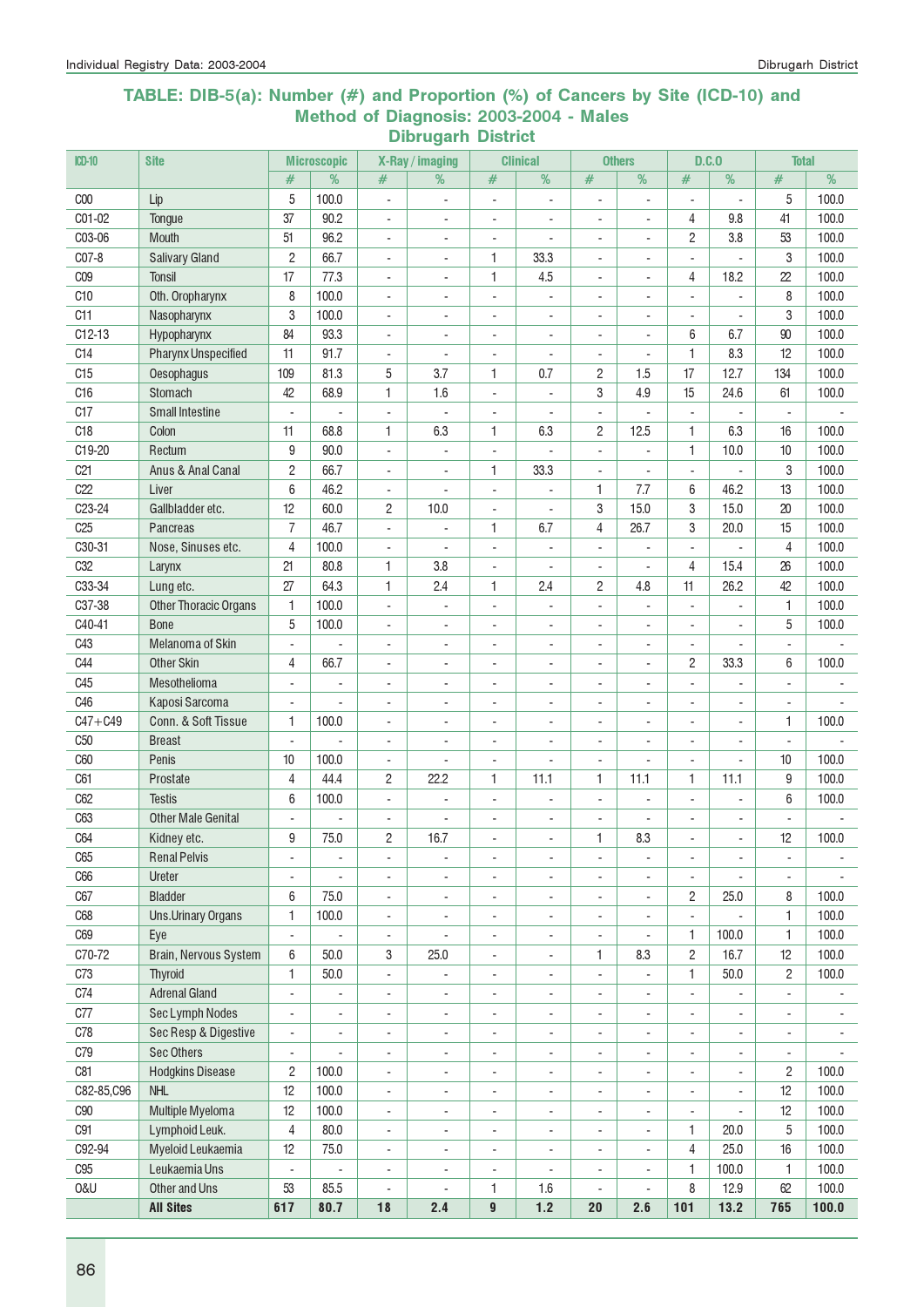#### TABLE: DIB-5(b): Number (#) and Proportion (%) of Cancers by Site (ICD-10) and Method of Diagnosis : 2003-2004 - Females Dibrugarh District

| <b>ICD-10</b>      | <b>Site</b>                           |                               | <b>Microscopic</b>                |                                                      | X-Ray / imaging                            |                               | <b>Clinical</b>          |                                            | <b>Others</b>                  |                                          | D.C.0                    | <b>Total</b>                  |                |
|--------------------|---------------------------------------|-------------------------------|-----------------------------------|------------------------------------------------------|--------------------------------------------|-------------------------------|--------------------------|--------------------------------------------|--------------------------------|------------------------------------------|--------------------------|-------------------------------|----------------|
|                    |                                       | #                             | %                                 | #                                                    | %                                          | #                             | %                        | #                                          | %                              | #                                        | %                        | #                             | %              |
| COO                | Lip                                   | 4                             | 100.0                             | $\blacksquare$                                       | $\overline{\phantom{a}}$                   | ÷,                            | $\overline{a}$           | $\overline{\phantom{a}}$                   | ÷,                             | ÷,                                       | $\blacksquare$           | 4                             | 100.0          |
| C01-02             | Tongue                                | 10                            | 100.0                             | $\overline{\phantom{a}}$                             | ÷,                                         | $\overline{\phantom{a}}$      | $\overline{a}$           | $\sim$                                     | ÷.                             | $\sim$                                   | ä,                       | 10                            | 100.0          |
| C03-06             | Mouth                                 | 28                            | 96.6                              | $\overline{\phantom{a}}$                             | $\overline{\phantom{a}}$                   | 1                             | 3.4                      | $\overline{\phantom{a}}$                   | $\frac{1}{2}$                  | $\sim$                                   | $\sim$                   | 29                            | 100.0          |
| C07-8              | <b>Salivary Gland</b>                 | $\overline{c}$                | 100.0                             | $\overline{a}$                                       | $\overline{\phantom{a}}$                   | $\overline{\phantom{a}}$      |                          | $\blacksquare$                             | ٠                              |                                          |                          | $\overline{c}$                | 100.0          |
| C <sub>09</sub>    | <b>Tonsil</b>                         | 5                             | 100.0                             | ÷,                                                   |                                            | ä,                            |                          |                                            |                                |                                          |                          | 5                             | 100.0          |
| C <sub>10</sub>    | Oth. Oropharynx                       | $\overline{2}$                | 100.0                             | $\overline{\phantom{a}}$                             |                                            | $\sim$                        |                          | $\sim$                                     | ÷.                             |                                          | ÷,                       | $\overline{c}$                | 100.0          |
| C11                | Nasopharynx                           | 3                             | 100.0                             | $\blacksquare$                                       | ÷.                                         | $\blacksquare$                | L.                       | $\sim$                                     | ÷.                             | ÷.                                       | $\overline{a}$           | 3                             | 100.0          |
| $C12-13$           | Hypopharynx                           | 5                             | 71.4                              | $\blacksquare$                                       | ÷.                                         | 1                             | 14.3                     | $\bar{\phantom{a}}$                        | L.                             | 1                                        | 14.3                     | $\overline{7}$                | 100.0          |
| C14                | <b>Pharynx Unspecified</b>            | 1                             | 100.0                             | ÷,                                                   |                                            | $\overline{\phantom{a}}$      |                          | $\overline{a}$                             | ÷.                             | ÷,                                       |                          | 1                             | 100.0          |
| C15                | Oesophagus                            | 50                            | 82.0                              | 4                                                    | 6.6                                        | 1                             | 1.6                      | $\overline{\phantom{a}}$                   |                                | 6                                        | 9.8                      | 61                            | 100.0          |
| C <sub>16</sub>    | Stomach                               | 20                            | 69.0                              | $\overline{c}$                                       | 6.9                                        | $\overline{\phantom{a}}$      | ÷,                       | $\mathbf{1}$                               | 3.4                            | 6                                        | 20.7                     | 29                            | 100.0          |
| C17                | <b>Small Intestine</b>                | $\overline{a}$                | $\overline{a}$                    | $\overline{a}$                                       |                                            | $\sim$                        |                          | $\overline{\phantom{a}}$                   | $\overline{a}$                 | $\mathbf{r}$                             | L.                       | L.                            |                |
| C18                | Colon                                 | 9                             | 81.8                              | $\overline{\phantom{a}}$                             | ÷.                                         | $\blacksquare$                | $\overline{\phantom{a}}$ | 1                                          | 9.1                            | 1                                        | 9.1                      | 11                            | 100.0          |
| C19-20             | Rectum                                | 5                             | 62.5                              | 1                                                    | 12.5                                       | $\omega$                      | $\overline{\phantom{a}}$ | $\overline{\phantom{a}}$                   | $\overline{a}$                 | $\overline{c}$                           | 25.0                     | 8                             | 100.0          |
| C <sub>21</sub>    | Anus & Anal Canal                     | $\blacksquare$                |                                   | $\overline{\phantom{a}}$                             | ÷,                                         | $\overline{\phantom{a}}$      | $\overline{\phantom{a}}$ | $\overline{\phantom{a}}$                   | ÷,                             | $\blacksquare$                           | ÷,                       | $\overline{\phantom{a}}$      |                |
| C22                | Liver                                 | 5                             | 55.6                              | $\blacksquare$                                       | ÷.                                         | $\blacksquare$                | $\overline{a}$           | $\blacksquare$                             | ÷,                             | 4                                        | 44.4                     | 9                             | 100.0          |
| $C23-24$           | Gallbladder etc.                      | 31                            | 68.9                              | 6                                                    | 13.3                                       | 1                             | 2.2                      | $\mathbf{2}$                               | 4.4                            | 5                                        | 11.1                     | 45                            | 100.0          |
| C <sub>25</sub>    | Pancreas                              | 3                             | 42.9                              | 1                                                    | 14.3                                       | $\overline{\phantom{a}}$      |                          | 1                                          | 14.3                           | $\overline{c}$                           | 28.6                     | 7                             | 100.0          |
| C30-31             | Nose, Sinuses etc.                    | $\overline{2}$                | 100.0                             | $\overline{a}$                                       |                                            | $\sim$                        |                          | $\blacksquare$                             | ÷,                             | $\blacksquare$                           |                          | $\overline{2}$                | 100.0          |
| C <sub>32</sub>    | Larynx                                | $\overline{4}$                | 100.0                             | $\overline{\phantom{a}}$                             | ÷.                                         | $\overline{\phantom{a}}$      | $\overline{a}$           | $\sim$                                     | ÷                              | $\sim$                                   | $\sim$                   | $\overline{4}$                | 100.0          |
| C33-34             | Lung etc.                             | 14                            | 66.7                              | 1                                                    | 4.8                                        | $\sim$                        | ä,                       | $\blacksquare$                             | $\overline{a}$                 | 6                                        | 28.6                     | 21                            | 100.0          |
| C37-38             | <b>Other Thoracic Organs</b>          | $\blacksquare$                |                                   | $\blacksquare$                                       | $\overline{\phantom{a}}$                   | $\blacksquare$                | $\overline{a}$           | $\blacksquare$                             | ÷,                             | ÷.                                       |                          | $\blacksquare$                |                |
| $C40-41$           | <b>Bone</b>                           | 5                             | 83.3                              | $\overline{\phantom{a}}$                             | $\overline{a}$                             | $\overline{\phantom{a}}$      | $\overline{a}$           | $\overline{\phantom{a}}$                   | $\overline{\phantom{0}}$       | 1                                        | 16.7                     | 6                             | 100.0          |
| C43                | Melanoma of Skin                      |                               |                                   | $\overline{a}$                                       | $\blacksquare$                             | $\overline{\phantom{a}}$      | $\blacksquare$           | $\overline{\phantom{a}}$                   | $\overline{a}$                 |                                          |                          | $\overline{\phantom{a}}$      |                |
| C44                | <b>Other Skin</b>                     | 2                             | 100.0                             | $\blacksquare$                                       | $\blacksquare$                             | $\sim$                        | ÷,                       | $\blacksquare$                             | ä,                             | $\mathbf{r}$                             |                          | $\overline{c}$                | 100.0          |
| C45                | Mesothelioma                          | $\overline{a}$                | $\blacksquare$                    | $\blacksquare$                                       | $\blacksquare$                             | $\blacksquare$                | $\overline{a}$           | $\overline{a}$                             | ÷.                             | $\mathbf{r}$                             | ä,                       | $\blacksquare$                |                |
| C46<br>$C47 + C49$ | Kaposi Sarcoma<br>Conn. & Soft Tissue | $\overline{\phantom{a}}$<br>3 | $\overline{\phantom{a}}$<br>100.0 | $\overline{\phantom{a}}$<br>$\overline{\phantom{a}}$ | $\overline{\phantom{a}}$                   | $\overline{\phantom{a}}$      | $\blacksquare$<br>÷,     | $\overline{\phantom{a}}$                   | $\overline{\phantom{0}}$       | $\mathbf{r}$<br>$\overline{\phantom{a}}$ | $\blacksquare$           | $\overline{\phantom{a}}$<br>3 | 100.0          |
| C50                | <b>Breast</b>                         | 99                            | 94.3                              | $\blacksquare$                                       | $\overline{\phantom{a}}$<br>$\blacksquare$ | $\overline{\phantom{a}}$<br>1 | 1.0                      | $\overline{\phantom{a}}$<br>$\blacksquare$ | $\overline{\phantom{0}}$<br>÷. | 5                                        | 4.8                      | 105                           | 100.0          |
| C <sub>51</sub>    | Vulva                                 | $\mathbf{1}$                  | 100.0                             | $\overline{\phantom{a}}$                             | $\overline{\phantom{a}}$                   | $\overline{\phantom{a}}$      | $\overline{a}$           | $\overline{\phantom{a}}$                   | ÷.                             | $\sim$                                   | $\sim$                   | 1                             | 100.0          |
| C52                | Vagina                                | $\blacksquare$                |                                   | $\overline{a}$                                       | $\overline{\phantom{a}}$                   | $\overline{\phantom{a}}$      | $\overline{a}$           | $\blacksquare$                             | ٠                              |                                          |                          | $\overline{\phantom{a}}$      |                |
| C <sub>53</sub>    | Cervix Uteri                          | 60                            | 90.9                              | ÷,                                                   |                                            | 3                             | 4.5                      | 1                                          | 1.5                            | $\overline{c}$                           | 3.0                      | 66                            | 100.0          |
| C <sub>54</sub>    | <b>Corpus Uteri</b>                   | 5                             | 100.0                             | $\overline{\phantom{a}}$                             | $\sim$                                     | $\overline{\phantom{a}}$      | ÷,                       | $\mathbf{r}$                               | ÷.                             | $\blacksquare$                           | $\sim$                   | 5                             | 100.0          |
| C55                | <b>Uterus Unspecified</b>             | 3                             | 75.0                              | $\overline{\phantom{a}}$                             | ÷.                                         | $\blacksquare$                | $\overline{a}$           | $\mathbf{1}$                               | 25.0                           | ÷.                                       |                          | $\overline{4}$                | 100.0          |
| C56                | Ovary etc.                            | 26                            | 76.5                              | $\overline{c}$                                       | 5.9                                        | $\mathbf{2}$                  | 5.9                      | 1                                          | 2.9                            | 3                                        | 8.8                      | 34                            | 100.0          |
| C57                | <b>Other Female Genital</b>           | ÷,                            |                                   | $\blacksquare$                                       | ÷,                                         | $\blacksquare$                |                          | $\blacksquare$                             | ÷,                             | ÷,                                       |                          | $\blacksquare$                |                |
| C58                | Placenta                              | $\mathbf{1}$                  | 50.0                              |                                                      |                                            |                               |                          |                                            |                                | 1.                                       | 50.0                     | $\overline{\mathbf{c}}$       | 100.0          |
| C64                | Kidney etc.                           | 4                             | 100.0                             | $\blacksquare$                                       | $\blacksquare$                             | $\sim$                        | $\blacksquare$           | $\blacksquare$                             | ä,                             |                                          |                          | 4                             | 100.0          |
| C65                | <b>Renal Pelvis</b>                   | $\blacksquare$                | $\mathbf{r}$                      | $\overline{\phantom{a}}$                             | $\overline{\phantom{a}}$                   | $\blacksquare$                | $\blacksquare$           | $\blacksquare$                             | ÷.                             | $\blacksquare$                           |                          | $\overline{\phantom{a}}$      |                |
| C66                | Ureter                                | $\overline{\phantom{a}}$      | $\blacksquare$                    | $\overline{\phantom{a}}$                             | $\overline{\phantom{a}}$                   | $\overline{\phantom{a}}$      | $\overline{\phantom{a}}$ | $\overline{\phantom{a}}$                   | $\overline{\phantom{0}}$       | $\overline{\phantom{a}}$                 | $\overline{\phantom{a}}$ | $\overline{\phantom{a}}$      |                |
| C67                | <b>Bladder</b>                        | 2                             | 100.0                             | $\overline{\phantom{a}}$                             | $\overline{\phantom{a}}$                   | $\overline{\phantom{a}}$      | $\overline{\phantom{a}}$ | $\overline{\phantom{a}}$                   | ۰                              | $\overline{\phantom{a}}$                 | $\overline{\phantom{a}}$ | $\overline{c}$                | 100.0          |
| C68                | <b>Uns.Urinary Organs</b>             | $\blacksquare$                | $\overline{\phantom{a}}$          | $\overline{\phantom{a}}$                             | $\overline{\phantom{a}}$                   | $\overline{\phantom{a}}$      | $\overline{\phantom{a}}$ | $\blacksquare$                             | $\overline{\phantom{0}}$       | $\blacksquare$                           | $\sim$                   | $\blacksquare$                |                |
| C69                | Eye                                   | 1                             | 100.0                             | $\overline{\phantom{a}}$                             | $\overline{\phantom{a}}$                   | $\blacksquare$                | $\overline{\phantom{a}}$ | $\overline{\phantom{a}}$                   | ÷,                             | $\blacksquare$                           | $\overline{\phantom{a}}$ | 1                             | 100.0          |
| $C70-72$           | Brain, Nervous System                 | 5                             | 100.0                             | $\overline{\phantom{a}}$                             | $\overline{\phantom{a}}$                   | $\overline{\phantom{a}}$      | $\overline{\phantom{a}}$ | $\blacksquare$                             | ۰                              | $\overline{\phantom{a}}$                 | $\overline{\phantom{a}}$ | 5                             | 100.0          |
| C73                | <b>Thyroid</b>                        | 6                             | 100.0                             | $\overline{\phantom{a}}$                             | ۰                                          | $\overline{\phantom{a}}$      | $\overline{\phantom{a}}$ | $\overline{\phantom{a}}$                   | ٠                              |                                          |                          | 6                             | 100.0          |
| C74                | <b>Adrenal Gland</b>                  | $\blacksquare$                |                                   | $\overline{\phantom{a}}$                             | ÷,                                         | $\overline{\phantom{a}}$      | $\overline{a}$           | $\blacksquare$                             | ÷,                             | ÷,                                       | $\blacksquare$           | $\blacksquare$                |                |
| C77                | Sec Lymph Nodes                       | $\overline{\phantom{a}}$      | $\overline{\phantom{a}}$          | $\overline{\phantom{a}}$                             | $\overline{\phantom{a}}$                   | $\overline{\phantom{a}}$      | ÷,                       | $\overline{\phantom{a}}$                   | $\overline{\phantom{0}}$       | $\overline{\phantom{a}}$                 | $\overline{\phantom{a}}$ | $\overline{\phantom{a}}$      | $\blacksquare$ |
| C78                | Sec Resp & Digestive                  | $\overline{\phantom{a}}$      | $\blacksquare$                    | $\overline{\phantom{a}}$                             | $\blacksquare$                             | $\overline{\phantom{a}}$      | $\overline{\phantom{a}}$ | $\overline{\phantom{a}}$                   | $\overline{\phantom{0}}$       | $\overline{a}$                           |                          | $\blacksquare$                | $\blacksquare$ |
| C79                | <b>Sec Others</b>                     | $\overline{\phantom{a}}$      |                                   | $\overline{\phantom{a}}$                             | $\overline{\phantom{a}}$                   | $\overline{\phantom{a}}$      | $\overline{\phantom{a}}$ | $\overline{\phantom{a}}$                   | ÷,                             | $\blacksquare$                           |                          | $\blacksquare$                |                |
| C81                | <b>Hodgkins Disease</b>               | 2                             | 100.0                             | $\overline{\phantom{a}}$                             | $\overline{\phantom{a}}$                   | $\overline{\phantom{a}}$      | $\overline{\phantom{a}}$ | $\blacksquare$                             | $\overline{\phantom{0}}$       |                                          |                          | $\overline{c}$                | 100.0          |
| C82-85,C96         | <b>NHL</b>                            | 7                             | 100.0                             | $\overline{\phantom{a}}$                             | $\overline{\phantom{a}}$                   | $\overline{\phantom{a}}$      | $\overline{\phantom{a}}$ | $\overline{\phantom{a}}$                   |                                | $\overline{\phantom{0}}$                 |                          | $\overline{7}$                | 100.0          |
| C <sub>90</sub>    | Multiple Myeloma                      | 5                             | 83.3                              | $\overline{\phantom{a}}$                             | $\overline{\phantom{a}}$                   | $\overline{\phantom{a}}$      | $\blacksquare$           | 1                                          | 16.7                           | $\overline{a}$                           |                          | 6                             | 100.0          |
| C91                | Lymphoid Leuk.                        | 2                             | 66.7                              | $\blacksquare$                                       | $\overline{\phantom{a}}$                   | $\overline{\phantom{a}}$      | $\overline{a}$           | $\Box$                                     | ÷,                             | 1                                        | 33.3                     | 3                             | 100.0          |
| C92-94             | Myeloid Leukaemia                     | 10                            | 90.9                              | $\blacksquare$                                       | $\overline{\phantom{a}}$                   | $\overline{\phantom{a}}$      | $\overline{\phantom{a}}$ | $\overline{\phantom{a}}$                   | ä,                             | 1                                        | 9.1                      | 11                            | 100.0          |
| C <sub>95</sub>    | Leukaemia Uns                         | $\blacksquare$                | $\overline{\phantom{a}}$          | $\overline{\phantom{a}}$                             | $\overline{\phantom{a}}$                   | $\overline{\phantom{a}}$      | ÷,                       | $\overline{\phantom{a}}$                   | $\overline{\phantom{a}}$       | 1                                        | 100.0                    | 1                             | 100.0          |
| <b>0&amp;U</b>     | Other and Uns                         | 18                            | 78.3                              | $\overline{c}$                                       | 8.7                                        | $\overline{\phantom{a}}$      | $\overline{a}$           | $\overline{\phantom{a}}$                   | ÷,                             | 3                                        | 13.0                     | 23                            | 100.0          |
|                    | <b>All Sites</b>                      | 470                           | 84.1                              | 19                                                   | 3.4                                        | $10$                          | 1.8                      | 9                                          | 1.6                            | 51                                       | 9.1                      | 559                           | 100.0          |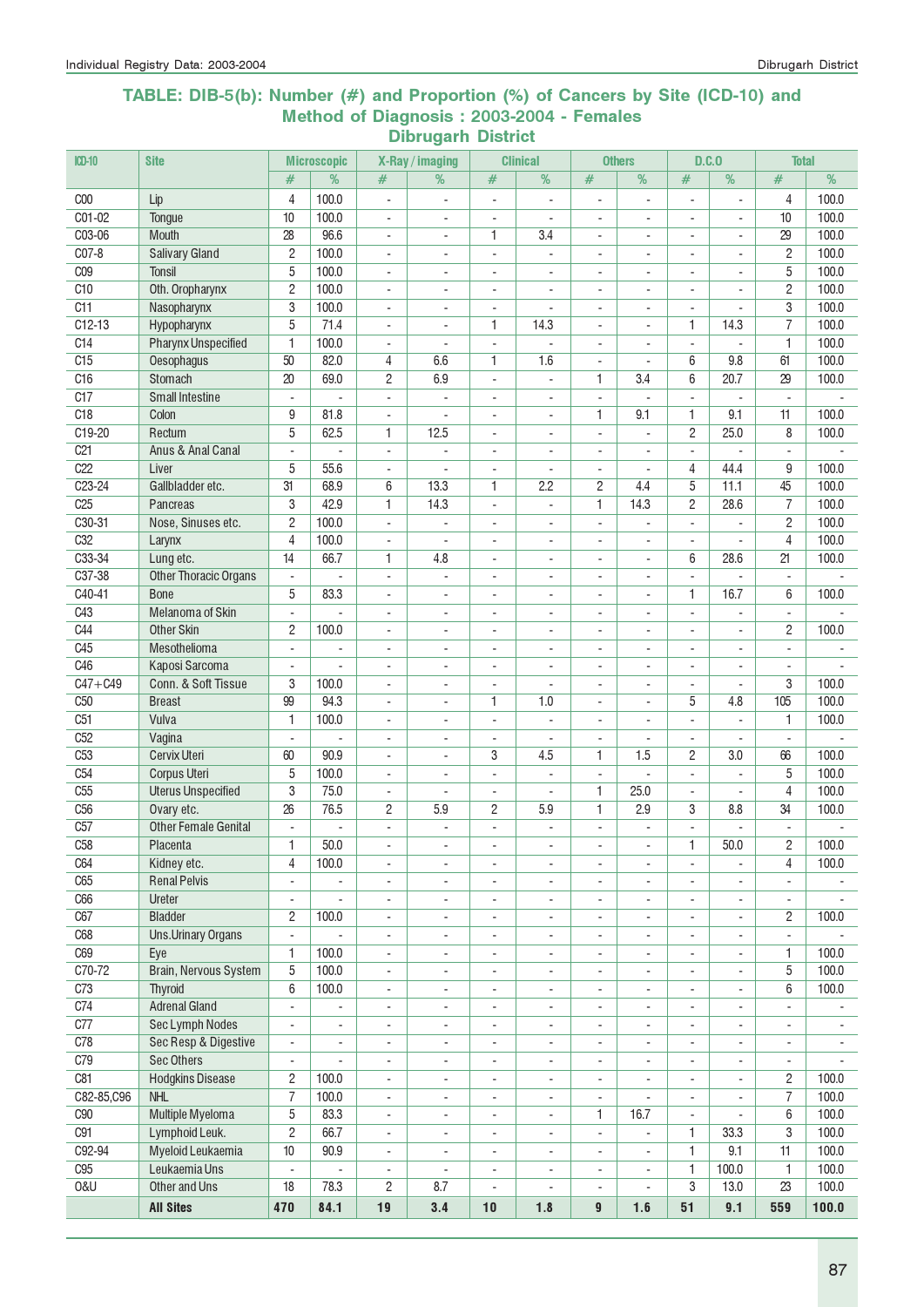# TABLE: DIB-6(a): Number (#) and Proportion (%) of Cancers by Site (ICD-9) and Detailed Microscopic Diagnosis, 2003-2004 - Males : Dibrugarh District

| <b>ICD-10</b>   | <b>Site</b>                |                          | Pri. Hist                | Sec. Hist                |                          | <b>Cytology</b>          |                | <b>Blood Film</b>        |                          | <b>Bone Marrow</b>       |                              | <b>Others</b>            |                          | <b>Total</b>             |                          |
|-----------------|----------------------------|--------------------------|--------------------------|--------------------------|--------------------------|--------------------------|----------------|--------------------------|--------------------------|--------------------------|------------------------------|--------------------------|--------------------------|--------------------------|--------------------------|
|                 |                            | #                        | $\%$                     | #                        | $\%$                     | #                        | $\%$           | #                        | $\%$                     | #                        | $\%$                         | #                        | $\%$                     | $\#$                     | $\%$                     |
| C <sub>00</sub> | Lip                        | 5                        | 100.0                    | $\overline{a}$           | $\overline{\phantom{a}}$ | $\blacksquare$           |                |                          |                          |                          | $\qquad \qquad \blacksquare$ | $\overline{\phantom{a}}$ | $\overline{\phantom{a}}$ | 5                        | 100.0                    |
| C01-02          | Tongue                     | 30                       | 73.2                     | 3                        | 7.3                      | 4                        | 9.8            | $\overline{\phantom{a}}$ | $\overline{a}$           | $\overline{\phantom{a}}$ | ÷,                           | 4                        | 9.8                      | 41                       | 100.0                    |
| C03-06          | Mouth                      | 48                       | 90.6                     | 2                        | 3.8                      | 1                        | 1.9            | $\overline{\phantom{a}}$ | $\overline{\phantom{a}}$ | $\overline{\phantom{a}}$ | ٠                            | 2                        | 3.8                      | 53                       | 100.0                    |
| $CO7-8$         | Salivary Gland             | 1                        | 33.3                     | $\blacksquare$           | ÷,                       | 1                        | 33.3           | ä,                       |                          |                          | ÷,                           | 1                        | 33.3                     | 3                        | 100.0                    |
| C <sub>09</sub> | Tonsil                     | 12                       | 54.5                     | 3                        | 13.6                     | $\overline{2}$           | 9.1            |                          |                          |                          | ä,                           | 5                        | 22.7                     | 22                       | 100.0                    |
| C <sub>10</sub> | Oth. Oropharynx            | 6                        | 75.0                     | ÷,                       |                          | $\overline{c}$           | 25.0           |                          |                          |                          | ٠                            |                          |                          | 8                        | 100.0                    |
| C11             | Nasopharynx                | $\overline{c}$           | 66.7                     | 1                        | 33.3                     | ÷,                       |                |                          |                          |                          | ÷,                           | ÷,                       | $\overline{\phantom{a}}$ | 3                        | 100.0                    |
| $C12-13$        | Hypopharynx                | 66                       | 73.3                     | 10                       | 11.1                     | 8                        | 8.9            |                          | ÷,                       | $\blacksquare$           | ä,                           | 6                        | 6.7                      | 90                       | 100.0                    |
| C14             | <b>Pharynx Unspecified</b> | $\overline{7}$           | 58.3                     | 1                        | 8.3                      | 3                        | 25.0           | $\overline{\phantom{a}}$ | ÷                        | $\sim$                   | ä,                           | 1                        | 8.3                      | 12                       | 100.0                    |
| C15             | Oesophagus                 | 105                      | 78.4                     | $\overline{c}$           | 1.5                      | $\overline{2}$           | 1.5            | ÷.                       | ÷.                       | $\overline{a}$           | ä,                           | 25                       | 18.7                     | 134                      | 100.0                    |
| C16             | Stomach                    | 35                       | 57.4                     | $\overline{4}$           | 6.6                      | 3                        | 4.9            |                          |                          |                          | ä,                           | 19                       | 31.1                     | 61                       | 100.0                    |
| C <sub>17</sub> | <b>Small Intestine</b>     |                          |                          | ÷,                       |                          |                          |                |                          |                          |                          |                              |                          |                          |                          |                          |
| C18             | Colon                      | 9                        | 56.3                     | $\overline{a}$           | $\overline{a}$           | $\overline{2}$           | 12.5           |                          |                          |                          |                              | 5                        | 31.3                     | 16                       | 100.0                    |
| C19-20          | Rectum                     | 8                        | 80.0                     | $\blacksquare$           | $\overline{\phantom{a}}$ | 1                        | 10.0           |                          |                          |                          | $\qquad \qquad \blacksquare$ | 1                        | 10.0                     | 10                       | 100.0                    |
| C <sub>21</sub> | Anus & Anal Canal          | 2                        | 66.7                     | $\overline{\phantom{a}}$ | $\overline{\phantom{a}}$ | $\overline{\phantom{a}}$ | ÷,             | $\overline{\phantom{a}}$ | $\overline{a}$           | $\overline{\phantom{a}}$ | ÷,                           | 1                        | 33.3                     | 3                        | 100.0                    |
| C22             | Liver                      | 1                        | 7.7                      | $\overline{\phantom{a}}$ | $\overline{\phantom{a}}$ | 4                        | 30.8           | 1                        | 7.7                      | $\blacksquare$           | ÷,                           | $\overline{I}$           | 53.8                     | 13                       | 100.0                    |
| C23-24          | Gallbladder etc.           | 8                        | 40.0                     | 3                        | 15.0                     | 1                        | 5.0            | $\blacksquare$           | $\overline{\phantom{a}}$ |                          | ÷,                           | 8                        | 40.0                     | 20                       | 100.0                    |
| C <sub>25</sub> | <b>Pancreas</b>            | 6                        | 40.0                     | ÷,                       | $\blacksquare$           | 1                        | 6.7            | ÷,                       |                          |                          | ÷,                           | 8                        | 53.3                     | 15                       | 100.0                    |
| C30-31          | Nose, Sinuses etc.         | 3                        | 75.0                     | ÷,                       | ÷,                       | 1                        | 25.0           |                          |                          |                          | ä,                           | ÷,                       |                          | 4                        | 100.0                    |
| <b>C32</b>      | Larynx                     | 19                       | 73.1                     | 1                        | 3.8                      | 1                        | 3.8            | ä,                       |                          |                          | ÷,                           | 5                        | 19.2                     | 26                       | 100.0                    |
| C33-34          | Lung etc.                  | 4                        | 9.5                      | 1                        | 2.4                      | 22                       | 52.4           | ä,                       |                          |                          | ÷,                           | 15                       | 35.7                     | 42                       | 100.0                    |
| C37-38          | Other Thoracic Organs      | $\sim$                   |                          | ÷,                       | $\overline{a}$           | 1                        | 100.0          |                          |                          | $\overline{\phantom{a}}$ | ٠                            | ÷,                       | $\blacksquare$           | 1                        | 100.0                    |
| C40-41          | <b>Bone</b>                | 5                        | 100.0                    | $\overline{\phantom{a}}$ | $\overline{a}$           | $\overline{\phantom{a}}$ |                |                          |                          |                          | ٠                            |                          |                          | 5                        | 100.0                    |
| C43             | Melanoma of Skin           |                          |                          | ÷,                       |                          |                          |                |                          |                          |                          |                              | $\overline{\phantom{a}}$ |                          |                          |                          |
| <b>C44</b>      | Other Skin                 | 2                        | 33.3                     | ÷,                       |                          | $\overline{2}$           | 33.3           |                          |                          |                          |                              | $\overline{c}$           | 33.3                     | 6                        | 100.0                    |
| C45             | Mesothelioma               | $\overline{\phantom{a}}$ |                          |                          | ä,                       |                          |                |                          |                          |                          |                              |                          |                          |                          |                          |
| C46             | Kaposi Sarcoma             |                          | $\blacksquare$           | ÷,                       | ÷                        |                          |                |                          |                          |                          | $\overline{a}$               |                          |                          |                          |                          |
| $C47 + C49$     | Conn. & Soft Tissue        | 1                        | 100.0                    | ÷,                       | ä,                       | ÷,                       | ä,             |                          |                          |                          | ÷,                           | ä,                       | ٠                        | 1                        | 100.0                    |
| C50             | <b>Breast</b>              | $\blacksquare$           |                          | ÷,                       | $\blacksquare$           | $\overline{\phantom{a}}$ | ä,             | $\blacksquare$           | $\overline{a}$           | $\overline{\phantom{a}}$ | ٠                            | $\overline{\phantom{a}}$ | $\overline{\phantom{a}}$ | $\blacksquare$           |                          |
| C60             | Penis                      | 10                       | 100.0                    | ÷,                       | $\overline{a}$           | ÷.                       | L.             | ÷.                       |                          | $\overline{a}$           | ٠                            | ÷                        | ÷.                       | 10                       | 100.0                    |
| C61             | Prostate                   | 3                        | 33.3                     | ÷,                       |                          | 1                        | 11.1           |                          |                          |                          | ä,                           | 5                        | 55.6                     | 9                        | 100.0                    |
| C62             | <b>Testis</b>              | 6                        | 100.0                    | ÷,                       |                          |                          |                |                          |                          |                          | ٠                            |                          |                          | $6\phantom{1}$           | 100.0                    |
| C63             | Other Male Genital         |                          |                          | $\overline{a}$           | ÷                        |                          |                |                          |                          |                          | ٠                            |                          |                          |                          |                          |
| C64             | Kidney etc.                | 8                        | 66.7                     |                          | ÷,                       | 1                        | 8.3            |                          |                          |                          |                              | 3                        | 25.0                     | 12                       | 100.0                    |
| C65             | <b>Renal Pelvis</b>        | $\overline{a}$           | $\overline{\phantom{a}}$ | $\overline{a}$           | $\overline{a}$           | $\overline{\phantom{a}}$ | $\overline{a}$ | $\overline{a}$           | $\overline{\phantom{a}}$ | $\overline{\phantom{a}}$ | ٠                            | $\overline{a}$           | $\overline{\phantom{a}}$ | $\overline{a}$           |                          |
| C66             | Ureter                     | $\sim$                   |                          | $\overline{a}$           | ÷,                       |                          |                |                          |                          |                          | ٠                            | $\blacksquare$           |                          | $\overline{\phantom{a}}$ |                          |
| C67             | <b>Bladder</b>             | 6                        | 75.0                     | ÷,                       | ÷,                       |                          |                |                          |                          |                          | ÷,                           | $\overline{2}$           | 25.0                     | 8                        | 100.0                    |
| C68             | Uns.Urinary Organs         | 1                        | 100.0                    | ÷,                       | ä,                       |                          | ä,             |                          |                          |                          | ä,                           | $\blacksquare$           |                          | 1                        | 100.0                    |
| C69             | Eye                        | $\blacksquare$           |                          | ÷,                       | ä,                       | $\overline{\phantom{a}}$ | ٠              |                          |                          |                          | ÷,                           | 1                        | 100.0                    | 1                        | 100.0                    |
| C70-72          | Brain, Nervous System      | 6                        | 50.0                     | $\blacksquare$           | $\overline{a}$           | $\overline{a}$           | ÷              | ÷,                       |                          |                          | ٠                            | 6                        | 50.0                     | 12                       | 100.0                    |
| C73             | <b>Thyroid</b>             | 1                        | 50.0                     | $\blacksquare$           | ÷,                       | $\overline{\phantom{a}}$ | ÷,             | ä,                       | $\overline{\phantom{a}}$ | $\overline{a}$           | ÷,                           | 1                        | 50.0                     | $\overline{2}$           | 100.0                    |
| C74             | Adrenal Gland              | $\overline{a}$           | $\overline{\phantom{a}}$ | $\overline{a}$           | $\overline{a}$           | $\overline{\phantom{a}}$ | ٠              | $\sim$                   | $\sim$                   | $\blacksquare$           | ٠                            | $\overline{\phantom{a}}$ | ÷,                       | $\blacksquare$           |                          |
| C77             | Sec Lymph Nodes            | ÷,                       | $\blacksquare$           | $\overline{a}$           | $\overline{a}$           | $\blacksquare$           | ٠              | $\blacksquare$           | $\blacksquare$           | $\blacksquare$           | ٠                            | ٠                        | ٠                        | ٠                        | $\overline{\phantom{a}}$ |
| C78             | Sec Resp & Digestive       | $\overline{\phantom{a}}$ |                          | $\overline{a}$           | $\overline{a}$           | $\overline{\phantom{a}}$ |                |                          |                          |                          | ٠                            | ÷                        |                          |                          |                          |
| C79             | Sec Others                 | $\overline{\phantom{a}}$ |                          | ÷,                       | ÷,                       | $\overline{\phantom{a}}$ |                |                          |                          |                          | ٠                            |                          |                          |                          |                          |
| C81             | <b>Hodgkins Disease</b>    | 1                        | 50.0                     | $\overline{a}$           | $\overline{\phantom{a}}$ | 1                        | 50.0           | ÷,                       |                          | $\overline{a}$           | $\overline{a}$               | $\overline{a}$           | ٠                        | 2                        | 100.0                    |
| C82-85, C96     | <b>NHL</b>                 | 8                        | 66.7                     | $\blacksquare$           | $\overline{\phantom{a}}$ | 4                        | 33.3           | $\overline{\phantom{a}}$ |                          |                          |                              | $\overline{\phantom{a}}$ | $\overline{\phantom{a}}$ | 12                       | 100.0                    |
| C90             | Multiple Myeloma           | ÷,                       |                          | ÷,                       | ÷,                       | 1                        | 8.3            | $\blacksquare$           | $\overline{\phantom{a}}$ | 11                       | 91.7                         | $\overline{\phantom{a}}$ |                          | 12                       | 100.0                    |
| C91             | Lymphoid Leuk.             | $\sim$                   | $\sim$                   | ÷,                       | ÷,                       | $\blacksquare$           |                | $\sim$                   | $\overline{\phantom{a}}$ | 4                        | 80.0                         | 1                        | 20.0                     | 5                        | 100.0                    |
| C92-94          | Myeloid Leukaemia          | ÷,                       | $\sim$                   | ÷,                       | ÷,                       | 1                        | 6.3            | ÷,                       | $\overline{\phantom{a}}$ | 11                       | 68.8                         | 4                        | 25.0                     | 16                       | 100.0                    |
| C95             | Leukaemia Uns              | $\overline{a}$           | ÷,                       | ÷,                       | ä,                       | L.                       | L.             | ÷,                       |                          | ÷,                       | ÷,                           | 1                        | 100.0                    | 1                        | 100.0                    |
| 0&U             | Other and Uns              | 8                        | 12.9                     | 23                       | 37.1                     | 22                       | 35.5           | $\sim$                   | ÷,                       | ÷,                       | $\overline{a}$               | 9                        | 14.5                     | 62                       | 100.0                    |
|                 | <b>All Sites</b>           | 443                      | 57.9                     | 54                       | 7.1                      | 93                       | 12.2           | $\mathbf{1}$             | 0.1                      | 26                       | 3.4                          | 148                      | 19.3                     | 765                      | 100.0                    |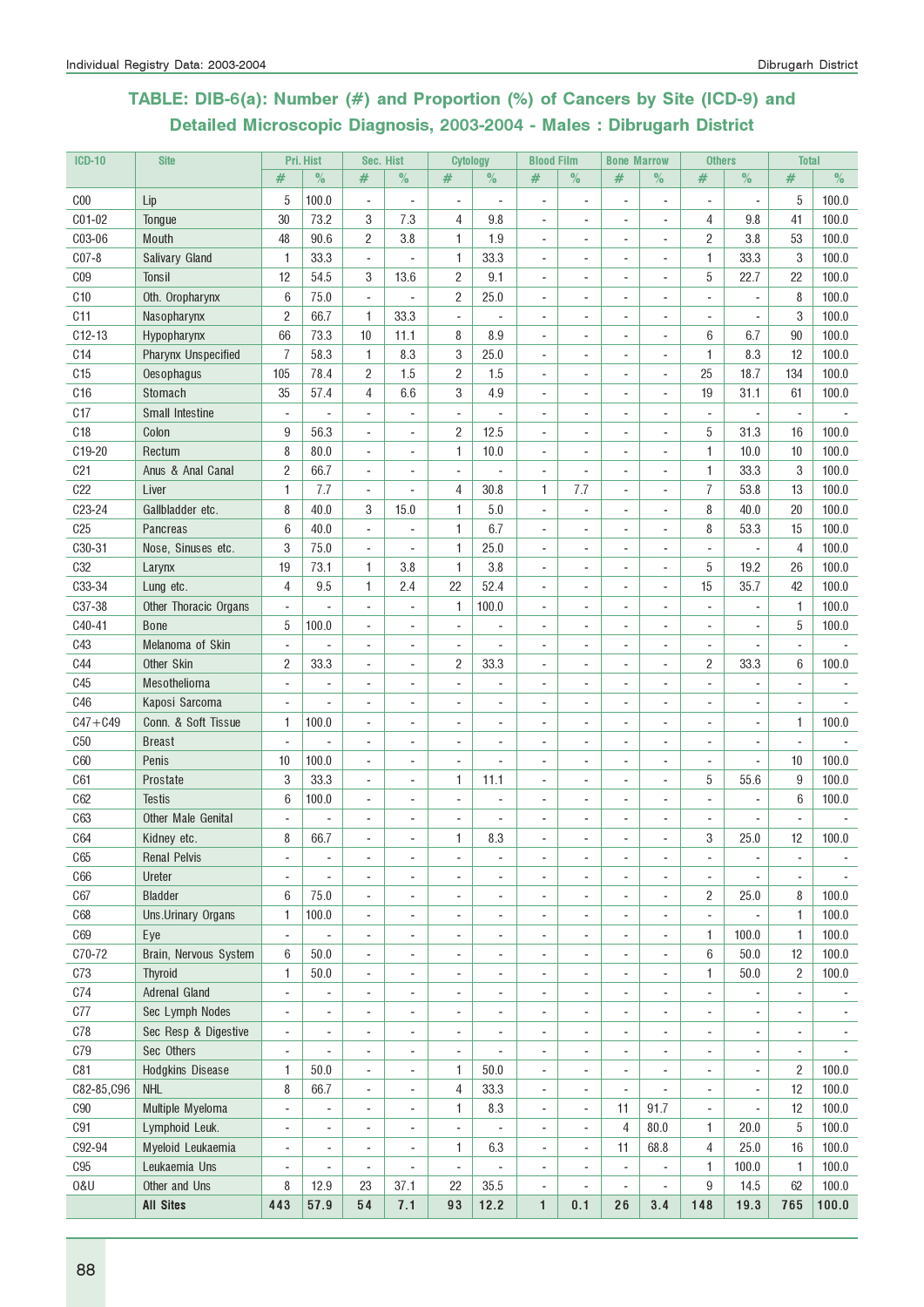# TABLE: DIB-6(b): Number (#) and Proportion (%) of Cancers by Site (ICD-9) and Detailed Microscopic Diagnosis, 2003-2004 - Females : Dibrugarh District

| <b>ICD-10</b>   | <b>Site</b>                |                          | Pri. Hist                | Sec. Hist                |                          | <b>Cytology</b>          |                          | <b>Blood Film</b>        |                          | <b>Bone Marrow</b>       |                          | <b>Others</b>            |                          | <b>Total</b>             |                          |
|-----------------|----------------------------|--------------------------|--------------------------|--------------------------|--------------------------|--------------------------|--------------------------|--------------------------|--------------------------|--------------------------|--------------------------|--------------------------|--------------------------|--------------------------|--------------------------|
|                 |                            | #                        | $\%$                     | #                        | $\%$                     | #                        | $\%$                     | #                        | $\%$                     | $\#$                     | $\%$                     | #                        | $\%$                     | #                        | $\%$                     |
| C <sub>00</sub> | Lip                        | 4                        | 100.0                    | ÷,                       |                          |                          |                          |                          |                          |                          |                          |                          |                          | 4                        | 100.0                    |
| C01-02          | Tongue                     | $\overline{7}$           | 70.0                     | 1                        | 10.0                     | $\overline{c}$           | 20.0                     |                          |                          |                          | $\overline{a}$           |                          | ÷,                       | 10                       | 100.0                    |
| C03-06          | Mouth                      | 26                       | 89.7                     | 1                        | 3.4                      | 1                        | 3.4                      |                          |                          |                          | ä,                       | 1                        | 3.4                      | 29                       | 100.0                    |
| $C07-8$         | Salivary Gland             | $\overline{c}$           | 100.0                    | ÷,                       | $\overline{\phantom{a}}$ | ÷,                       | ÷                        |                          |                          |                          |                          | $\overline{\phantom{a}}$ | $\blacksquare$           | $\overline{c}$           | 100.0                    |
| C <sub>09</sub> | Tonsil                     | 5                        | 100.0                    | ÷,                       | ÷.                       |                          |                          |                          |                          |                          | ÷.                       |                          |                          | 5                        | 100.0                    |
|                 |                            |                          |                          |                          |                          |                          |                          |                          |                          |                          |                          |                          |                          |                          | 100.0                    |
| C <sub>10</sub> | Oth. Oropharynx            | 2                        | 100.0                    | ÷,                       |                          | ÷,                       |                          |                          |                          |                          | ä,                       |                          |                          | $\overline{c}$           |                          |
| C11             | Nasopharynx                | $\overline{c}$           | 66.7                     | 1                        | 33.3                     |                          |                          |                          |                          |                          |                          |                          |                          | 3                        | 100.0                    |
| $C12-13$        | Hypopharynx                | 3                        | 42.9                     | ÷,                       |                          | $\overline{c}$           | 28.6                     |                          |                          |                          | ä,                       | $\overline{c}$           | 28.6                     | $\overline{7}$           | 100.0                    |
| C14             | <b>Pharynx Unspecified</b> | 1                        | 100.0                    | ÷,                       | $\overline{\phantom{a}}$ | $\blacksquare$           | ä,                       | ÷                        |                          |                          | ÷,                       | ÷,                       | ÷,                       | $\mathbf{1}$             | 100.0                    |
| C15             | Oesophagus                 | 49                       | 80.3                     | 1                        | 1.6                      | $\blacksquare$           | $\blacksquare$           | $\sim$                   | $\blacksquare$           |                          | ÷,                       | 11                       | 18.0                     | 61                       | 100.0                    |
| C16             | Stomach                    | 18                       | 62.1                     | 1                        | 3.4                      | 1                        | 3.4                      | $\blacksquare$           |                          | ٠                        | ä,                       | 9                        | 31.0                     | 29                       | 100.0                    |
| C17             | <b>Small Intestine</b>     | $\overline{\phantom{a}}$ | ÷,                       | ÷,                       | $\overline{\phantom{a}}$ |                          | ä,                       |                          |                          |                          | ÷,                       | ÷,                       | $\blacksquare$           | $\blacksquare$           |                          |
| C <sub>18</sub> | Colon                      | 9                        | 81.8                     | $\overline{a}$           | $\overline{a}$           |                          |                          |                          |                          |                          | $\overline{a}$           | 2                        | 18.2                     | 11                       | 100.0                    |
| C19-20          | Rectum                     | 5                        | 62.5                     | ÷,                       | $\sim$                   |                          |                          |                          |                          |                          | ä,                       | 3                        | 37.5                     | 8                        | 100.0                    |
| C21             | Anus & Anal Canal          | ÷.                       |                          | ÷,                       |                          |                          |                          |                          |                          |                          |                          | ÷.                       |                          | $\blacksquare$           |                          |
| C22             | Liver                      | 2                        | 22.2                     | $\overline{a}$           | $\blacksquare$           | 3                        | 33.3                     |                          |                          |                          | ÷                        | 4                        | 44.4                     | 9                        | 100.0                    |
| C23-24          | Gallbladder etc.           | 28                       | 62.2                     | $\overline{c}$           | 4.4                      | 1                        | 2.2                      |                          |                          |                          | ÷,                       | 14                       | 31.1                     | 45                       | 100.0                    |
| C <sub>25</sub> | Pancreas                   | 1                        | 14.3                     | 1                        | 14.3                     | $\mathbf{1}$             | 14.3                     | ÷                        |                          |                          | ä,                       | $\overline{4}$           | 57.1                     | $\overline{I}$           | 100.0                    |
| C30-31          | Nose, Sinuses etc.         | $\overline{c}$           | 100.0                    | ÷,                       |                          |                          |                          |                          |                          |                          |                          |                          |                          | $\overline{c}$           | 100.0                    |
| C <sub>32</sub> | Larynx                     | 3                        | 75.0                     | 1                        | 25.0                     | L.                       |                          |                          |                          |                          | ٠                        |                          |                          | $\overline{4}$           | 100.0                    |
| C33-34          | Lung etc.                  | $\overline{c}$           | 9.5                      | $\sqrt{2}$               | 9.5                      | 10                       | 47.6                     | $\overline{a}$           |                          |                          | ä,                       | $\overline{7}$           | 33.3                     | 21                       | 100.0                    |
| $C37 - 38$      | Other Thoracic Organs      | $\blacksquare$           | ÷                        | ÷,                       | ä,                       | ٠                        | ÷.                       | $\overline{\phantom{a}}$ | $\blacksquare$           |                          | ÷,                       | $\sim$                   | $\sim$                   | $\sim$                   |                          |
| C40-41          | <b>Bone</b>                | 5                        | 83.3                     | ÷,                       | $\overline{\phantom{a}}$ | $\blacksquare$           | ä,                       | ÷.                       |                          | ٠                        | ä,                       | 1                        | 16.7                     | 6                        | 100.0                    |
| <b>C43</b>      | Melanoma of Skin           | $\blacksquare$           |                          | ÷,                       | $\overline{\phantom{a}}$ |                          | ٠                        |                          |                          |                          | $\blacksquare$           |                          | $\overline{\phantom{a}}$ | $\blacksquare$           |                          |
| <b>C44</b>      | Other Skin                 | 2                        | 100.0                    | $\overline{a}$           | $\overline{\phantom{a}}$ |                          | ÷                        |                          |                          |                          | $\overline{\phantom{a}}$ |                          | $\overline{\phantom{a}}$ | $\overline{c}$           | 100.0                    |
| C45             | Mesothelioma               | ÷,                       |                          | ÷,                       | ÷.                       |                          |                          |                          |                          |                          | ÷,                       |                          |                          |                          |                          |
| C46             | Kaposi Sarcoma             | ÷,                       |                          | ÷,                       | $\sim$                   | ÷,                       |                          |                          |                          |                          |                          |                          |                          | $\overline{\phantom{a}}$ |                          |
| $C47 + C49$     | Conn. & Soft Tissue        | 2                        | 66.7                     | ÷,                       | $\overline{a}$           | 1                        | 33.3                     |                          |                          |                          |                          |                          | $\blacksquare$           | 3                        | 100.0                    |
| C50             | <b>Breast</b>              | 74                       | 70.5                     | $\overline{2}$           | 1.9                      | 23                       | 21.9                     |                          |                          |                          | ٠                        | 6                        | 5.7                      | 105                      | 100.0                    |
| C51             | Vulva                      | 1                        | 100.0                    | L.                       | $\overline{\phantom{a}}$ | $\blacksquare$           | L.                       |                          |                          |                          | ä,                       | L.                       | ÷,                       | 1                        | 100.0                    |
| C52             | Vagina                     | $\sim$                   |                          | $\overline{a}$           | $\overline{a}$           | $\overline{a}$           |                          |                          |                          |                          | ÷                        | $\overline{a}$           | $\overline{\phantom{a}}$ |                          |                          |
| C53             | Cervix Uteri               | 58                       | 87.9                     | ÷,                       | $\overline{\phantom{a}}$ | $\overline{c}$           | 3.0                      |                          |                          |                          | ٠                        | 6                        | 9.1                      | 66                       | 100.0                    |
| C54             | Corpus Uteri               | 5                        | 100.0                    | ÷,                       | ÷.                       | ÷,                       |                          |                          |                          |                          | ä,                       |                          | L.                       | 5                        | 100.0                    |
| C55             |                            | 3                        | 75.0                     |                          | $\sim$                   | $\blacksquare$           |                          | $\sim$                   |                          |                          |                          |                          | 25.0                     | $\overline{4}$           | 100.0                    |
|                 | <b>Uterus Unspecified</b>  |                          |                          | $\overline{\phantom{a}}$ |                          |                          | $\overline{\phantom{a}}$ | ÷.                       | $\blacksquare$           |                          | ÷,                       | 1                        |                          |                          |                          |
| C56             | Ovary etc.                 | 25                       | 73.5                     | $\overline{\phantom{a}}$ | $\sim$                   | 1                        | 2.9                      |                          | $\overline{a}$           | ÷.                       | ÷,                       | 8                        | 23.5                     | 34                       | 100.0                    |
| C57             | Other Female Genital       | ÷,                       |                          | ÷,                       | ÷,                       | ÷,                       | ä,                       |                          |                          |                          | ÷,                       |                          |                          | $\blacksquare$           |                          |
| C58             | Placenta                   | 1                        | 50.0                     |                          |                          |                          |                          |                          |                          |                          |                          | 1                        | 50.0                     | 2                        | 100.0                    |
| C64             | Kidney etc.                | 3                        | 75.0                     | $\overline{a}$           | $\overline{\phantom{a}}$ | 1                        | 25.0                     | $\overline{\phantom{a}}$ | $\overline{\phantom{a}}$ | ٠                        | ٠                        | $\overline{\phantom{a}}$ | $\overline{\phantom{a}}$ | 4                        | 100.0                    |
| C65             | <b>Renal Pelvis</b>        | $\blacksquare$           | ÷,                       | ÷,                       | $\sim$                   | $\blacksquare$           | $\blacksquare$           |                          |                          |                          | ä,                       |                          | ä,                       | $\blacksquare$           |                          |
| C66             | Ureter                     | ÷,                       | $\overline{\phantom{a}}$ | $\overline{a}$           | $\overline{\phantom{a}}$ | ÷,                       | ÷                        | $\overline{a}$           |                          |                          | $\overline{a}$           | ÷                        |                          | $\overline{\phantom{a}}$ |                          |
| C67             | <b>Bladder</b>             | 1                        | 50.0                     | $\overline{a}$           | $\overline{\phantom{a}}$ | 1                        | 50.0                     | $\overline{\phantom{a}}$ | $\overline{\phantom{a}}$ | ٠                        | $\overline{a}$           | ÷                        | ٠                        | 2                        | 100.0                    |
| <b>C68</b>      | Uns.Urinary Organs         | $\blacksquare$           |                          | $\overline{\phantom{a}}$ | $\sim$                   | $\blacksquare$           |                          | ÷,                       |                          |                          | ä,                       | ä,                       | L.                       | $\omega$                 |                          |
| C69             | Eye                        | 1                        | 100.0                    | ÷,                       | $\overline{\phantom{a}}$ | $\overline{\phantom{a}}$ | ÷,                       | $\overline{\phantom{a}}$ | $\overline{\phantom{a}}$ | $\overline{\phantom{a}}$ | $\overline{a}$           | $\overline{\phantom{a}}$ | $\overline{\phantom{a}}$ | 1                        | 100.0                    |
| C70-72          | Brain, Nervous System      | $\sqrt{5}$               | 100.0                    | $\overline{a}$           | $\overline{\phantom{a}}$ | $\overline{\phantom{a}}$ |                          | $\overline{\phantom{a}}$ |                          |                          |                          | ÷                        | $\blacksquare$           | 5                        | 100.0                    |
| C73             | <b>Thyroid</b>             | 3                        | 50.0                     | $\overline{a}$           | $\overline{\phantom{a}}$ | 3                        | 50.0                     | $\overline{\phantom{a}}$ | $\overline{a}$           | ٠                        | ÷,                       | ÷,                       | $\blacksquare$           | 6                        | 100.0                    |
| C74             | Adrenal Gland              | $\overline{\phantom{a}}$ |                          | $\overline{a}$           | $\blacksquare$           | $\overline{a}$           |                          |                          |                          |                          | ÷,                       | ÷,                       | $\blacksquare$           |                          |                          |
| C77             | Sec Lymph Nodes            | $\overline{\phantom{a}}$ | $\overline{\phantom{a}}$ | ÷,                       | $\overline{\phantom{a}}$ | $\overline{\phantom{a}}$ | ÷,                       | $\sim$                   |                          | ä,                       | ÷,                       | ÷,                       | ÷.                       | $\blacksquare$           |                          |
| C78             | Sec Resp & Digestive       | $\blacksquare$           | $\overline{\phantom{a}}$ | ÷,                       | $\overline{\phantom{a}}$ | $\overline{\phantom{a}}$ | $\overline{\phantom{a}}$ | $\sim$                   | $\overline{\phantom{a}}$ | ٠                        | ÷,                       | ÷,                       | $\overline{\phantom{a}}$ | $\blacksquare$           | $\overline{\phantom{a}}$ |
| C79             | Sec Others                 | $\blacksquare$           | $\overline{\phantom{a}}$ | ÷,                       | ÷,                       | $\blacksquare$           | $\overline{\phantom{a}}$ | $\overline{\phantom{a}}$ | $\overline{\phantom{a}}$ | $\overline{\phantom{a}}$ | ÷,                       | ÷,                       | $\overline{\phantom{a}}$ | $\blacksquare$           |                          |
| C81             | <b>Hodgkins Disease</b>    | 1                        | 50.0                     | $\overline{\phantom{a}}$ | $\overline{\phantom{a}}$ | 1                        | 50.0                     | $\overline{\phantom{a}}$ | ٠                        | ٠                        | ÷,                       | $\overline{\phantom{a}}$ | $\overline{\phantom{a}}$ | 2                        | 100.0                    |
| C82-85, C96     | <b>NHL</b>                 | 4                        | 57.1                     | $\overline{\phantom{a}}$ | $\overline{\phantom{a}}$ | 3                        | 42.9                     | $\overline{\phantom{a}}$ | $\overline{\phantom{a}}$ | $\frac{1}{2}$            | ٠                        | $\overline{\phantom{a}}$ | $\blacksquare$           | 7                        | 100.0                    |
| <b>C90</b>      | Multiple Myeloma           | $\overline{\phantom{a}}$ | $\frac{1}{2}$            | ٠                        | $\overline{\phantom{a}}$ | $\frac{1}{2}$            | $\overline{\phantom{a}}$ | $\overline{\phantom{a}}$ | $\overline{\phantom{a}}$ | 5                        | 83.3                     | 1                        | 16.7                     | 6                        | 100.0                    |
| C91             | Lymphoid Leuk.             | $\overline{\phantom{a}}$ | $\overline{\phantom{a}}$ | $\overline{a}$           | $\overline{\phantom{a}}$ | $\overline{\phantom{a}}$ | $\overline{\phantom{a}}$ | $\overline{\phantom{a}}$ | ٠                        | $\overline{c}$           | 66.7                     | 1                        | 33.3                     | 3                        | 100.0                    |
| C92-94          | Myeloid Leukaemia          | $\overline{\phantom{a}}$ | $\overline{\phantom{a}}$ | $\overline{\phantom{a}}$ | $\overline{\phantom{a}}$ | 1                        | 9.1                      | $\overline{\phantom{a}}$ | $\overline{\phantom{a}}$ | 9                        | 81.8                     | 1                        | 9.1                      | 11                       | 100.0                    |
| C95             | Leukaemia Uns              | ÷,                       | ÷,                       | $\overline{a}$           | $\blacksquare$           | $\overline{\phantom{a}}$ | $\overline{a}$           | $\sim$                   | $\blacksquare$           | $\blacksquare$           | $\overline{a}$           | 1                        | 100.0                    | 1                        | 100.0                    |
| 0&U             | Other and Uns              | 4                        | 17.4                     | 5                        | 21.7                     | 9                        | 39.1                     |                          | $\overline{\phantom{a}}$ | ÷,                       | $\overline{a}$           | 5                        | 21.7                     | 23                       | 100.0                    |
|                 |                            |                          |                          |                          |                          |                          |                          |                          |                          |                          |                          |                          |                          |                          |                          |
|                 | <b>All Sites</b>           | 369                      | 66.0                     | 18                       | 3.2                      | 67                       | 12.0                     | $\overline{\phantom{a}}$ | $\overline{\phantom{a}}$ | 16                       | 2.9                      | 89                       | 15.9                     | 559                      | 100.0                    |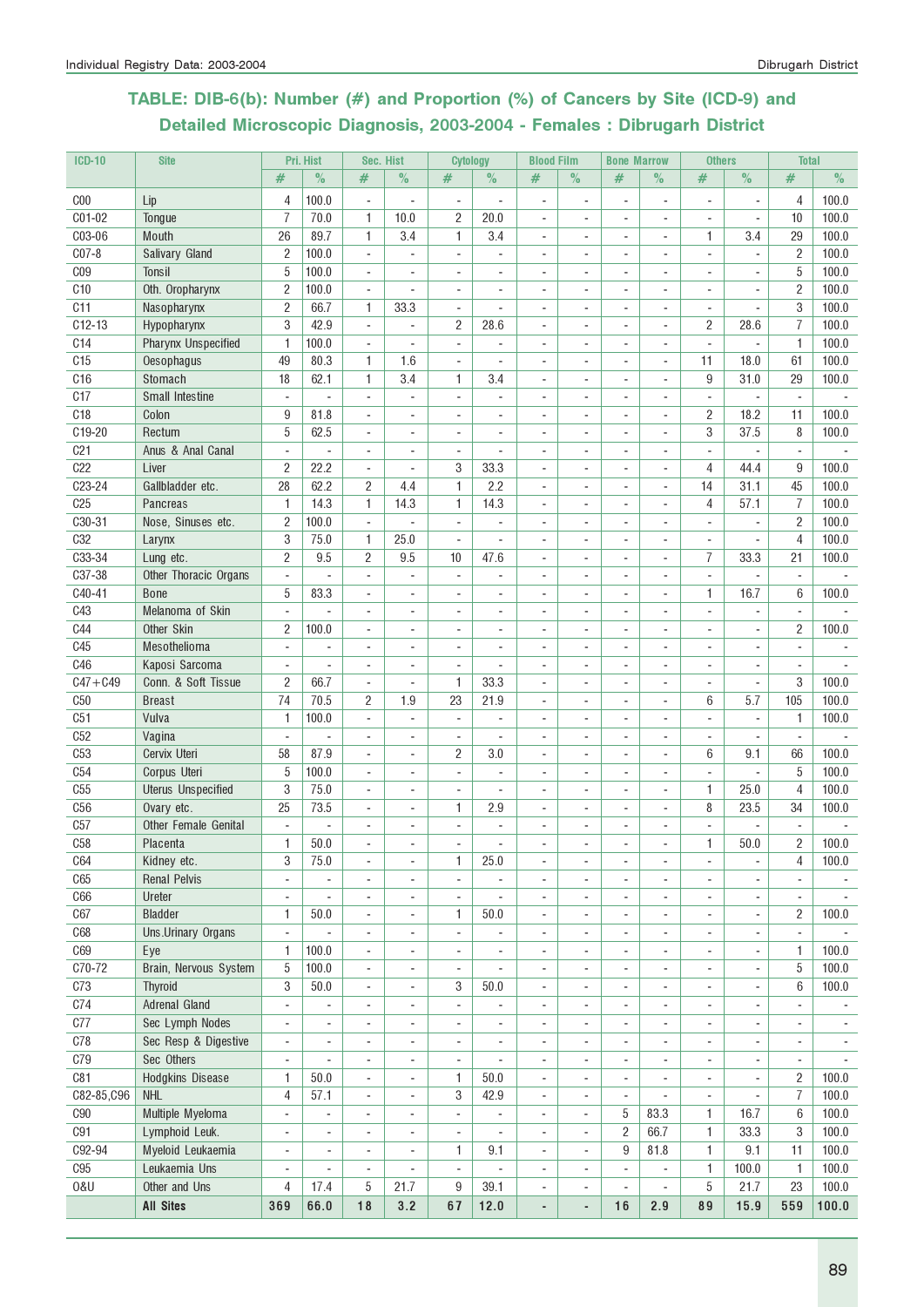### TABLE DIB-7 (a): Number of Cancer Deaths by Five Year Age Group and Site (ICD-10): 2003-2004 – Males

%= Relative Proportion of Cancers of All Sites.

| <b>ICD-10</b>   | <b>Site</b>               | $0-4$                    |                          |                          |                         | 5-9 10-14 15-19 20-24 25-29 30-34 35-39 40-44 |                |                          |                          |                          | 45-49          | 50-54                    | 55-59                    | 60-64          | 65-69                    | 70-74                    | $75+$          | <b>Unkn</b>              | <b>Total</b>   | %                        |
|-----------------|---------------------------|--------------------------|--------------------------|--------------------------|-------------------------|-----------------------------------------------|----------------|--------------------------|--------------------------|--------------------------|----------------|--------------------------|--------------------------|----------------|--------------------------|--------------------------|----------------|--------------------------|----------------|--------------------------|
| COO             | Lip                       |                          |                          |                          |                         |                                               |                |                          |                          |                          |                |                          |                          |                |                          | $\overline{\phantom{a}}$ |                |                          |                |                          |
| C01-02          | Tongue                    |                          |                          |                          |                         |                                               |                |                          |                          | $\mathbf{1}$             | $\mathbf{1}$   |                          | $\overline{c}$           |                |                          | $\overline{\phantom{a}}$ | $\overline{c}$ |                          | 6              | 2.32                     |
| C03-06          | Mouth                     |                          |                          | $\blacksquare$           |                         |                                               |                |                          |                          | $\mathbf{1}$             |                | 1                        | ÷,                       |                |                          | $\blacksquare$           | 1              | ×,                       | 3              | 1.16                     |
| C07-8           | Salivary Gland            |                          |                          |                          |                         |                                               |                |                          |                          | ÷,                       |                |                          | ä,                       |                |                          | $\blacksquare$           |                |                          |                |                          |
| C <sub>09</sub> | Tonsil                    |                          |                          | ä,                       |                         |                                               |                |                          |                          | $\frac{1}{2}$            | 1              | $\mathbf{1}$             | 1                        |                |                          | $\sqrt{2}$               | 1              | ÷,                       | 6              | 2.32                     |
| C10             | Oth. Oropharynx           |                          |                          | $\overline{\phantom{a}}$ |                         |                                               |                |                          |                          | $\frac{1}{2}$            |                | $\mathbf{1}$             | ÷,                       |                |                          | $\overline{\phantom{a}}$ | 1              | ÷,                       | $\sqrt{2}$     | 0.77                     |
| C11             | Nasopharynx               |                          |                          | $\overline{\phantom{a}}$ |                         |                                               |                |                          |                          | ÷,                       |                |                          | ÷,                       |                | $\mathbf{1}$             | $\overline{\phantom{a}}$ |                | ÷,                       | $\mathbf{1}$   | 0.39                     |
| $C12-13$        | Hypopharynx               |                          |                          | $\overline{\phantom{a}}$ |                         |                                               |                |                          | $\mathbf{1}$             | $\mathbf{1}$             | 4              |                          | $\overline{c}$           | 3              | $\overline{c}$           | $\mathbf{1}$             | 1              | ÷,                       | 15             | 5.79                     |
| C14             | Pharynx Unspecified       |                          |                          | $\overline{\phantom{a}}$ |                         |                                               | ä,             |                          |                          | ÷,                       |                | $\mathbf{1}$             | ÷,                       | $\mathbf{1}$   | $\mathbf{1}$             | $\overline{\phantom{a}}$ | $\mathbf{1}$   | ÷,                       | $\overline{4}$ | 1.54                     |
| C15             | Oesophagus                |                          |                          | $\overline{\phantom{a}}$ |                         | 1                                             | ä,             | Ĭ.                       | $\mathbf{1}$             | $\overline{4}$           | $\overline{7}$ | 9                        | 10                       | 9              | $\overline{4}$           | 5                        | 3              | ÷,                       | 53             | 20.46                    |
| C16             | Stomach                   |                          |                          | $\blacksquare$           |                         |                                               | $\mathbf{1}$   | $\mathbf{1}$             | $\mathbf{1}$             | $\overline{c}$           | 3              | 3                        | 6                        | 3              | 5                        | 5                        | 3              | ÷,                       | 33             | 12.74                    |
| C17             | Small Intestine           |                          |                          | ä,                       |                         |                                               |                |                          |                          | ÷,                       |                |                          |                          |                |                          | $\blacksquare$           |                | ×,                       |                |                          |
| C <sub>18</sub> | Colon                     |                          |                          | $\overline{\phantom{a}}$ |                         |                                               |                |                          |                          | $\blacksquare$           | $\overline{c}$ |                          | ÷,                       |                |                          | $\overline{\phantom{a}}$ | $\mathbf{1}$   | ÷,                       | 3              | 1.16                     |
| C19-20          | Rectum                    |                          |                          | ä,                       |                         | 1                                             | ä,             |                          |                          | $\blacksquare$           |                | 1                        | 1                        |                |                          | $\overline{\phantom{a}}$ |                | $\overline{\phantom{a}}$ | 3              | 1.16                     |
| C21             | Anus & Anal Canal         |                          |                          | ä,                       |                         |                                               |                |                          |                          | $\blacksquare$           |                |                          | ÷,                       |                | $\overline{\phantom{a}}$ | $\overline{\phantom{a}}$ |                | ×,                       |                |                          |
| C <sub>22</sub> | Liver                     |                          |                          | $\overline{\phantom{a}}$ |                         |                                               |                |                          |                          | $\blacksquare$           | $\overline{4}$ |                          | ÷,                       | $\mathbf{2}$   |                          | $\mathbf{1}$             | $\overline{c}$ | ÷,                       | 9              | 3.47                     |
| C23-24          | Gallbladder etc.          |                          |                          |                          |                         |                                               |                |                          |                          | $\blacksquare$           | $\overline{c}$ | $\sqrt{2}$               | ÷,                       |                | $\mathbf{1}$             | $\sqrt{2}$               | $\overline{c}$ | ÷,                       | $\hbox{9}$     | 3.47                     |
| C <sub>25</sub> | Pancreas                  |                          |                          | $\overline{\phantom{a}}$ |                         |                                               |                |                          |                          | $\frac{1}{2}$            | $\mathbf{1}$   |                          | 1                        | 1              | 3                        | $\overline{c}$           | 1              | ×,                       | $\hbox{9}$     | 3.47                     |
| C30-31          | Nose, Sinuses etc.        |                          |                          | $\overline{\phantom{a}}$ |                         |                                               |                |                          |                          | ÷,                       |                |                          | ÷,                       |                |                          |                          |                | ÷,                       |                |                          |
| C <sub>32</sub> |                           |                          |                          | $\overline{\phantom{a}}$ |                         |                                               |                |                          | ÷,                       | $\mathbf{1}$             |                | $\mathbf{1}$             | ÷,                       | $\mathbf{1}$   | $\overline{c}$           | $\mathbf{1}$             |                | ÷,                       | $6\phantom{1}$ | 2.32                     |
| C33-34          | Larynx<br>Lung etc.       |                          |                          | $\blacksquare$           |                         |                                               |                |                          |                          | $\overline{c}$           | $\overline{c}$ | 3                        | 1                        | 6              | 4                        | 4                        | $\overline{7}$ | ÷,                       | 29             | 11.20                    |
| C37-38          |                           |                          |                          |                          |                         |                                               |                |                          |                          |                          |                |                          |                          |                |                          |                          |                |                          |                |                          |
|                 | Other Thoracic Organs     |                          |                          | $\overline{\phantom{a}}$ |                         |                                               |                |                          |                          | ×,                       |                |                          | ×,                       |                |                          | $\blacksquare$           |                | ×,                       | $\mathbf{1}$   | 0.39                     |
| C40-41          | Bone                      | 1                        |                          | $\overline{\phantom{a}}$ |                         |                                               | $\overline{a}$ |                          |                          | $\blacksquare$           |                |                          | ٠                        |                |                          | $\blacksquare$           |                | ÷,                       |                |                          |
| C43             | Melanoma of Skin          |                          |                          | $\overline{\phantom{a}}$ |                         |                                               | $\overline{a}$ |                          |                          | $\blacksquare$           |                |                          | ÷,                       |                |                          | $\overline{\phantom{a}}$ |                | ×,                       |                |                          |
| C44             | Other Skin                |                          |                          | $\overline{\phantom{a}}$ |                         |                                               | $\overline{a}$ |                          |                          | $\blacksquare$           |                |                          | ÷,                       |                |                          | $\overline{c}$           |                | ×,                       | $\overline{c}$ | 0.77                     |
| C45             | Mesothelioma              |                          |                          | $\overline{\phantom{a}}$ |                         |                                               | $\overline{a}$ |                          |                          | $\blacksquare$           |                |                          | ×,                       |                |                          | $\overline{\phantom{a}}$ |                |                          |                |                          |
| C46             | Kaposi Sarcoma            |                          |                          | $\overline{\phantom{a}}$ |                         |                                               |                |                          |                          | $\blacksquare$           |                |                          | ×,                       |                |                          | $\blacksquare$           |                |                          |                |                          |
| $C47 + C49$     | Conn. & Soft Tissue       |                          |                          | $\overline{\phantom{a}}$ |                         |                                               |                |                          |                          | $\blacksquare$           |                |                          | ×,                       |                |                          | $\blacksquare$           |                | ÷,                       |                |                          |
| C50             | <b>Breast</b>             |                          |                          |                          |                         |                                               |                |                          |                          | $\blacksquare$           |                |                          | ÷,                       |                |                          | $\overline{\phantom{a}}$ |                | ×,                       |                |                          |
| C60             | Penis                     |                          |                          |                          |                         |                                               | $\overline{a}$ |                          |                          | $\blacksquare$           | 1              |                          | ÷,                       |                |                          | $\overline{\phantom{a}}$ |                | ÷,                       | $\mathbf{1}$   | 0.39                     |
| C61             | Prostate                  |                          |                          | $\overline{\phantom{a}}$ |                         |                                               |                |                          |                          | $\blacksquare$           |                |                          | ÷,                       |                |                          | $\overline{\phantom{a}}$ | 3              | ÷,                       | 3              | 1.16                     |
| C62             | <b>Testis</b>             |                          |                          | $\overline{\phantom{a}}$ |                         |                                               | $\overline{c}$ |                          | $\mathbf{1}$             | $\blacksquare$           |                | 1                        | ÷,                       |                |                          | $\blacksquare$           |                | ×,                       | $\overline{4}$ | 1.54                     |
| C63             | <b>Other Male Genital</b> |                          |                          | $\overline{a}$           |                         |                                               |                |                          |                          | $\frac{1}{2}$            |                |                          | ÷,                       |                |                          | $\overline{\phantom{a}}$ |                | ÷,                       |                |                          |
| C64             | Kidney etc.               |                          |                          | $\blacksquare$           |                         |                                               | ä,             |                          |                          | $\mathbf{1}$             |                | 1                        | ÷,                       | $\overline{a}$ |                          | $\mathbf{1}$             |                | ×,                       | 3              | 1.16                     |
| C65             | <b>Renal Pelvis</b>       |                          |                          | $\overline{a}$           |                         |                                               | $\overline{a}$ |                          |                          | $\blacksquare$           |                |                          | ٠                        |                |                          | $\overline{\phantom{a}}$ |                |                          |                |                          |
| C66             | Ureter                    |                          |                          | ä,                       |                         |                                               | ä,             |                          |                          | $\frac{1}{2}$            |                |                          |                          |                |                          | $\blacksquare$           |                |                          |                |                          |
| C67             | Bladder                   | $\overline{\phantom{a}}$ | $\overline{\phantom{a}}$ | ٠                        | $\blacksquare$          |                                               |                | ٠                        | $\overline{\phantom{a}}$ | ٠                        |                | ٠                        | $\overline{\phantom{a}}$ | ٠              |                          | $\overline{\phantom{a}}$ | 3              | ٠                        | 3              | 1.16                     |
| C68             | Uns.Urinary Organs        | $\overline{\phantom{a}}$ |                          | $\overline{\phantom{a}}$ | $\blacksquare$          | $\overline{a}$                                | ä,             | $\overline{\phantom{a}}$ | $\blacksquare$           | $\overline{\phantom{a}}$ | ٠              | $\overline{\phantom{a}}$ | $\overline{\phantom{a}}$ | $\overline{a}$ | ٠                        | $\overline{\phantom{a}}$ |                | ÷,                       |                |                          |
| C69             | Eye                       | $\mathbf{1}$             |                          | $\blacksquare$           | $\blacksquare$          |                                               | ä,             | ä,                       |                          | $\blacksquare$           | ٠              | $\overline{\phantom{a}}$ | $\overline{\phantom{a}}$ |                | ٠                        | $\overline{\phantom{a}}$ |                | ÷,                       | $\mathbf{1}$   | 0.39                     |
| C70-72          | Brain, Nervous System     |                          |                          | $\overline{\phantom{a}}$ | $\mathbf{2}$            | $\overline{c}$                                | ÷,             | $\mathbf{1}$             | $\mathbf{1}$             | $\mathbf{2}$             | ä,             | $\overline{\phantom{a}}$ | 1                        | $\mathbf{1}$   | $\overline{\phantom{a}}$ | $\mathbf{1}$             |                | $\overline{\phantom{a}}$ | 11             | 4.25                     |
| C73             | Thyroid                   |                          |                          | $\overline{\phantom{a}}$ | $\blacksquare$          |                                               | ä,             | ä,                       |                          | $\blacksquare$           |                | $\blacksquare$           | $\blacksquare$           |                | ٠                        | $\overline{\phantom{a}}$ |                | $\overline{\phantom{a}}$ |                | $\overline{\phantom{a}}$ |
| C74             | Adrenal Gland             |                          |                          | $\overline{\phantom{a}}$ | $\blacksquare$          |                                               | ä,             | ÷,                       |                          | $\blacksquare$           |                | $\overline{\phantom{a}}$ | $\overline{\phantom{a}}$ |                | ٠                        | $\overline{\phantom{a}}$ |                | ÷,                       | $\blacksquare$ | $\overline{\phantom{a}}$ |
| C77             | Sec Lymph Nodes           |                          |                          | $\overline{\phantom{a}}$ | $\blacksquare$          |                                               | ä,             | ÷,                       | $\mathbf{1}$             | $\mathbf{1}$             | $\overline{c}$ | $\blacksquare$           | $\mathbf{1}$             | $\overline{c}$ | $\mathbf{1}$             | $\mathbf{1}$             |                | ÷,                       | 9              | 3.47                     |
| C78             | Sec Resp & Digestive      |                          |                          | $\overline{\phantom{a}}$ | $\blacksquare$          |                                               | ä,             | ä,                       |                          | $\blacksquare$           |                | $\mathbf{1}$             | $\blacksquare$           | $\mathbf{1}$   | $\overline{\phantom{a}}$ | $\overline{\phantom{a}}$ | 1              | ÷,                       | 3              | 1.16                     |
| C79             | Sec Others                |                          |                          | ä,                       | $\blacksquare$          |                                               | ä,             | ä,                       |                          | ÷,                       | $\mathbf{1}$   | $\blacksquare$           | $\overline{\phantom{a}}$ |                | ٠                        | $\overline{\phantom{a}}$ |                | ÷,                       | $\mathbf{1}$   | 0.39                     |
| C81             | Hodgkins Disease          | ÷,                       |                          | ä,                       |                         |                                               | ä,             | ä,                       |                          | ÷,                       |                | $\blacksquare$           | $\blacksquare$           | $\overline{a}$ | $\overline{\phantom{a}}$ | $\overline{\phantom{a}}$ |                | ÷,                       |                | $\overline{\phantom{a}}$ |
| C82-85, C96 NHL |                           | $\overline{\phantom{a}}$ |                          | $\mathbf{1}$             | $\blacksquare$          |                                               | ä,             | ÷,                       | $\mathbf{1}$             | ÷,                       |                | $\blacksquare$           | $\overline{\phantom{a}}$ | $\overline{a}$ | $\overline{\phantom{a}}$ | $\mathbf{1}$             |                | ÷,                       | 3              | 1.16                     |
| C90             | Multiple Myeloma          | ÷,                       |                          | ä,                       |                         |                                               | ä,             | ÷,                       |                          | ÷,                       | 1              | $\blacksquare$           | 1                        | $\overline{a}$ | $\mathbf{1}$             | $\overline{c}$           |                | ÷,                       | 5              | 1.93                     |
| C91             | Lymphoid Leuk.            | $\mathbf{1}$             |                          | $\mathbf{1}$             | $\blacksquare$          | $\overline{a}$                                | ä,             | ä,                       |                          | $\blacksquare$           |                | $\blacksquare$           | $\mathbf{1}$             |                | $\overline{\phantom{a}}$ | $\overline{\phantom{a}}$ |                | ÷,                       | 3              | 1.16                     |
| C92-94          | Myeloid Leukaemia         | ÷,                       |                          | $\overline{\phantom{a}}$ | $\blacksquare$          | $\overline{a}$                                | ä,             | $\mathbf{1}$             | $\mathbf{1}$             | $\mathbf{1}$             | 1              | $\mathbf{1}$             | $\blacksquare$           | 1              | $\overline{\phantom{a}}$ | $\overline{c}$           | 1              | ÷,                       | 9              | 3.47                     |
| C95             | Leukaemia Uns             | ÷,                       |                          | $\overline{\phantom{a}}$ | $\blacksquare$          | $\overline{a}$                                | ä,             | ÷,                       |                          | $\overline{\phantom{a}}$ |                | $\overline{\phantom{a}}$ | 1                        |                | $\overline{\phantom{a}}$ | $\overline{\phantom{a}}$ |                | ÷,                       | $\mathbf{1}$   | 0.39                     |
| 0&U             | Other and Uns             | ×,                       | $\mathbf{1}$             | $\overline{\phantom{a}}$ | $\blacksquare$          |                                               | ä,             | $\overline{\phantom{a}}$ |                          | $\blacksquare$           |                | $\blacksquare$           | $\mathbf{1}$             | 1              | $\mathbf{1}$             | $\overline{\phantom{a}}$ | 1              | $\overline{\phantom{a}}$ | 5              | 1.93                     |
|                 | <b>All Sites</b>          | $\mathbf 3$              | $\mathbf{1}$             | $\overline{\mathbf{c}}$  | $\overline{\mathbf{c}}$ | 4                                             | $\bf{3}$       | 3                        | 8                        | 17                       | 33             | $27\,$                   | 30                       | 32             | 26                       | 33                       | 35             |                          | 259            | 100.00                   |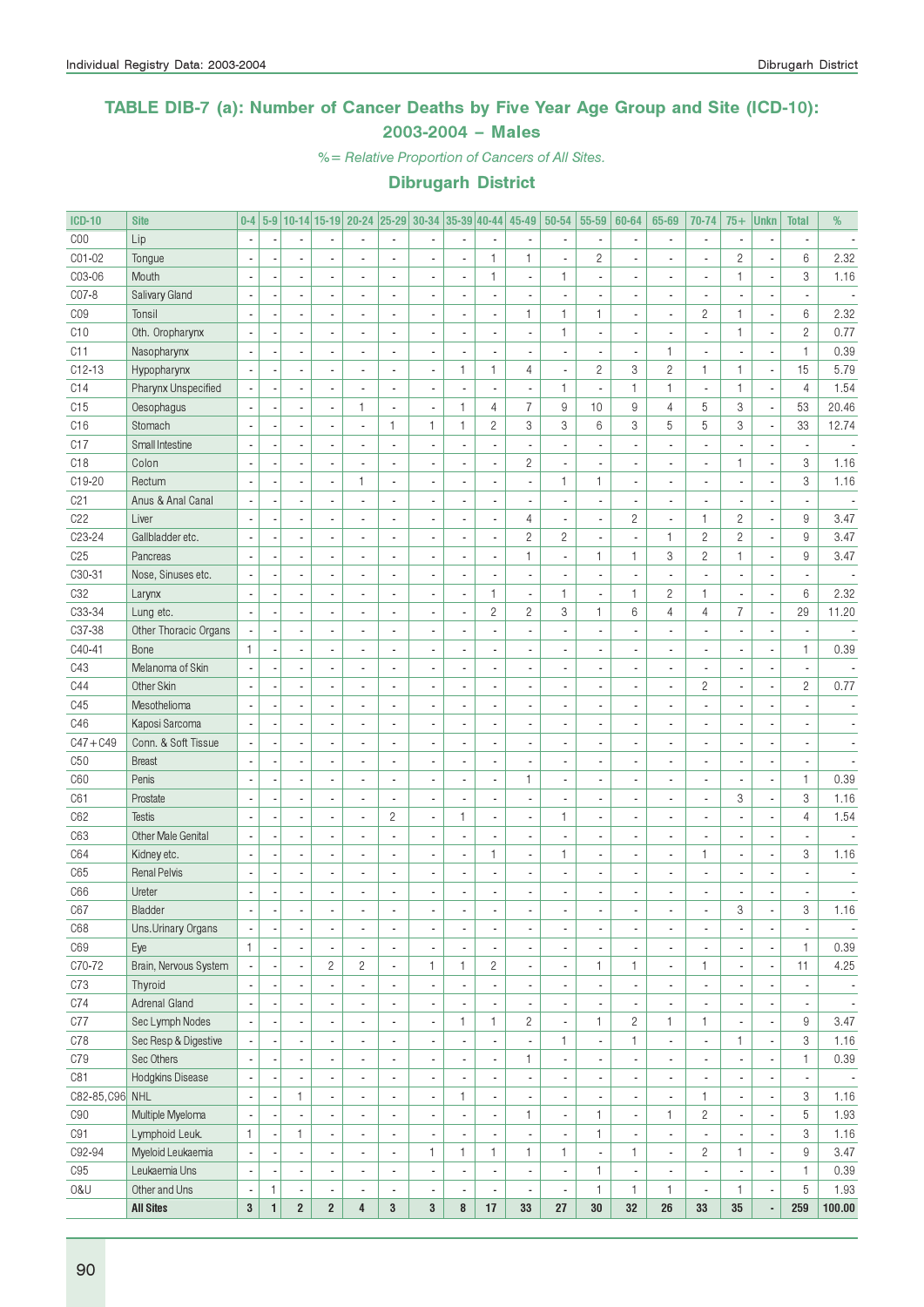### TABLE DIB-7 (b): Number of Cancer Deaths by Five Year Age Group and Site (ICD-10): 2003-2004 – Females

%= Relative Proportion of Cancers of All Sites.

| <b>ICD-10</b>   | <b>Site</b>               | $0-4$                    |                          |                          |                          |                          |                          |                          |                          |                              | 5-9 10-14 15-19 20-24 25-29 30-34 35-39 40-44 45-49 50-54 |                          | 55-59                    | 60-64                    | 65-69                    | 70-74                    | $75+$                    | <b>Unkn</b>              | <b>Total</b>             | %                        |
|-----------------|---------------------------|--------------------------|--------------------------|--------------------------|--------------------------|--------------------------|--------------------------|--------------------------|--------------------------|------------------------------|-----------------------------------------------------------|--------------------------|--------------------------|--------------------------|--------------------------|--------------------------|--------------------------|--------------------------|--------------------------|--------------------------|
| COO             | Lip                       |                          |                          |                          |                          |                          |                          |                          |                          |                              |                                                           |                          | ٠                        |                          |                          | ×,                       |                          |                          |                          |                          |
| CO1-02          | Tongue                    |                          |                          |                          |                          |                          | L                        |                          |                          |                              |                                                           |                          | ÷,                       |                          |                          |                          |                          |                          |                          |                          |
| C03-06          | Mouth                     | $\overline{\phantom{a}}$ |                          | $\overline{\phantom{a}}$ | $\overline{a}$           | $\blacksquare$           | $\overline{a}$           | $\blacksquare$           | $\overline{\phantom{a}}$ | $\frac{1}{2}$                | $\overline{\phantom{a}}$                                  | $\overline{a}$           | $\overline{\phantom{a}}$ | $\blacksquare$           | $\overline{a}$           | ä,                       | $\overline{a}$           | ×,                       | $\blacksquare$           |                          |
| CO7-8           | Salivary Gland            | ä,                       |                          | $\overline{\phantom{a}}$ | $\overline{\phantom{a}}$ | $\blacksquare$           | ÷.                       | $\blacksquare$           | $\overline{\phantom{a}}$ | ä,                           | $\overline{\phantom{a}}$                                  | $\overline{a}$           | $\blacksquare$           | $\blacksquare$           | $\overline{a}$           | ä,                       | $\blacksquare$           | $\overline{\phantom{a}}$ | $\blacksquare$           |                          |
| CO <sub>9</sub> | Tonsil                    |                          |                          | $\overline{\phantom{a}}$ |                          |                          | ä,                       | ä,                       |                          | ٠                            | $\blacksquare$                                            |                          | $\overline{\phantom{a}}$ | $\blacksquare$           |                          | $\blacksquare$           |                          | ×                        | $\frac{1}{2}$            |                          |
| C10             | Oth. Oropharynx           |                          |                          |                          |                          |                          |                          |                          |                          | Ĭ.                           |                                                           |                          | $\overline{a}$           |                          |                          | ÷,                       |                          |                          |                          |                          |
| C11             | Nasopharynx               | $\overline{\phantom{a}}$ |                          | $\overline{\phantom{a}}$ | $\overline{a}$           | $\overline{a}$           | $\overline{a}$           | $\blacksquare$           | $\overline{\phantom{a}}$ | ä,                           | $\overline{\phantom{a}}$                                  | ÷                        | ä,                       | $\overline{a}$           | $\overline{a}$           | $\overline{a}$           | $\overline{a}$           | ×,                       | $\blacksquare$           |                          |
| $C12-13$        | Hypopharynx               |                          |                          | $\overline{\phantom{a}}$ |                          | $\mathbf{1}$             | ä,                       |                          |                          | $\mathbf{1}$                 |                                                           |                          | ÷,                       | $\blacksquare$           | ä,                       | 1                        | $\blacksquare$           | $\overline{\phantom{a}}$ | 3                        | 1.89                     |
| C14             | Pharynx Unspecified       |                          |                          | $\overline{a}$           |                          |                          | $\overline{\phantom{a}}$ | ä,                       |                          | ÷,                           | $\mathbf{1}$                                              |                          | ÷,                       |                          |                          | ä,                       |                          | ×,                       | $\mathbf{1}$             | 0.63                     |
| C15             | Oesophagus                |                          |                          | ä,                       |                          | $\blacksquare$           | ÷,                       | $\overline{\phantom{a}}$ | $\mathbf{2}$             | 3                            | $\overline{c}$                                            | $\mathbf{1}$             | $\overline{c}$           | 3                        | 3                        | $\mathbf{1}$             | $\overline{c}$           | 1                        | 20                       | 12.58                    |
| C16             | Stomach                   | $\overline{\phantom{a}}$ |                          | $\overline{\phantom{a}}$ | $\overline{\phantom{a}}$ | $\blacksquare$           | 1                        | 1                        | $\mathbf{1}$             | 3                            | $\overline{c}$                                            | $\overline{a}$           | ÷,                       | $\overline{4}$           | $\overline{c}$           | $\blacksquare$           | $\mathbf{1}$             | $\overline{\phantom{a}}$ | 15                       | 9.43                     |
| C17             | Small Intestine           |                          |                          | $\overline{\phantom{a}}$ | $\blacksquare$           | $\blacksquare$           | $\overline{a}$           | $\overline{\phantom{a}}$ | $\overline{a}$           | ÷,                           | $\blacksquare$                                            |                          | $\overline{a}$           |                          | $\overline{a}$           | ٠                        | $\blacksquare$           | ×,                       | ×,                       |                          |
| C18             | Colon                     |                          |                          |                          |                          |                          |                          | $\mathbf{1}$             |                          |                              |                                                           | $\mathbf{1}$             | ÷,                       | $\mathbf{1}$             |                          | $\overline{a}$           |                          |                          | 3                        | 1.89                     |
| C19-20          | Rectum                    |                          |                          | $\blacksquare$           |                          | $\overline{a}$           | $\mathbf{1}$             | $\blacksquare$           | $\overline{\phantom{a}}$ | ä,                           | $\sim$                                                    | $\mathbf{1}$             | $\mathbf{1}$             | $\blacksquare$           | $\overline{\phantom{a}}$ | $\blacksquare$           | 1                        | $\overline{\phantom{a}}$ | $\overline{4}$           | 2.52                     |
| C <sub>21</sub> | Anus & Anal Canal         |                          |                          | $\overline{\phantom{a}}$ |                          |                          | ä,                       |                          |                          | ä,                           |                                                           |                          | ÷,                       |                          |                          | ä,                       |                          | ÷,                       | $\blacksquare$           |                          |
| C <sub>22</sub> | Liver                     |                          |                          | $\blacksquare$           |                          |                          | ٠                        |                          | $\blacksquare$           | $\mathbf{1}$                 | ä,                                                        |                          | $\overline{c}$           | $\overline{c}$           | $\mathbf{1}$             | $\mathbf{1}$             | 1                        | ×,                       | 8                        | 5.03                     |
| C23-24          | Gallbladder etc.          | $\sim$                   |                          | $\overline{\phantom{a}}$ |                          | $\blacksquare$           | $\overline{a}$           | $\blacksquare$           | 4                        | $\mathbf{1}$                 | $\overline{c}$                                            | 3                        | 5                        | $\overline{c}$           | 3                        | 3                        | 3                        | ÷,                       | 26                       | 16.35                    |
| C <sub>25</sub> | Pancreas                  | $\overline{\phantom{a}}$ |                          | $\overline{\phantom{a}}$ | ÷,                       | $\overline{\phantom{a}}$ | $\overline{a}$           | $\overline{a}$           | $\overline{\phantom{a}}$ | ÷,                           | $\overline{\phantom{a}}$                                  | $\overline{a}$           | $\overline{c}$           | $\mathbf{1}$             | $\overline{a}$           | $\mathbf{1}$             | $\overline{a}$           | ä,                       | $\overline{4}$           | 2.52                     |
| $C30-31$        | Nose, Sinuses etc.        |                          |                          | $\overline{\phantom{a}}$ |                          | $\blacksquare$           | ä,                       | $\overline{\phantom{a}}$ |                          | ٠                            | $\blacksquare$                                            |                          | ÷,                       |                          | $\overline{a}$           | $\overline{\phantom{a}}$ |                          | $\overline{\phantom{a}}$ | ÷,                       |                          |
| C32             | Larynx                    | $\overline{\phantom{a}}$ |                          | ÷,                       |                          |                          |                          | ÷,                       |                          | ÷,                           | $\overline{a}$                                            |                          | ÷.                       |                          | $\overline{a}$           | ÷,                       |                          | ÷,                       |                          |                          |
| C33-34          | Lung etc.                 |                          |                          | $\overline{\phantom{a}}$ |                          | $\blacksquare$           | $\overline{a}$           | $\blacksquare$           | $\overline{c}$           | $\mathbf{1}$                 | $\overline{c}$                                            | $\mathbf{1}$             | $\overline{c}$           | $\overline{c}$           | $\overline{a}$           | $\mathbf{1}$             | ٠                        | $\overline{\phantom{a}}$ | 11                       | 6.92                     |
| C37-38          | Other Thoracic Organs     |                          |                          | $\overline{\phantom{a}}$ |                          | $\overline{a}$           | ÷,                       | $\overline{a}$           |                          | ä,                           |                                                           |                          | ä,                       | $\blacksquare$           | $\overline{a}$           | ÷,                       | $\overline{\phantom{a}}$ | $\overline{\phantom{a}}$ | ä,                       |                          |
| C40-41          | Bone                      |                          |                          | 1                        |                          |                          | $\overline{\phantom{a}}$ |                          |                          | ٠                            | $\overline{\phantom{a}}$                                  |                          | $\overline{\phantom{a}}$ | $\overline{a}$           |                          | $\overline{a}$           |                          | $\overline{\phantom{a}}$ | 1                        | 0.63                     |
| C43             | Melanoma of Skin          | $\blacksquare$           |                          | ÷,                       |                          | $\blacksquare$           | ä,                       | ä,                       |                          | ä,                           | $\blacksquare$                                            |                          | ÷,                       |                          | $\overline{a}$           | ä,                       |                          | ä,                       | $\blacksquare$           |                          |
| C44             | Other Skin                | ä,                       |                          | $\overline{\phantom{a}}$ | $\overline{a}$           | $\overline{a}$           | $\overline{a}$           | $\overline{a}$           | $\overline{\phantom{a}}$ | ä,                           | $\sim$                                                    | $\overline{a}$           | $\overline{\phantom{a}}$ | $\overline{\phantom{a}}$ | $\overline{\phantom{a}}$ | ä,                       | $\overline{\phantom{a}}$ | ×,                       | $\blacksquare$           | $\sim$                   |
| C45             | Mesothelioma              |                          |                          | $\blacksquare$           |                          |                          | ä,                       | $\overline{\phantom{a}}$ |                          | ÷,                           | $\blacksquare$                                            |                          | ٠                        | $\blacksquare$           |                          | ä,                       |                          | ×,                       | $\overline{\phantom{a}}$ |                          |
| C46             | Kaposi Sarcoma            |                          |                          |                          |                          |                          |                          |                          |                          | ä,                           |                                                           |                          | Ĭ.                       |                          |                          | ÷,                       |                          |                          |                          |                          |
| $C47 + C49$     | Conn. & Soft Tissue       |                          |                          | $\overline{a}$           |                          | $\overline{a}$           | $\overline{a}$           | $\overline{a}$           | $\overline{\phantom{a}}$ | ä,                           | $\blacksquare$                                            | $\overline{a}$           | ä,                       | $\blacksquare$           | $\overline{a}$           | $\blacksquare$           | $\overline{a}$           | $\overline{\phantom{a}}$ | $\overline{a}$           |                          |
| C50             | <b>Breast</b>             |                          |                          | $\overline{a}$           |                          | $\overline{\phantom{a}}$ | $\mathbf{2}$             | $\mathbf{1}$             | $\overline{a}$           | ä,                           | $\overline{c}$                                            | 3                        | $\mathbf{1}$             | $\overline{c}$           | $\mathbf{1}$             | $\mathbf{1}$             | $\mathbf{1}$             | $\overline{\phantom{a}}$ | 14                       | 8.81                     |
| C51             | Vulva                     |                          |                          | $\overline{\phantom{a}}$ |                          |                          |                          |                          |                          | ٠                            |                                                           |                          | ٠                        |                          |                          | $\overline{a}$           |                          |                          |                          |                          |
| C52             | Vagina                    | $\overline{\phantom{a}}$ |                          | $\blacksquare$           |                          | $\blacksquare$           | $\overline{a}$           | ÷,                       | $\overline{\phantom{a}}$ | $\overline{a}$               | $\sim$                                                    | $\overline{a}$           | $\blacksquare$           |                          | ÷.                       | $\blacksquare$           |                          | ä,                       | $\overline{\phantom{a}}$ |                          |
| C53             | Cervix Uteri              | ä,                       |                          | $\overline{\phantom{a}}$ | $\overline{a}$           | $\overline{\phantom{a}}$ | $\overline{a}$           | $\overline{\phantom{a}}$ | $\mathbf{1}$             | $\mathbf{1}$                 | 3                                                         | $\overline{\phantom{a}}$ | $\mathbf{1}$             | $\blacksquare$           | $\mathbf{1}$             | $\mathbf{1}$             | 1                        | ä,                       | 9                        | 5.66                     |
| C54             | Corpus Uteri              |                          |                          | $\blacksquare$           |                          | $\blacksquare$           | $\overline{\phantom{a}}$ | $\overline{\phantom{a}}$ | $\overline{\phantom{a}}$ | $\mathbf{1}$                 | $\mathbf{1}$                                              | ä,                       | $\overline{\phantom{a}}$ | $\blacksquare$           | $\overline{\phantom{a}}$ | $\blacksquare$           |                          | $\overline{a}$           | $\overline{c}$           | 1.26                     |
| C55             | <b>Uterus Unspecified</b> |                          |                          | $\blacksquare$           |                          |                          |                          | $\overline{a}$           |                          |                              |                                                           |                          | $\overline{a}$           |                          |                          | $\overline{a}$           |                          |                          |                          |                          |
| C <sub>56</sub> | Ovary etc.                | $\mathbf{2}$             |                          | $\overline{\phantom{a}}$ | $\overline{a}$           | $\blacksquare$           | $\mathbf{1}$             | $\blacksquare$           | $\overline{4}$           | $\mathbf{1}$                 | 5                                                         | $\overline{a}$           | $\overline{c}$           | $\overline{a}$           | $\overline{\phantom{a}}$ | $\blacksquare$           | 1                        | $\overline{\phantom{a}}$ | 16                       | 10.06                    |
| C57             | Other Female Genital      |                          |                          | ÷.                       | $\overline{a}$           | $\overline{\phantom{a}}$ | $\overline{a}$           | ÷,                       | $\overline{a}$           | ä,                           | $\overline{\phantom{a}}$                                  |                          | ÷,                       | $\overline{a}$           | $\overline{a}$           | $\overline{a}$           | $\overline{a}$           | ä,                       |                          |                          |
| C58             | Placenta                  |                          |                          | $\blacksquare$           |                          |                          | ٠                        |                          |                          |                              |                                                           |                          |                          |                          |                          | ٠                        |                          | ×                        | ٠                        |                          |
| C64             | Kidney etc.               | $\overline{\phantom{a}}$ |                          | ä,                       |                          |                          | ä,                       | ä,                       |                          | ä,                           | $\blacksquare$                                            |                          | $\frac{1}{2}$            |                          |                          | ä,                       |                          | ä,                       | $\blacksquare$           |                          |
| C65             | <b>Renal Pelvis</b>       | ÷,                       |                          | ÷.                       |                          |                          |                          |                          |                          | $\overline{a}$               | $\overline{a}$                                            |                          | $\overline{a}$           |                          |                          | ÷,                       |                          | ÷,                       | $\overline{a}$           | $\sim$                   |
| C66             | Ureter                    | $\overline{\phantom{a}}$ | $\overline{\phantom{a}}$ | $\overline{\phantom{a}}$ | $\overline{\phantom{a}}$ | ٠                        | $\overline{\phantom{a}}$ | $\overline{\phantom{a}}$ | $\overline{\phantom{a}}$ | ٠                            | $\overline{\phantom{a}}$                                  | $\overline{\phantom{a}}$ | $\blacksquare$           | $\overline{\phantom{a}}$ | $\overline{\phantom{a}}$ | $\overline{\phantom{a}}$ | $\overline{\phantom{a}}$ | $\overline{\phantom{a}}$ | $\overline{\phantom{a}}$ | $\blacksquare$           |
| C67             | <b>Bladder</b>            | $\overline{\phantom{a}}$ | $\overline{a}$           | $\overline{\phantom{a}}$ | $\overline{a}$           | $\overline{\phantom{a}}$ | $\blacksquare$           | ٠                        | $\blacksquare$           | $\overline{\phantom{a}}$     | $\overline{\phantom{a}}$                                  | $\overline{a}$           | $\blacksquare$           | $\overline{\phantom{a}}$ | $\blacksquare$           | $\overline{\phantom{a}}$ | $\blacksquare$           | ×,                       | $\overline{\phantom{a}}$ | $\overline{\phantom{a}}$ |
| C68             | Uns.Urinary Organs        | $\overline{\phantom{a}}$ |                          | $\overline{\phantom{a}}$ | ä,                       | $\blacksquare$           | $\overline{\phantom{a}}$ | $\blacksquare$           |                          | ÷,                           | $\overline{\phantom{a}}$                                  | ä,                       | $\overline{\phantom{a}}$ | $\blacksquare$           | ä,                       | $\blacksquare$           | $\blacksquare$           | ×,                       | $\overline{\phantom{a}}$ | $\overline{\phantom{a}}$ |
| C69             | Eye                       |                          | $\overline{\phantom{a}}$ | $\overline{\phantom{a}}$ | $\overline{\phantom{a}}$ | $\blacksquare$           | $\overline{\phantom{a}}$ | $\overline{\phantom{a}}$ | $\blacksquare$           | $\overline{\phantom{a}}$     | $\overline{\phantom{a}}$                                  | $\blacksquare$           | $\overline{\phantom{a}}$ | $\blacksquare$           | $\overline{\phantom{a}}$ | $\overline{\phantom{a}}$ | $\blacksquare$           | $\overline{\phantom{a}}$ | $\overline{\phantom{a}}$ | $\overline{\phantom{a}}$ |
| C70-72          | Brain, Nervous System     |                          | $\mathbf{1}$             | $\mathbf{1}$             | $\overline{a}$           | $\overline{\phantom{a}}$ | $\overline{\phantom{a}}$ | $\overline{\phantom{a}}$ |                          | ÷,                           |                                                           | $\overline{\phantom{a}}$ | ٠                        | $\overline{\phantom{a}}$ | $\overline{\phantom{a}}$ | $\overline{\phantom{a}}$ | $\frac{1}{2}$            | $\overline{\phantom{a}}$ | $\overline{c}$           | 1.26                     |
| C73             | Thyroid                   |                          |                          | ÷,                       | ä,                       | $\blacksquare$           | $\overline{\phantom{a}}$ | ä,                       |                          | $\blacksquare$               | $\mathbf{1}$                                              | $\blacksquare$           | ÷,                       |                          | $\overline{\phantom{a}}$ | $\overline{\phantom{a}}$ | ٠                        | Ĭ.                       | 1                        | 0.63                     |
| C74             | Adrenal Gland             | $\overline{\phantom{a}}$ | $\overline{a}$           | $\overline{\phantom{a}}$ | $\overline{\phantom{a}}$ | $\overline{\phantom{a}}$ | ä,                       | $\overline{\phantom{a}}$ | $\blacksquare$           | $\blacksquare$               | $\overline{\phantom{a}}$                                  | $\overline{\phantom{a}}$ | $\overline{\phantom{a}}$ | $\overline{\phantom{a}}$ | $\overline{\phantom{a}}$ | $\overline{\phantom{a}}$ | $\blacksquare$           | $\blacksquare$           | $\overline{\phantom{a}}$ | $\overline{\phantom{a}}$ |
| C77             | Sec Lymph Nodes           | $\overline{\phantom{a}}$ | $\mathbf{1}$             | $\overline{\phantom{a}}$ | $\overline{\phantom{a}}$ | $\overline{\phantom{a}}$ | $\overline{\phantom{a}}$ | 1                        | $\overline{\phantom{a}}$ | $\overline{\phantom{a}}$     | 1                                                         | 1                        | $\overline{\phantom{a}}$ | $\overline{\phantom{a}}$ | $\mathbf{1}$             | $\overline{\phantom{a}}$ | $\overline{\phantom{a}}$ | $\overline{\phantom{a}}$ | 5                        | 3.14                     |
| C78             | Sec Resp & Digestive      |                          | $\overline{\phantom{a}}$ | $\overline{\phantom{a}}$ | $\overline{\phantom{a}}$ | $\overline{\phantom{a}}$ | $\overline{\phantom{a}}$ | $\overline{\phantom{a}}$ | $\blacksquare$           | $\qquad \qquad \blacksquare$ | $\overline{c}$                                            | $\overline{\phantom{a}}$ | 1                        | $\overline{\phantom{a}}$ | $\overline{\phantom{a}}$ | $\overline{\phantom{a}}$ | $\overline{\phantom{a}}$ | $\overline{\phantom{a}}$ | 3                        | 1.89                     |
| C79             | Sec Others                | $\overline{\phantom{a}}$ |                          | $\overline{\phantom{a}}$ | ä,                       | $\blacksquare$           | $\overline{\phantom{a}}$ | $\overline{\phantom{a}}$ |                          | $\frac{1}{2}$                | 1                                                         | ä,                       | $\overline{\phantom{a}}$ | $\blacksquare$           | $\overline{\phantom{a}}$ | $\blacksquare$           | $\blacksquare$           | $\overline{\phantom{a}}$ | $\mathbf{1}$             | 0.63                     |
| C81             | Hodgkins Disease          | $\overline{\phantom{a}}$ |                          | $\blacksquare$           | $\overline{\phantom{a}}$ | $\blacksquare$           | $\overline{\phantom{a}}$ | $\blacksquare$           |                          | ٠                            | $\overline{\phantom{a}}$                                  | $\blacksquare$           | $\overline{\phantom{a}}$ | $\blacksquare$           | $\overline{\phantom{a}}$ | $\overline{\phantom{a}}$ | $\blacksquare$           | $\overline{\phantom{a}}$ | $\overline{\phantom{a}}$ | $\sim$                   |
| C82-85, C96 NHL |                           | $\mathbf{1}$             |                          | $\overline{\phantom{a}}$ | $\overline{a}$           | $\overline{\phantom{a}}$ | $\overline{\phantom{a}}$ | $\overline{\phantom{a}}$ |                          | ٠                            | $\overline{\phantom{a}}$                                  | $\overline{\phantom{a}}$ | $\overline{\phantom{a}}$ | $\overline{\phantom{a}}$ | $\overline{\phantom{a}}$ | $\overline{\phantom{a}}$ |                          | $\overline{\phantom{a}}$ | 1                        | 0.63                     |
| C90             | Multiple Myeloma          | $\overline{\phantom{a}}$ |                          | $\blacksquare$           | ÷,                       | $\blacksquare$           | ä,                       | $\mathbf{1}$             | $\overline{\phantom{a}}$ | $\blacksquare$               | $\blacksquare$                                            | $\overline{a}$           | ä,                       |                          | $\mathbf{1}$             | $\blacksquare$           | $\blacksquare$           | ÷,                       | $\overline{c}$           | 1.26                     |
| C91             | Lymphoid Leuk.            | $\overline{\phantom{a}}$ | $\mathbf{1}$             | $\overline{\phantom{a}}$ | $\overline{\phantom{a}}$ | $\overline{\phantom{a}}$ | $\overline{\phantom{a}}$ | $\overline{\phantom{a}}$ | $\overline{\phantom{a}}$ | $\overline{\phantom{a}}$     | $\overline{\phantom{a}}$                                  | $\overline{\phantom{a}}$ | $\overline{\phantom{a}}$ | $\blacksquare$           | $\overline{\phantom{a}}$ | $\overline{\phantom{a}}$ | $\blacksquare$           | $\overline{\phantom{a}}$ | 1                        | 0.63                     |
| C92-94          | Myeloid Leukaemia         | $\overline{\phantom{a}}$ | $\blacksquare$           | $\overline{\phantom{a}}$ | $\overline{\phantom{a}}$ | $\blacksquare$           | $\blacksquare$           | $\overline{\phantom{a}}$ | $\overline{\phantom{a}}$ | $\overline{c}$               | $\overline{\phantom{a}}$                                  | $\blacksquare$           | $\overline{\phantom{a}}$ | $\overline{\phantom{a}}$ | $\blacksquare$           | $\overline{\phantom{a}}$ | $\blacksquare$           | $\overline{\phantom{a}}$ | $\overline{2}$           | 1.26                     |
| C95             | Leukaemia Uns             | $\overline{\phantom{a}}$ | ×,                       | $\overline{\phantom{a}}$ | $\overline{\phantom{a}}$ | $\overline{\phantom{a}}$ | $\overline{\phantom{a}}$ | $\overline{\phantom{a}}$ | $\overline{\phantom{a}}$ | $\overline{\phantom{m}}$     | $\blacksquare$                                            | $\overline{\phantom{a}}$ | $\mathbf{1}$             | $\overline{\phantom{a}}$ | $\overline{\phantom{a}}$ | $\overline{\phantom{a}}$ | $\overline{\phantom{a}}$ | $\overline{\phantom{a}}$ | 1                        | 0.63                     |
| 0&U             | Other and Uns             | $\overline{\phantom{a}}$ |                          | $\overline{\phantom{a}}$ | ×,                       | $\blacksquare$           | $\overline{a}$           | $\overline{\phantom{a}}$ | $\blacksquare$           | $\mathbf{1}$                 | $\overline{\phantom{a}}$                                  | $\overline{c}$           | $\overline{\phantom{a}}$ | $\overline{\phantom{a}}$ | $\blacksquare$           | $\blacksquare$           | ٠                        | $\blacksquare$           | 3                        | 1.89                     |
|                 | <b>All Sites</b>          | $\bf 3$                  | $\bf 3$                  | $\overline{\mathbf{2}}$  | ÷.                       | $\mathbf{1}$             | $5\phantom{.0}$          | 5                        | 14                       | 16                           | 25                                                        | 13                       | $20\,$                   | 17                       | 13                       | $10\,$                   | 11                       | $\mathbf{1}$             | 159                      | 100.00                   |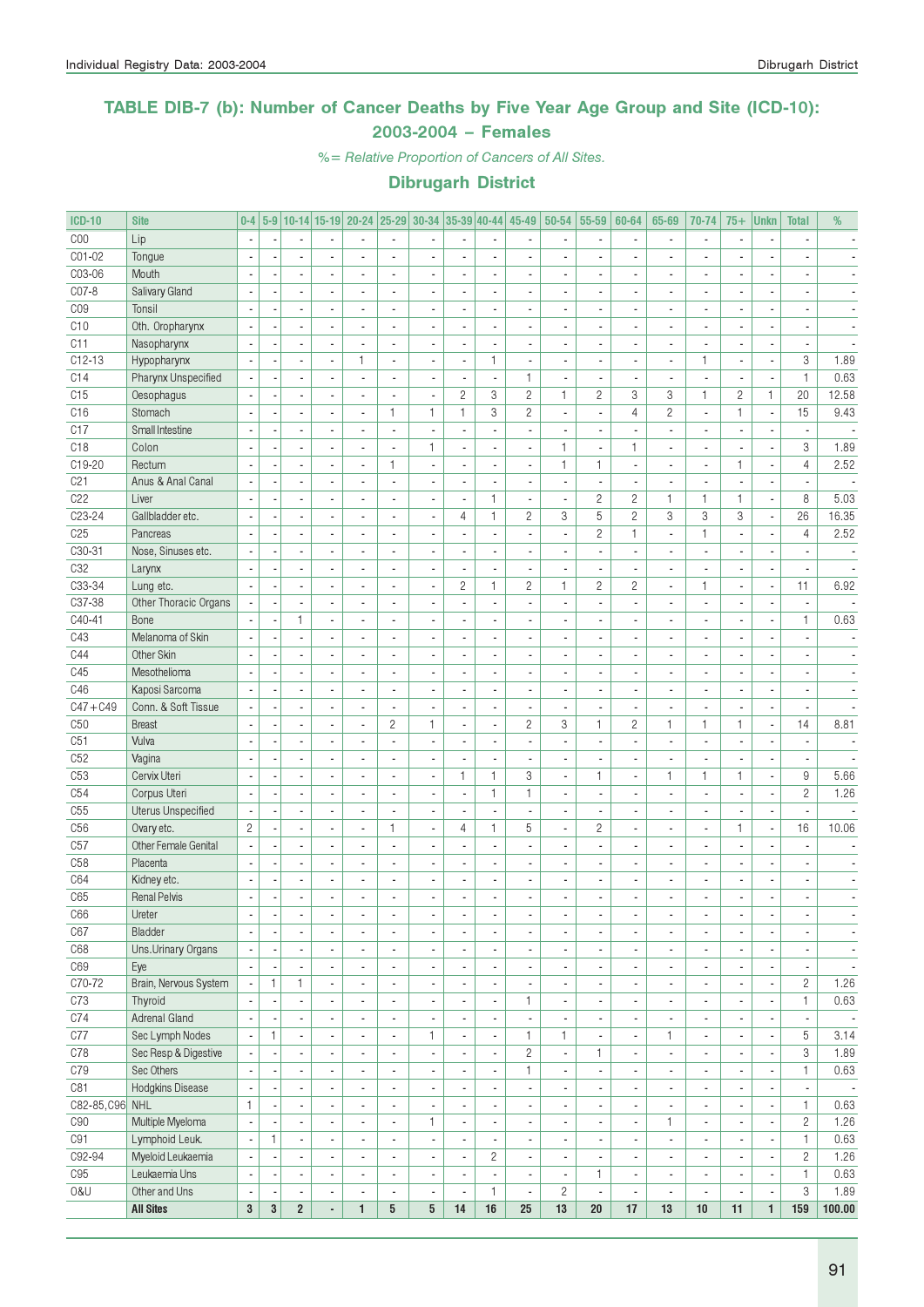### TABLE: DIB-8(a):

# Average Annual Age Specific, Crude (CR), Age Adjusted (AAR) (with Standard Error(SE)) and Truncated (35-64 Yrs) (TR) Mortality Rate per 100,000 population: 2003-2004 - Males Dibrugarh District

| <b>ICD-10</b>   | $0 - 4$                  | $5-9$                    | $10 - 14$                    | $15 - 19$                    | $20 - 24$                    | $25 - 29$                    | 30-34                    | 35-39                    | 40-44 45-49              |                          | 50-54                    | 55-59                    |                          | $60 - 64$ 65-69          | 70-74                        | >75                      | CR                       | <b>AAR</b>               | <b>SE</b>                | <b>TR</b>                |
|-----------------|--------------------------|--------------------------|------------------------------|------------------------------|------------------------------|------------------------------|--------------------------|--------------------------|--------------------------|--------------------------|--------------------------|--------------------------|--------------------------|--------------------------|------------------------------|--------------------------|--------------------------|--------------------------|--------------------------|--------------------------|
| COO             | ×,                       | $\blacksquare$           | $\overline{a}$               | $\overline{\phantom{a}}$     | $\overline{\phantom{a}}$     | ٠                            |                          |                          |                          |                          |                          | $\overline{\phantom{a}}$ |                          |                          |                              | $\blacksquare$           |                          |                          |                          |                          |
| C01-02          | ä,                       | $\overline{\phantom{a}}$ | $\overline{\phantom{a}}$     | $\overline{a}$               | $\overline{\phantom{a}}$     | ä,                           | $\overline{\phantom{a}}$ | ä,                       | 1.3                      | 1.5                      | Ĭ.                       | 5.9                      |                          |                          |                              | 14.3                     | 0.5                      | 0.7                      | 0.29                     | 1.3                      |
| C03-06          | ٠                        | $\overline{\phantom{a}}$ | $\overline{a}$               | $\overline{\phantom{a}}$     | $\overline{\phantom{a}}$     | ٠                            |                          | $\overline{a}$           | 1.3                      | $\blacksquare$           | 2.0                      | $\overline{a}$           |                          |                          |                              | 7.2                      | 0.2                      | 0.3                      | 0.19                     | 0.6                      |
| C07-8           | $\overline{\phantom{a}}$ | $\overline{\phantom{a}}$ | $\overline{\phantom{a}}$     | $\overline{\phantom{a}}$     | $\overline{\phantom{a}}$     | $\overline{\phantom{a}}$     |                          | $\overline{a}$           |                          |                          | Ĭ.                       |                          |                          |                          |                              | $\blacksquare$           | $\overline{\phantom{a}}$ |                          |                          |                          |
| C <sub>09</sub> | $\overline{a}$           | $\overline{\phantom{a}}$ | $\overline{\phantom{a}}$     | $\overline{\phantom{a}}$     | $\overline{\phantom{a}}$     | ٠                            |                          | ×,                       | $\overline{a}$           | 1.5                      | 2.0                      | 2.9                      |                          | ÷,                       | 14.1                         | 7.2                      | 0.5                      | 0.7                      | 0.30                     | 1.0                      |
| C <sub>10</sub> | $\overline{\phantom{a}}$ | $\overline{\phantom{a}}$ | $\overline{\phantom{a}}$     | $\overline{a}$               | $\overline{\phantom{a}}$     | $\overline{\phantom{a}}$     |                          | $\overline{\phantom{a}}$ |                          | $\overline{\phantom{a}}$ | 2.0                      | $\overline{a}$           |                          |                          |                              | 7.2                      | 0.2                      | 0.2                      | 0.18                     | 0.3                      |
| C11             | $\overline{\phantom{a}}$ | $\overline{\phantom{a}}$ | $\overline{\phantom{a}}$     | $\overline{\phantom{a}}$     | $\overline{\phantom{a}}$     | ä,                           | $\overline{\phantom{a}}$ | $\overline{\phantom{a}}$ |                          | $\overline{\phantom{a}}$ |                          |                          |                          | 5.6                      |                              | $\overline{\phantom{a}}$ | 0.1                      | 0.2                      | 0.17                     |                          |
| $C12-13$        |                          | $\overline{\phantom{a}}$ | $\overline{\phantom{a}}$     | $\overline{\phantom{a}}$     | $\overline{\phantom{a}}$     | ä,                           | $\overline{\phantom{a}}$ | 1.0                      | 1.3                      | 6.0                      | $\overline{\phantom{a}}$ | 5.9                      | 10.6                     | 11.2                     | 7.1                          | 7.2                      | 1.2                      | 1.8                      | 0.48                     | 3.7                      |
| C14             | $\overline{\phantom{a}}$ | $\overline{\phantom{a}}$ | $\overline{\phantom{a}}$     | $\overline{a}$               | $\overline{\phantom{a}}$     | ä,                           | $\overline{\phantom{a}}$ | $\blacksquare$           |                          | $\blacksquare$           | 2.0                      | $\overline{\phantom{a}}$ | 3.5                      | 5.6                      | $\overline{a}$               | 7.2                      | 0.3                      | 0.6                      | 0.28                     | 0.8                      |
| C15             |                          | $\overline{\phantom{a}}$ | $\overline{\phantom{a}}$     | ٠                            | 0.9                          | $\overline{\phantom{a}}$     | $\overline{a}$           | 1.0                      | 5.1                      | 10.6                     | 18.2                     | 29.3                     | 31.8                     | 22.4                     | 35.3                         | 21.5                     | 4.2                      | 6.2                      | 0.88                     | 14.0                     |
| C <sub>16</sub> |                          | $\overline{\phantom{a}}$ | $\overline{\phantom{a}}$     | $\overline{\phantom{a}}$     | $\overline{\phantom{a}}$     | 0.9                          | 1.0                      | 1.0                      | 2.6                      | 4.5                      | 6.1                      | 17.6                     | 10.6                     | 28.0                     | 35.3                         | 21.5                     | 2.6                      | 4.0                      | 0.72                     | 6.2                      |
| C17             | $\overline{\phantom{a}}$ | $\overline{\phantom{a}}$ | $\overline{\phantom{a}}$     | $\overline{\phantom{a}}$     | $\overline{\phantom{a}}$     | ٠                            | $\overline{\phantom{a}}$ | $\blacksquare$           |                          |                          | $\overline{\phantom{a}}$ | $\overline{\phantom{a}}$ |                          |                          |                              | $\blacksquare$           |                          |                          |                          |                          |
| C <sub>18</sub> | ٠                        | $\overline{\phantom{a}}$ | $\blacksquare$               | $\overline{\phantom{a}}$     | $\blacksquare$               | ä,                           |                          | $\blacksquare$           |                          | 3.0                      |                          |                          |                          | ٠                        |                              | 7.2                      | 0.2                      | 0.3                      | 0.19                     | 0.6                      |
| C19-20          | $\blacksquare$           | $\blacksquare$           | $\overline{a}$               | $\overline{\phantom{a}}$     | 0.9                          | $\overline{\phantom{a}}$     |                          | $\blacksquare$           |                          | $\blacksquare$           | 2.0                      | 2.9                      |                          | $\blacksquare$           |                              | $\blacksquare$           | 0.2                      | 0.3                      | 0.17                     | 0.7                      |
| C <sub>21</sub> | ×,                       | $\blacksquare$           | $\overline{a}$               | ٠                            | $\blacksquare$               | $\overline{\phantom{a}}$     |                          | $\blacksquare$           | $\overline{\phantom{a}}$ |                          |                          | $\overline{\phantom{a}}$ |                          | $\blacksquare$           |                              | $\blacksquare$           | $\overline{\phantom{a}}$ |                          |                          |                          |
| C22             | ٠                        | $\overline{\phantom{a}}$ | $\overline{a}$               | ٠                            | $\blacksquare$               | $\overline{\phantom{a}}$     | $\blacksquare$           | $\blacksquare$           | $\blacksquare$           | 6.0                      | $\overline{a}$           | $\blacksquare$           | 7.1                      | $\overline{\phantom{a}}$ | 7.1                          | 14.3                     | 0.7                      | 1.1                      | 0.37                     | 2.1                      |
| C23-24          | $\blacksquare$           | $\blacksquare$           | $\overline{a}$               | ٠                            | ٠                            | $\overline{\phantom{a}}$     |                          | $\blacksquare$           | $\overline{\phantom{a}}$ | 3.0                      | 4.0                      | $\overline{\phantom{a}}$ |                          | 5.6                      | 14.1                         | 14.3                     | 0.7                      | 1.1                      | 0.38                     | 1.2                      |
| C <sub>25</sub> | ÷,                       | $\overline{\phantom{a}}$ | $\overline{a}$               | ٠                            | ٠                            | $\overline{\phantom{a}}$     | $\overline{a}$           | ×,                       |                          | 1.5                      | $\blacksquare$           | 2.9                      | 3.5                      | 16.8                     | 14.1                         | 7.2                      | 0.7                      | 1.3                      | 0.43                     | 1.1                      |
| C30-31          | $\blacksquare$           | $\blacksquare$           | $\overline{a}$               | ٠                            | ٠                            | $\overline{\phantom{a}}$     | $\blacksquare$           | $\overline{a}$           |                          |                          |                          | $\overline{\phantom{a}}$ |                          | ×,                       |                              | $\blacksquare$           | $\overline{\phantom{a}}$ |                          |                          |                          |
| C <sub>32</sub> | ÷,                       | $\overline{\phantom{a}}$ | $\overline{a}$               | ٠                            | ٠                            | $\overline{\phantom{a}}$     | $\blacksquare$           | $\overline{\phantom{a}}$ | 1.3                      | $\overline{\phantom{a}}$ | 2.0                      | $\blacksquare$           | 3.5                      | 11.2                     | 7.1                          | $\blacksquare$           | 0.5                      | 0.8                      | 0.34                     | 1.0                      |
| C33-34          | $\blacksquare$           | $\blacksquare$           | $\overline{a}$               | $\overline{\phantom{a}}$     | $\overline{\phantom{a}}$     | $\overline{\phantom{a}}$     | $\blacksquare$           | ×,                       | 2.6                      | 3.0                      | 6.1                      | 2.9                      | 21.2                     | 22.4                     | 28.3                         | 50.2                     | 2.3                      | 3.8                      | 0.73                     | 5.2                      |
| C37-38          |                          | $\blacksquare$           | $\overline{a}$               | $\overline{\phantom{a}}$     | $\overline{\phantom{a}}$     | $\overline{\phantom{a}}$     | $\blacksquare$           | $\overline{\phantom{a}}$ |                          |                          |                          | $\overline{a}$           |                          | $\overline{\phantom{a}}$ |                              | $\overline{\phantom{a}}$ |                          |                          |                          |                          |
| C40-41          | 0.9                      | $\overline{\phantom{a}}$ | $\overline{a}$               | $\overline{\phantom{a}}$     | $\overline{\phantom{a}}$     | $\overline{\phantom{a}}$     | $\blacksquare$           | $\overline{\phantom{a}}$ |                          |                          |                          | ٠                        |                          | ٠                        |                              | $\overline{\phantom{a}}$ | 0.1                      | 0.1                      | 0.11                     |                          |
| C43             | $\overline{\phantom{a}}$ | $\overline{\phantom{a}}$ | $\overline{a}$               | $\overline{\phantom{a}}$     | $\overline{\phantom{a}}$     | $\overline{\phantom{a}}$     | $\blacksquare$           | ×,                       |                          |                          |                          |                          |                          | ٠                        |                              | $\blacksquare$           |                          |                          |                          |                          |
| C44             | $\overline{\phantom{a}}$ | $\overline{\phantom{a}}$ | $\overline{a}$               | $\overline{\phantom{a}}$     | $\overline{\phantom{a}}$     | $\overline{a}$               |                          | ×,                       |                          | $\blacksquare$           |                          |                          |                          | $\overline{\phantom{a}}$ | 14.1                         | $\overline{\phantom{a}}$ | 0.2                      | 0.3                      | 0.20                     |                          |
| C45             | ×,                       | $\blacksquare$           | $\overline{a}$               | $\overline{\phantom{a}}$     | $\overline{\phantom{a}}$     | $\overline{\phantom{a}}$     | $\blacksquare$           | ×,                       |                          |                          |                          |                          |                          | ٠                        |                              | $\overline{\phantom{a}}$ |                          |                          |                          |                          |
| C46             | ×,                       | $\blacksquare$           | $\overline{a}$               |                              |                              | $\overline{\phantom{a}}$     | $\blacksquare$           | ×,                       |                          |                          |                          |                          |                          | ٠                        |                              | $\blacksquare$           |                          |                          |                          |                          |
| $C47 + C49$     | ×,                       | $\blacksquare$           |                              | $\overline{\phantom{a}}$     | $\overline{\phantom{a}}$     |                              |                          |                          |                          |                          |                          |                          |                          |                          |                              |                          |                          |                          |                          |                          |
|                 |                          |                          | $\overline{a}$               | $\overline{\phantom{a}}$     | $\overline{\phantom{a}}$     | $\overline{\phantom{a}}$     | $\blacksquare$           | ×,                       |                          | $\blacksquare$           |                          |                          |                          | ٠                        | $\blacksquare$               | $\overline{\phantom{a}}$ |                          |                          |                          |                          |
| C50             | $\blacksquare$           | $\blacksquare$           | $\overline{a}$               | ٠                            | $\overline{\phantom{a}}$     | $\overline{\phantom{a}}$     | $\blacksquare$           | ×,                       |                          |                          |                          | ٠                        |                          | ٠                        | $\overline{\phantom{a}}$     | $\overline{\phantom{a}}$ |                          |                          |                          |                          |
| C60             | $\overline{a}$           | $\overline{\phantom{a}}$ | $\overline{a}$               | ٠                            | ٠                            | $\overline{\phantom{a}}$     | $\blacksquare$           | ×,                       | $\blacksquare$           | 1.5                      | $\overline{\phantom{a}}$ | $\overline{a}$           |                          | ٠                        |                              | $\overline{\phantom{a}}$ | 0.1                      | 0.1                      | 0.09                     | 0.3                      |
| C61             | $\overline{\phantom{a}}$ | $\overline{\phantom{a}}$ | $\overline{a}$               | ٠                            | $\overline{\phantom{a}}$     | ä,                           |                          | $\overline{\phantom{a}}$ |                          |                          |                          | $\overline{a}$           |                          | ٠                        | $\overline{\phantom{a}}$     | 21.5                     | 0.2                      | 0.4                      | 0.25                     |                          |
| C62             | $\blacksquare$           | $\overline{\phantom{a}}$ | $\overline{\phantom{a}}$     | $\overline{\phantom{a}}$     | ٠                            | 1.8                          | $\blacksquare$           | 1.0                      |                          | $\overline{\phantom{a}}$ | 2.0                      | $\overline{a}$           |                          | ٠                        |                              | $\blacksquare$           | 0.3                      | 0.3                      | 0.16                     | 0.5                      |
| C63             | $\overline{\phantom{a}}$ | $\overline{\phantom{a}}$ | $\overline{\phantom{a}}$     | $\overline{\phantom{a}}$     | $\overline{\phantom{a}}$     | $\overline{\phantom{a}}$     |                          | $\overline{a}$           |                          | $\overline{\phantom{a}}$ | $\overline{a}$           |                          |                          | $\overline{\phantom{a}}$ |                              | $\overline{a}$           |                          |                          |                          |                          |
| C64             | $\overline{a}$           | $\overline{\phantom{a}}$ | $\overline{a}$               | ٠                            | $\overline{\phantom{a}}$     | ä,                           |                          | ÷,                       | 1.3                      | $\blacksquare$           | 2.0                      | $\overline{a}$           |                          | $\overline{\phantom{a}}$ | 7.1                          | $\overline{\phantom{a}}$ | 0.2                      | 0.3                      | 0.19                     | 0.6                      |
| C65             | $\overline{\phantom{a}}$ |                          | $\overline{\phantom{a}}$     | $\overline{a}$               | $\overline{a}$               | ä,                           |                          |                          |                          |                          |                          | $\overline{a}$           |                          |                          |                              | $\overline{a}$           |                          |                          |                          |                          |
| C66             | $\blacksquare$           |                          |                              | $\overline{a}$               | ٠                            | ÷,                           |                          | $\overline{a}$           |                          | $\blacksquare$           | $\blacksquare$           | $\overline{\phantom{a}}$ |                          |                          |                              |                          |                          |                          |                          |                          |
| C6/             | $\overline{\phantom{a}}$ | $\overline{\phantom{a}}$ | $\overline{\phantom{a}}$     | $\overline{\phantom{a}}$     | ٠                            | $\overline{\phantom{a}}$     | $\overline{\phantom{a}}$ | $\overline{\phantom{a}}$ | $\overline{\phantom{a}}$ | $\overline{\phantom{a}}$ | $\overline{\phantom{a}}$ | $\overline{\phantom{a}}$ | ł,                       | $\overline{\phantom{a}}$ | $\blacksquare$               | 21.5                     | 0.2                      | 0.4                      | 0.25                     |                          |
| C68             | ä,                       | $\overline{\phantom{a}}$ | $\overline{a}$               | $\overline{\phantom{a}}$     | $\overline{\phantom{a}}$     | ÷,                           | $\overline{\phantom{a}}$ | ä,                       |                          | $\overline{\phantom{a}}$ |                          | $\overline{a}$           |                          |                          |                              | $\overline{\phantom{a}}$ |                          |                          |                          | $\overline{\phantom{a}}$ |
| C69             | 0.9                      | $\overline{\phantom{a}}$ | ٠                            | $\overline{\phantom{a}}$     | $\overline{\phantom{a}}$     | $\overline{\phantom{a}}$     | $\overline{a}$           | ×,                       |                          | $\overline{\phantom{a}}$ |                          | $\overline{a}$           |                          |                          |                              | $\blacksquare$           | 0.1                      | 0.1                      | 0.11                     | $\overline{\phantom{a}}$ |
| C70-72          | $\overline{\phantom{a}}$ | $\overline{\phantom{a}}$ | $\blacksquare$               | 1.6                          | 1.7                          | $\overline{\phantom{a}}$     | 1.0                      | 1.0                      | 2.6                      | $\blacksquare$           | $\overline{\phantom{a}}$ | 2.9                      | 3.5                      | $\blacksquare$           | 7.1                          | $\overline{\phantom{a}}$ | 0.9                      | 1.0                      | 0.30                     | 1.5                      |
| C73             | ÷,                       | $\overline{\phantom{a}}$ | ٠                            | $\overline{\phantom{a}}$     | $\overline{\phantom{a}}$     | ×,                           | $\overline{\phantom{a}}$ | $\overline{a}$           | $\overline{\phantom{a}}$ | $\overline{\phantom{a}}$ | ×,                       | $\overline{a}$           |                          | ٠                        |                              | $\overline{\phantom{a}}$ |                          |                          | $\overline{\phantom{a}}$ | $\overline{\phantom{a}}$ |
| C74             | $\overline{\phantom{a}}$ | $\overline{\phantom{a}}$ | $\qquad \qquad \blacksquare$ | $\qquad \qquad \blacksquare$ | $\qquad \qquad \blacksquare$ | $\overline{\phantom{a}}$     | $\overline{\phantom{m}}$ | $\overline{\phantom{m}}$ |                          | $\frac{1}{2}$            | $\overline{a}$           | $\overline{\phantom{a}}$ | $\overline{\phantom{a}}$ | $\overline{\phantom{a}}$ | $\qquad \qquad \blacksquare$ | $\overline{\phantom{a}}$ | $\overline{\phantom{a}}$ | $\overline{\phantom{a}}$ | $\overline{\phantom{a}}$ | $\overline{\phantom{a}}$ |
| C77             | $\frac{1}{2}$            | $\overline{\phantom{a}}$ | $\qquad \qquad \blacksquare$ | $\qquad \qquad \blacksquare$ | $\qquad \qquad \blacksquare$ | $\overline{\phantom{a}}$     | $\overline{\phantom{a}}$ | 1.0                      | 1.3                      | 3.0                      | $\overline{\phantom{a}}$ | 2.9                      | 7.1                      | 5.6                      | 7.1                          | $\overline{\phantom{a}}$ | 0.7                      | 1.0                      | 0.36                     | 2.3                      |
| C78             | $\overline{\phantom{a}}$ | $\overline{\phantom{a}}$ | $\qquad \qquad \blacksquare$ | $\overline{\phantom{a}}$     | $\qquad \qquad \blacksquare$ | $\overline{\phantom{a}}$     | $\frac{1}{2}$            | $\overline{\phantom{a}}$ | $\overline{\phantom{a}}$ | $\overline{\phantom{a}}$ | 2.0                      | $\overline{\phantom{a}}$ | 3.5                      | $\overline{\phantom{a}}$ | $\overline{\phantom{a}}$     | 7.2                      | 0.2                      | 0.4                      | 0.23                     | 0.8                      |
| C79             | $\overline{\phantom{a}}$ | $\overline{\phantom{a}}$ | ٠                            | $\overline{\phantom{a}}$     | $\qquad \qquad \blacksquare$ | $\qquad \qquad \blacksquare$ | $\frac{1}{2}$            | $\overline{\phantom{a}}$ | $\overline{\phantom{a}}$ | 1.5                      |                          | $\overline{\phantom{a}}$ |                          | $\overline{\phantom{a}}$ | $\overline{\phantom{a}}$     | $\overline{\phantom{a}}$ | 0.1                      | 0.1                      | 0.09                     | 0.3                      |
| C81             | $\overline{\phantom{a}}$ | $\overline{\phantom{a}}$ | $\overline{\phantom{a}}$     | $\overline{\phantom{a}}$     | $\qquad \qquad \blacksquare$ | $\overline{\phantom{a}}$     | $\frac{1}{2}$            | $\overline{a}$           | $\overline{\phantom{a}}$ | $\frac{1}{2}$            | $\overline{\phantom{a}}$ | $\overline{\phantom{a}}$ | ,                        | $\overline{\phantom{a}}$ | $\overline{\phantom{a}}$     | $\overline{\phantom{a}}$ | $\overline{\phantom{a}}$ | $\overline{\phantom{a}}$ | $\overline{\phantom{a}}$ | $\sim$                   |
| C82-85, C96     | $\overline{\phantom{a}}$ | $\overline{\phantom{a}}$ | 0.7                          | $\overline{\phantom{a}}$     | $\overline{\phantom{a}}$     | $\overline{\phantom{a}}$     | $\overline{\phantom{a}}$ | 1.0                      | $\overline{\phantom{a}}$ | $\overline{\phantom{a}}$ | $\overline{\phantom{a}}$ | $\overline{\phantom{a}}$ | $\overline{\phantom{a}}$ | $\overline{\phantom{a}}$ | 7.1                          | $\blacksquare$           | 0.2                      | 0.3                      | 0.16                     | 0.2                      |
| C90             | $\overline{\phantom{a}}$ | $\overline{\phantom{a}}$ | $\overline{\phantom{a}}$     | $\overline{\phantom{a}}$     | $\overline{\phantom{a}}$     | $\overline{\phantom{a}}$     | $\overline{\phantom{a}}$ | $\overline{\phantom{a}}$ | $\overline{\phantom{a}}$ | 1.5                      | $\overline{\phantom{a}}$ | 2.9                      | $\overline{\phantom{a}}$ | 5.6                      | 14.1                         | $\overline{\phantom{a}}$ | 0.4                      | 0.7                      | 0.30                     | 0.7                      |
| C91             | 0.9                      | $\overline{\phantom{a}}$ | 0.7                          | $\overline{\phantom{a}}$     | $\overline{\phantom{a}}$     | $\overline{\phantom{a}}$     | $\overline{\phantom{a}}$ | $\overline{\phantom{a}}$ | $\overline{\phantom{a}}$ | $\overline{\phantom{a}}$ | $\overline{\phantom{a}}$ | 2.9                      | $\overline{\phantom{a}}$ | $\overline{\phantom{a}}$ | $\blacksquare$               | $\overline{\phantom{a}}$ | 0.2                      | 0.3                      | 0.17                     | 0.4                      |
| C92-94          | $\overline{\phantom{a}}$ | $\overline{\phantom{a}}$ | $\overline{\phantom{a}}$     | $\overline{\phantom{a}}$     | $\overline{\phantom{a}}$     | $\overline{\phantom{a}}$     | 1.0                      | 1.0                      | 1.3                      | 1.5                      | 2.0                      | $\overline{\phantom{a}}$ | 3.5                      | $\overline{\phantom{a}}$ | 14.1                         | 7.2                      | 0.7                      | 1.0                      | 0.33                     | 1.5                      |
| C95             | $\overline{\phantom{a}}$ | $\overline{\phantom{a}}$ | $\overline{\phantom{a}}$     | $\overline{\phantom{a}}$     | $\overline{\phantom{a}}$     | $\overline{\phantom{a}}$     | $\overline{\phantom{a}}$ | $\overline{\phantom{a}}$ | $\overline{\phantom{a}}$ | $\overline{\phantom{a}}$ | $\overline{\phantom{a}}$ | 2.9                      | $\overline{\phantom{a}}$ | $\overline{\phantom{a}}$ | $\overline{\phantom{a}}$     | $\overline{\phantom{a}}$ | 0.1                      | 0.1                      | 0.12                     | 0.4                      |
| 0&U             | $\overline{\phantom{a}}$ | 0.7                      | $\overline{\phantom{a}}$     | $\overline{\phantom{a}}$     | $\overline{\phantom{a}}$     | $\overline{\phantom{a}}$     | $\overline{\phantom{a}}$ | $\overline{\phantom{a}}$ | $\blacksquare$           | $\overline{\phantom{a}}$ | $\overline{\phantom{a}}$ | 2.9                      | 3.5                      | 5.6                      | $\overline{\phantom{a}}$     | 7.2                      | 0.4                      | 0.6                      | 0.30                     | 0.8                      |
| All             | 2.6                      | 0.7                      | 1.3                          | 1.6                          | 3.5                          | 2.7                          | 3.1                      | 7.6                      | 21.7                     | 49.8                     | 54.5                     | 88.0                     | 113.1                    | 145.7                    | 233.1                        | 250.8                    | 20.4                     | 30.9                     | 1.98                     | 50.1                     |